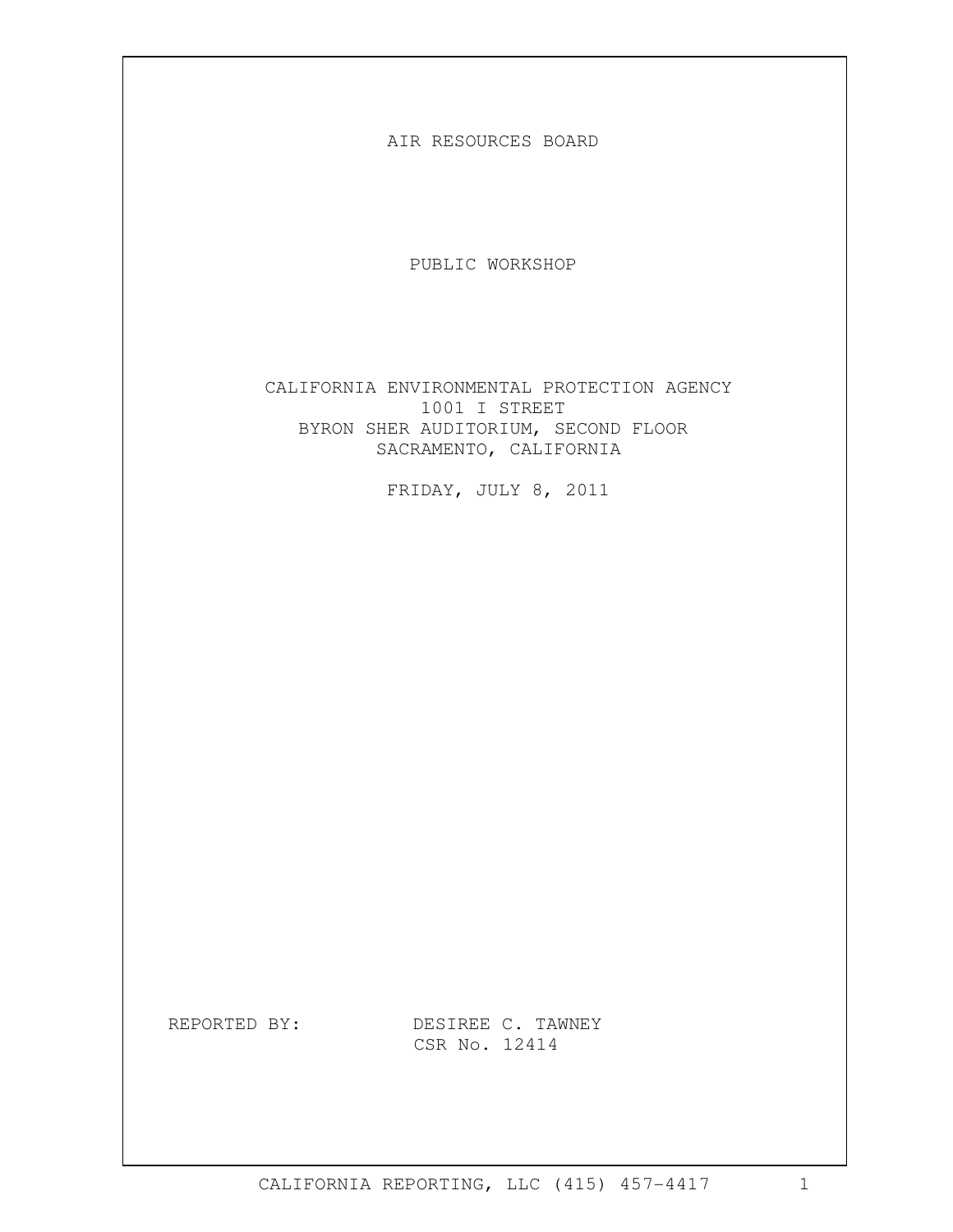| 1  | <b>ATTENDEES</b>                                                                                     |
|----|------------------------------------------------------------------------------------------------------|
| 2  |                                                                                                      |
| 3  | CALIFORNIA AIR RESOURCES BOARD:                                                                      |
| 4  | Jeannie Blakeslee - Air Pollution Specialist, Office of<br>Legal Affairs                             |
| 5  | Edie Chang - Assistant Division Chief, Stationary Source<br>Division                                 |
| 6  |                                                                                                      |
| 7  | STAFF COUNSEL:                                                                                       |
| 8  | Christina Morkner Brown - Office of Legal Affairs                                                    |
| 9  | AUDIENCE PARTICIPANTS:                                                                               |
| 10 |                                                                                                      |
| 11 | Steve Messner - Environ Corporation<br>James Nachbaur - Legislative Analyst's Office                 |
| 12 | Will Barrett - American Lung Association of California<br>Norman Pedersen - Hanna and Morton, LLP    |
| 13 | David Brentlinger - New Forests<br>John Larrea - California League Food Processors                   |
| 14 | Reid Stockton - Center For Community Pharmacy & Ecology<br>Brenda Chang - ICF International          |
| 15 | Timothy O'Connor - Environmental Defense Fund<br>Michael Wang - Western States Petroleum Association |
| 16 | Julia May - Communities For a Better Environment<br>David Oppenheimer                                |
| 17 | Andre Templeman - Macquarie Energy<br>Mike Sandler                                                   |
| 18 | Nidia Bautista - Coalition For Clean Air                                                             |
| 19 |                                                                                                      |
| 20 | $--000--$                                                                                            |
| 21 |                                                                                                      |
| 22 |                                                                                                      |
| 23 |                                                                                                      |
| 24 |                                                                                                      |
| 25 |                                                                                                      |
|    |                                                                                                      |
|    |                                                                                                      |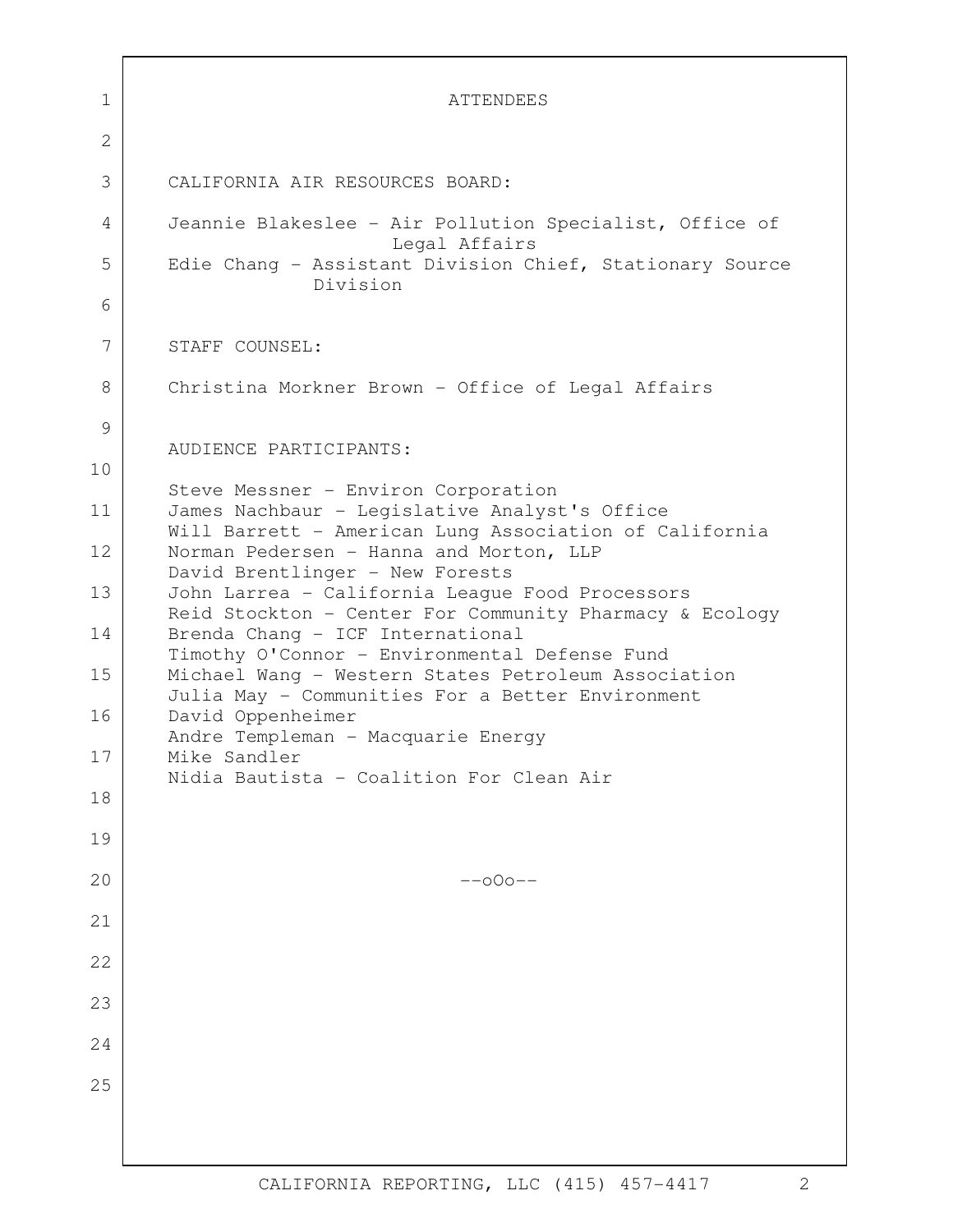| 1  | SACRAMENTO, CALIFORNIA                                      |
|----|-------------------------------------------------------------|
| 2  | FRIDAY, JULY 8, 2011, 10:00 A.M.                            |
| 3  | $-000-$                                                     |
| 4  |                                                             |
| 5  | JEANNIE BLAKESLEE: Good morning, everybody. We're           |
| 6  | just going to get everybody a little more situated and then |
| 7  | we'll get started. We'll start in about a minute.           |
| 8  | There are some handouts in the back of the room.<br>Feel    |
| 9  | free to pick them up. There is a PowerPoint presentation    |
| 10 | and some handouts and copies of the Supplement to the FED.  |
| 11 | (Pause in proceedings.)                                     |
| 12 | JEANNIE BLAKESLEE: Okay. Let's get started here.            |
| 13 | Good morning and welcome to the workshop for the            |
| 14 | Supplement to the AB 32 Scoping Plan Functional Equivalent  |
| 15 | Document. I'm going to refer to the document as the         |
| 16 | Supplement.                                                 |
| 17 | My name is Jeannie Blakeslee. I'm sorry. Before we          |
| 18 | get started today, I will review some important logistics.  |
| 19 | Please note the emergency exits to the room and to the      |
| 20 | right of the room -- the right side of the room. And in     |
| 21 | the event of a fire alarm, we are required to evacuate the  |
| 22 | room immediately and go down the stairs and exit the        |
| 23 | building. When the "all clear" signal is given, we can      |
| 24 | return to the room and resume our meeting.                  |
| 25 | Rest rooms are around the corner and to the left of         |
|    |                                                             |

Г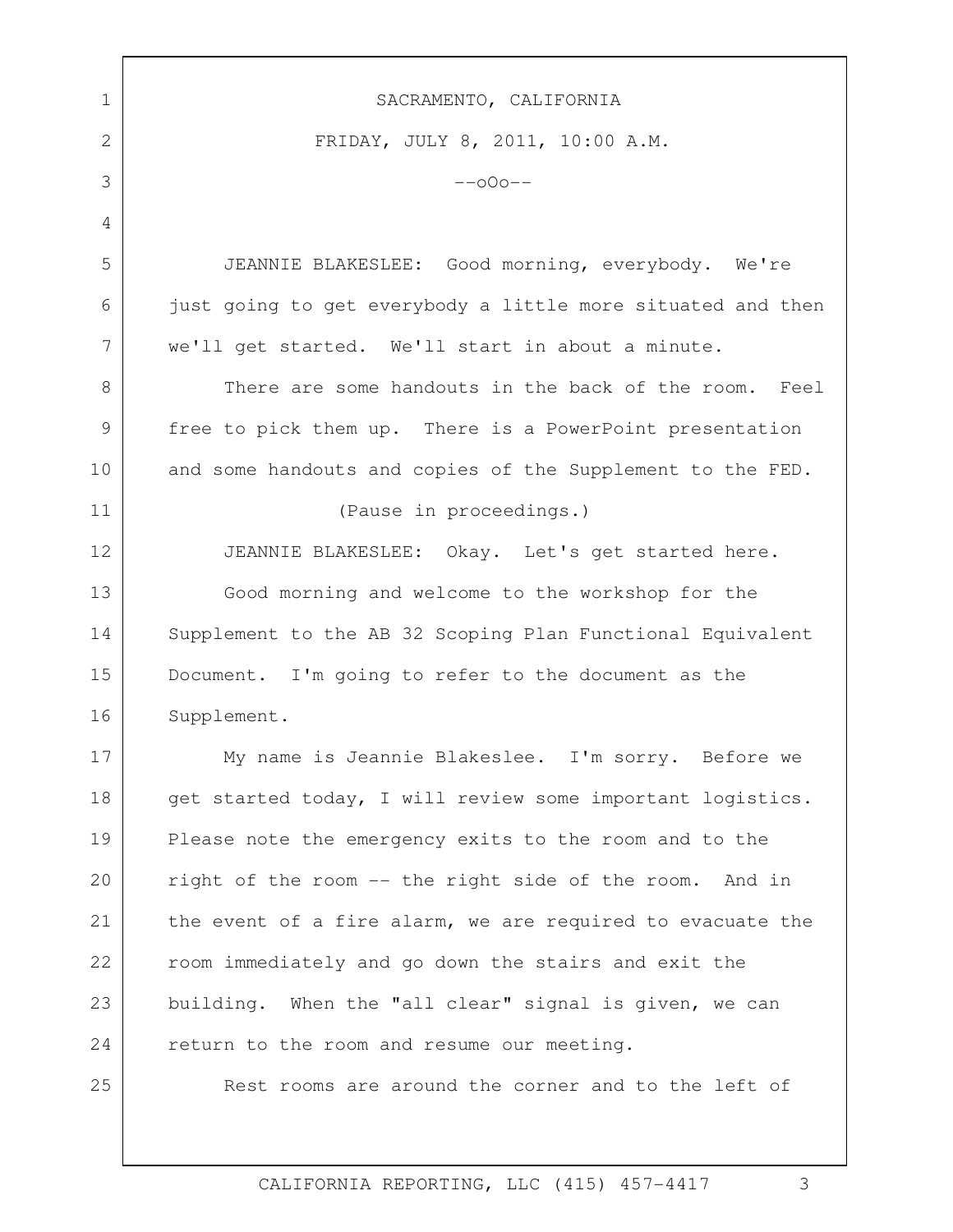1 this room.

2

3

4

5

6

7

8

9

10

11

I want to take this opportunity to introduce our other presenter, Christina Morkner Brown, who is staff counsel with the Office of Legal Affairs; and Edie Chang is with us. She is assistant division chief of the Stationary Source Division.

The purpose of this workshop is to present an overview of the Supplement released on June 13th that provides an expanded analysis of the five project alternatives originally included in the 2008 Scoping Plan FED and for us to receive comments on the Supplement.

 Regulatory Program under CEQA that allows ARB to prepare 12 13 14 15 16 Many of you are aware that ARB has a Certified Functionally Equivalent Documents in lieu of negative declarations or Environmental Impact Reports. We refer to these as FED's.

17 18 19  $20$ ARB is undergoing the normal CEQA process that ensures public input and transparency and this workshop provides you with an opportunity to provide verbal comments on the Supplement.

21 22 Today's presentation discusses key aspects of the Supplement, the process and the timeline.

23 24 25 Christina will provide a brief background on California's Environmental Quality Act and will provide an overview of the chronology of events dealing with AB 32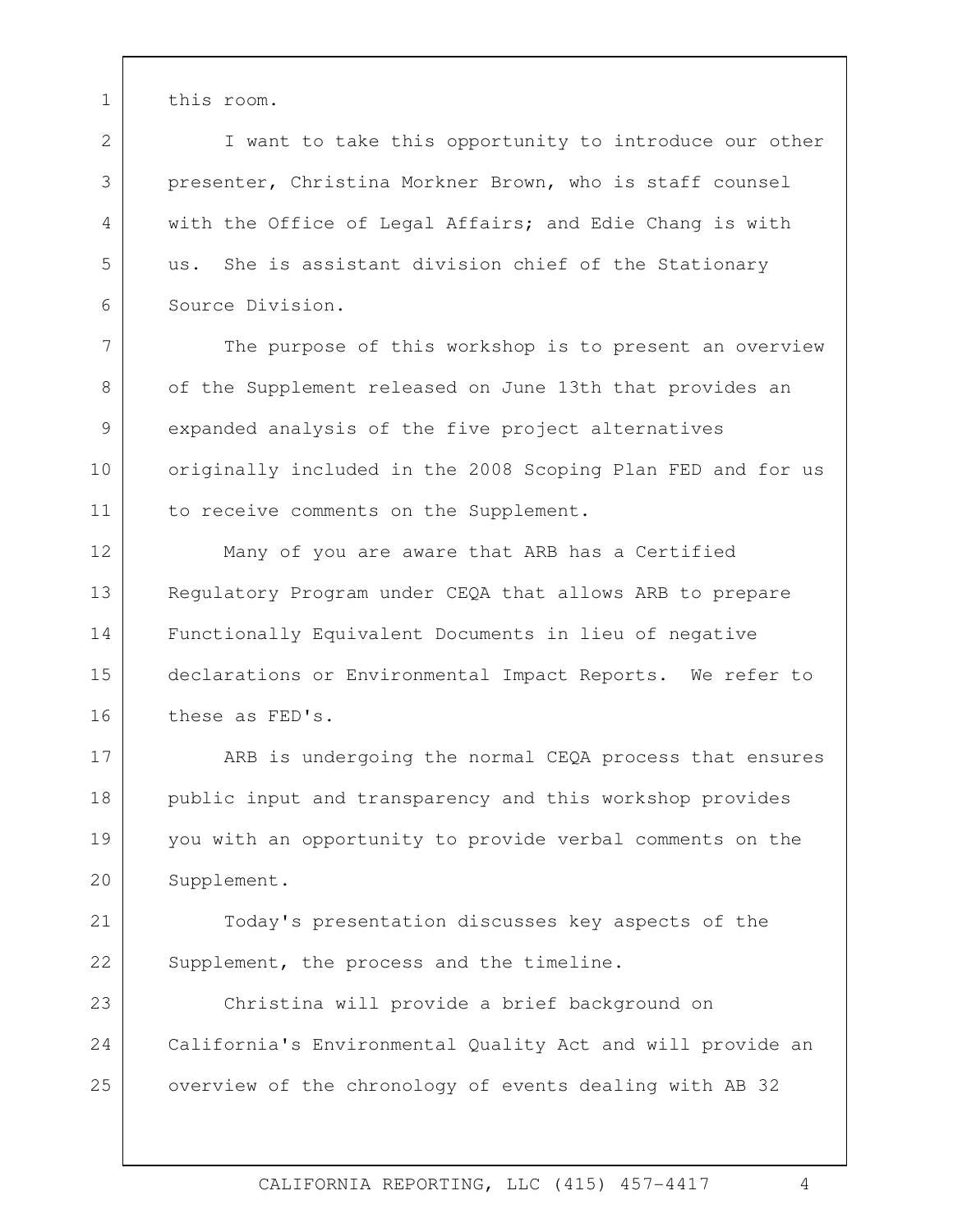1 Scoping Plan and its environmental analysis.

ARB's next steps. After that, we will open the workshop I will present an overview of the alternatives and the analyses and Christina with wrap up with an overview of for questions and comments at that time.

Okay. Christina?

2

3

4

5

6

7 8 9 10 CHRISTINA MORKNER BROWN: The California Environmental Quality Act is the law that applies to most public agency decisions to carry out or approve projects that could have adverse effects on the environment.

11 12 13 14 15 CEQA requires that agencies perform analysis about the environmental effects of the proposed actions, provide the public an opportunity to comment, carefully consider all relevant information and avoid or reduce significant impact when feasible before they take action to approve a project.

prepares environmental analyses in accordance with CEQA.<br>CEQA provides impartial judgement and allows groups, 16 17 ARB is a Certified Regulatory Program under which

18 19 20 21 such as ARB, to prepare its environmental analyses as part of its staff report or other documents prepared for regulations, plans and standards.

22 23 And instead of preparing a negative declaration or EIR, it is typically prepared under CEQA.<br>In accordance with CEQA and ARB's regulations, the

24 25 staff report or other documents must describe anticipated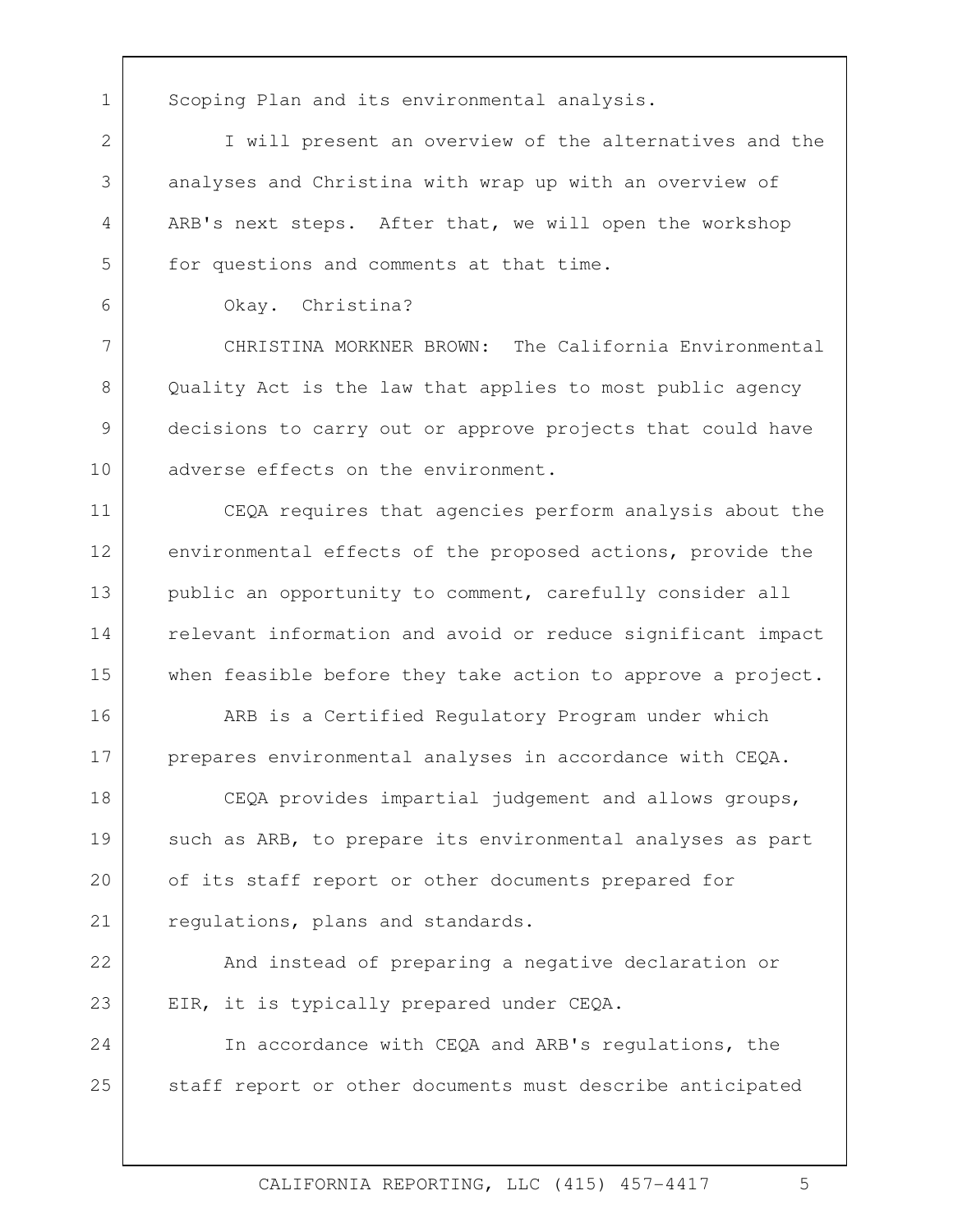1 adverse and beneficial environmental impacts associated with the proposed action.

2

3

4

5

6

7

8

When adverse impacts are identified, the analysis must also identify feasible mitigation measures and alternatives to the proposed project that could reduce identified impacts.<br>The analysis must be circulated to the public and

other agencies for review and comment for 45 days.

9 10 11 12 This analysis was carried out in 2008 for the Scoping Plan. AB 32 requires that ARB create a Scoping Plan that outlines the State's strategy to reduce greenhouse gas emissions to 1990 levels by 2020.

13 14 In June 2008 ARB released a draft Supplement Plan for public review and comments, followed by workshops.

Equivalent Document or FED. 15 16 17 18 19 Later, in October 2008, a proposed Scheduled Plan was released for public review and comment. An environmental analysis of that Scoping Plan was included in Appendix J, Volume 3, of the Plan and was titled AB 32 Functional

 $20$ 21 22 23 24 25 The FED analyzed and disclosed the potentially significant environmental impacts that could result in implementing the measures considered in the Plan. The FED also included in the discussion an arranged five alternatives to the Proposed Scoping Plan. Following a 45-day public review and comment period, the Scoping Plan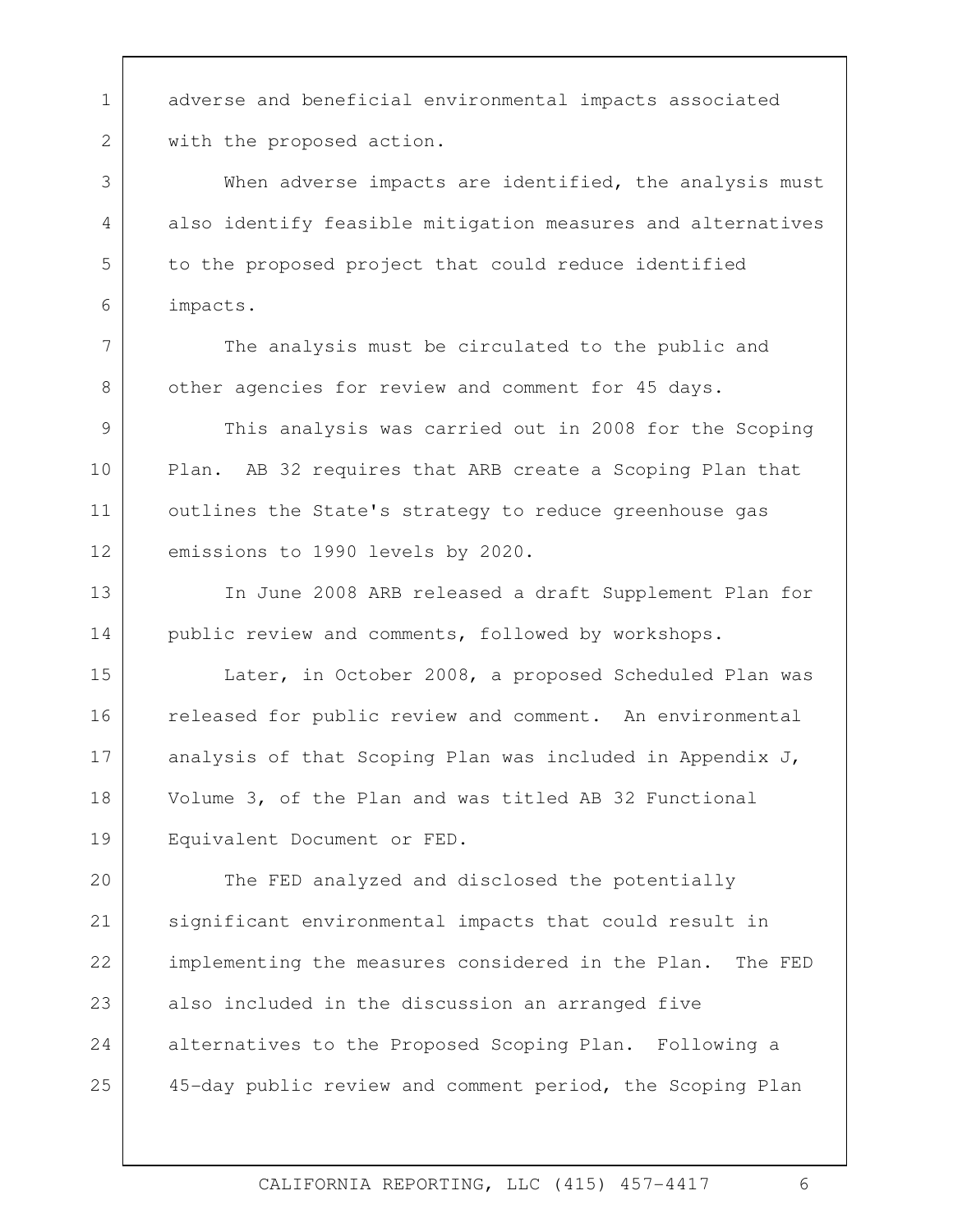1 and the FED were considered by the Board at a public 2 3 4 5 hearing in December 2008 and subsequently adopted by the Board's executive officer in May 2009. Soon after a lawsuit was filed challenging ARB's adoption of the Scoping Plan.

In March 2011 a trial court issued a decision that denied the majority of the claims and held that the environmental analysis of the Plan was adequate under CEQA but held that one portion of the FED, the analysis of the alternatives, did not provide enough detail for informed decision-making.

6

7

8

9

10

11

 decision-making and public participation, ARB is revisiting 12 13 14 15 16 17 ARB has appealed the ruling. Meanwhile, to resolve any doubt in the matter and in the interest of informed the alternative analysis and staff is providing a Supplement with an expanded and more detailed analysis in accordance with the Court's direction.

for reconsideration along with the Supplement. 18 19 20 21 22 This one section of the environmental analysis is the subject of our discussion today. The Scoping Plan is referred to in the Supplement as the Proposed Scoping Plan because the Plan is being fully brought back to the Board

23 24 25 The Scoping Plan is not, however, a new or updated Plan. It contains the same objectives and framework for greenhouse gas emission reductions as prepared in 2008.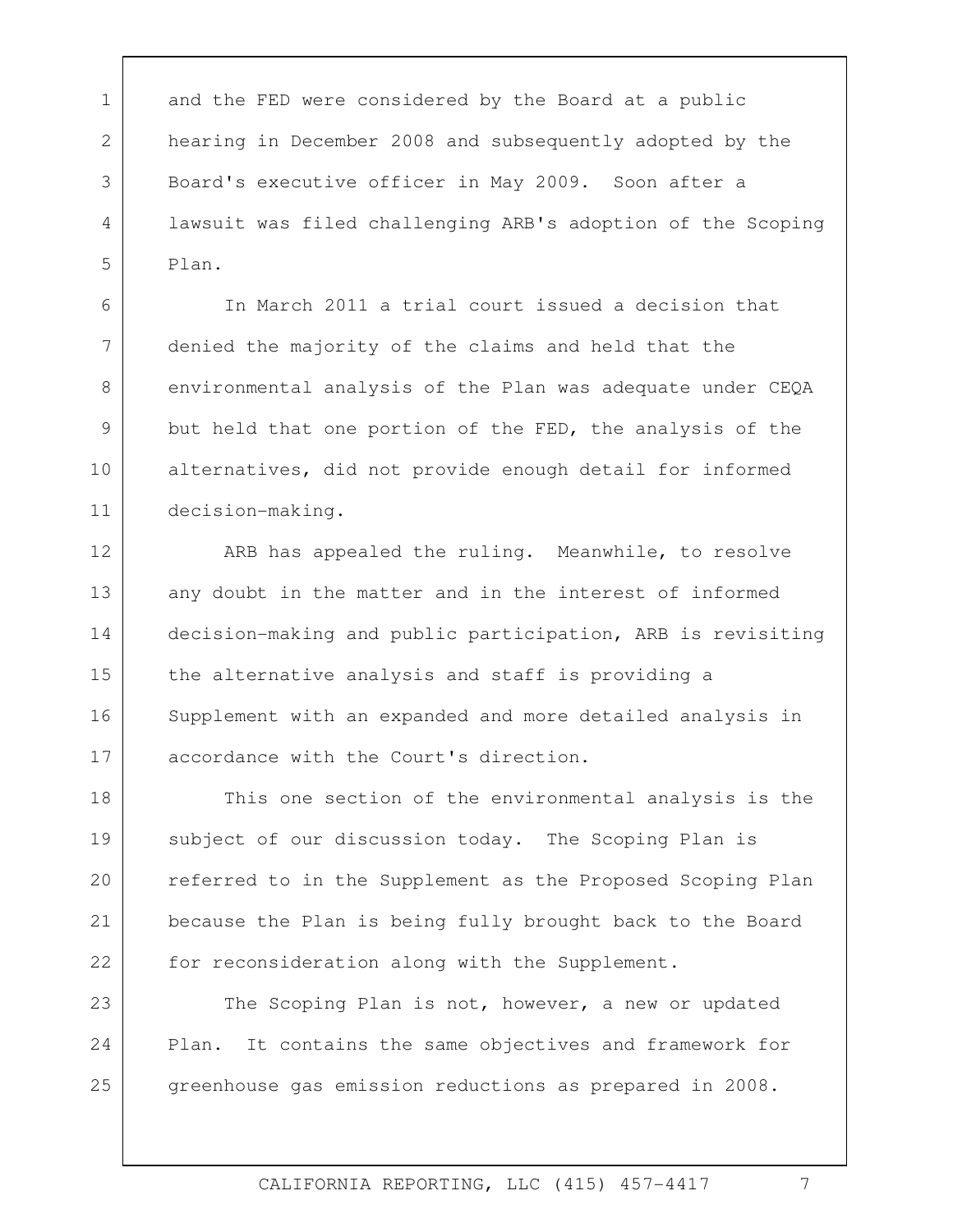1 JEANNIE BLAKESLEE: The Supplement provides a revised environmental analysis that if approved by the Board will replace the alternative section of the 2008 FED.

2

3

4

5

6

7

8

9

10

The five alternatives are the same as those in the 2008 FED, which the Court found to comprise of a reasonable range of the project alternatives.

The purpose of the alternatives analysis is to evaluate whether any project alternative could reduce or eliminate the proposed project's significant effects, while meeting most of the basic project objectives.

11 12 13 14 15 The five alternatives are No-Project Alternatives and four action alternatives. The expanded analysis relies on an updated emissions projection in light of current economic forecast including the economic downturn since 2008.

16 17 18 The analysis in the Supplement is programmatic and reflects that the project is the broad plan and not the specific regulation to reduce greenhouse gasses.

19 20 I would like to take a moment to provide some content regarding the impact analysis prepared for the Supplement.

21 22 23 24 25 The State's guidelines provides direction to agencies with Certified Regulatory Programs and requires the agencies to identify and analyze the effects of foreseeable compliance responses as the basis for environmental impact analysis. The compliance response is an action that if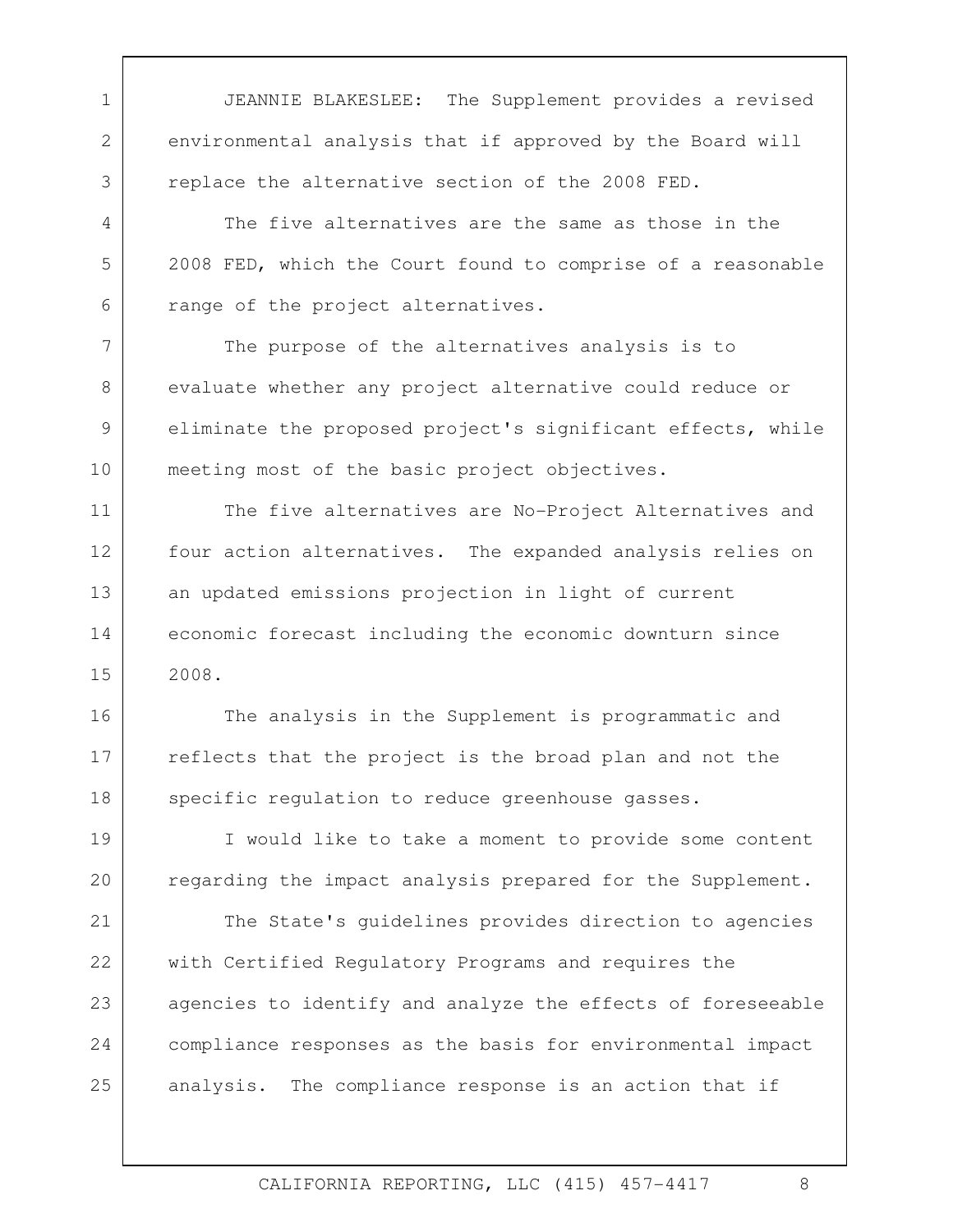1 entered is subject to a regulation would take in order to be in compliance.<br>The CEQA environmental checklist was used as a basis

for determining significance of potential environmental impacts. Let's move on to the alternatives analysis. The

6 7 8 9 10 11 12 No-Project Alternative is based on existing conditions and what would be reasonably expected to occur in the foreseeable future. It serves as a foundation for comparison on the environmental impacts associated with approving the proposed plan to the effects of not approving the plan.

ARB, however, cannot adopt this alternative because 13 14 15 16 AB 32 requires ARB to prepare and approve the Scoping Plan. The no-project description is updated to reflect current information.

 the 2002 to 2004 emissions data. And based on the 2006 to 17 18 19  $20$ 21 22 23 24 In 2008, 2020 greenhouse gas emissions in California were estimated to be 596 million metric tons of CO<sub>2</sub>e using 2008 emissions data and the 2010 updated economic analysis that considered the economic downturn and factoring in the pre-2006 target, adjustments of about 80 million metric tons are made. This includes the Pavley Standards and the 20 Percent Renewable Portfolio Standard.

25

2

3

4

5

Table 2.3-1 of the Supplement and Table 1 of the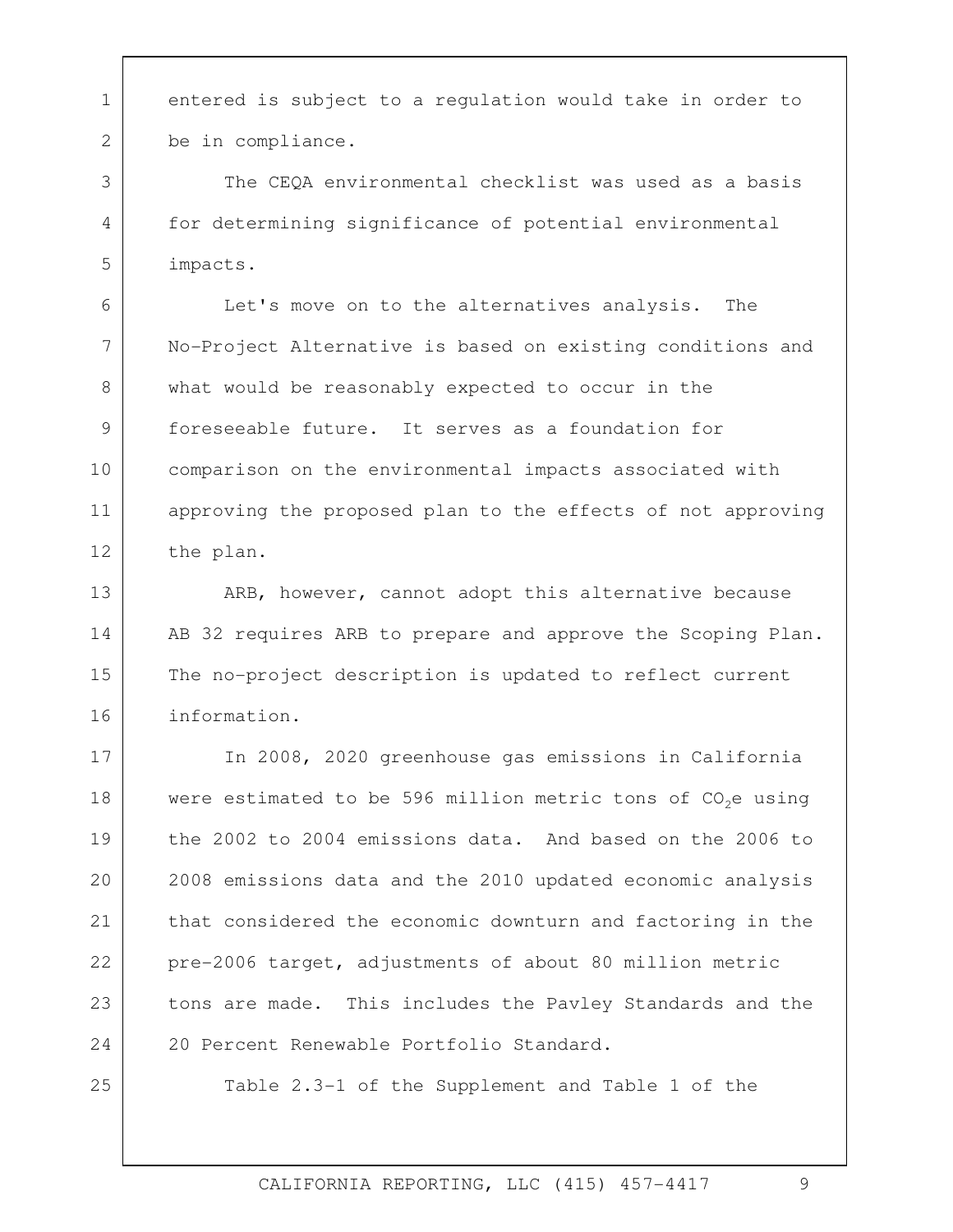1 handouts provides a summary. The new BAU greenhouse gas 2 3 4 emissions is 507 million metric tons  $CO<sub>2</sub>e$  in 2020. This is still 16 percent above the 2020 target of 527 million metric tons.

5

6

7

8

25

This includes these early action measures and measures that are a separate authority and are already approved by ARB and are already in effect. This gets us to 449 million metric tons.

9 10 11 12 The rulemakings pursuant to AB 32 is still in process, such as the Cap-and-Trade Regulation and the Advanced Clean Cars, are not taken into account leaving us with a shortfall of approximately 22 million metric tons.

13 14 Alternative 2 relies on a Cap-and-Trade Program for achieving the full 22 million metric ton reduction.<br>The total greenhouse gas emissions decreased in

15 16 17 18 compliance with a cap that declined over time, while covered entities are afforded the flexibility to receive the most cost-effective actions to reduce emissions.

19 20 21 22 23 24 This alternative would reduce greenhouse gasses to the implementation of compliance response that include upgrading equipment, fuel switching, process improvements, the reduction in the operations and the implementation of carbon offset programs. The emissions reduction could be expected to occur in the most cost-effective manner.

The air quality is expected to improve statewide and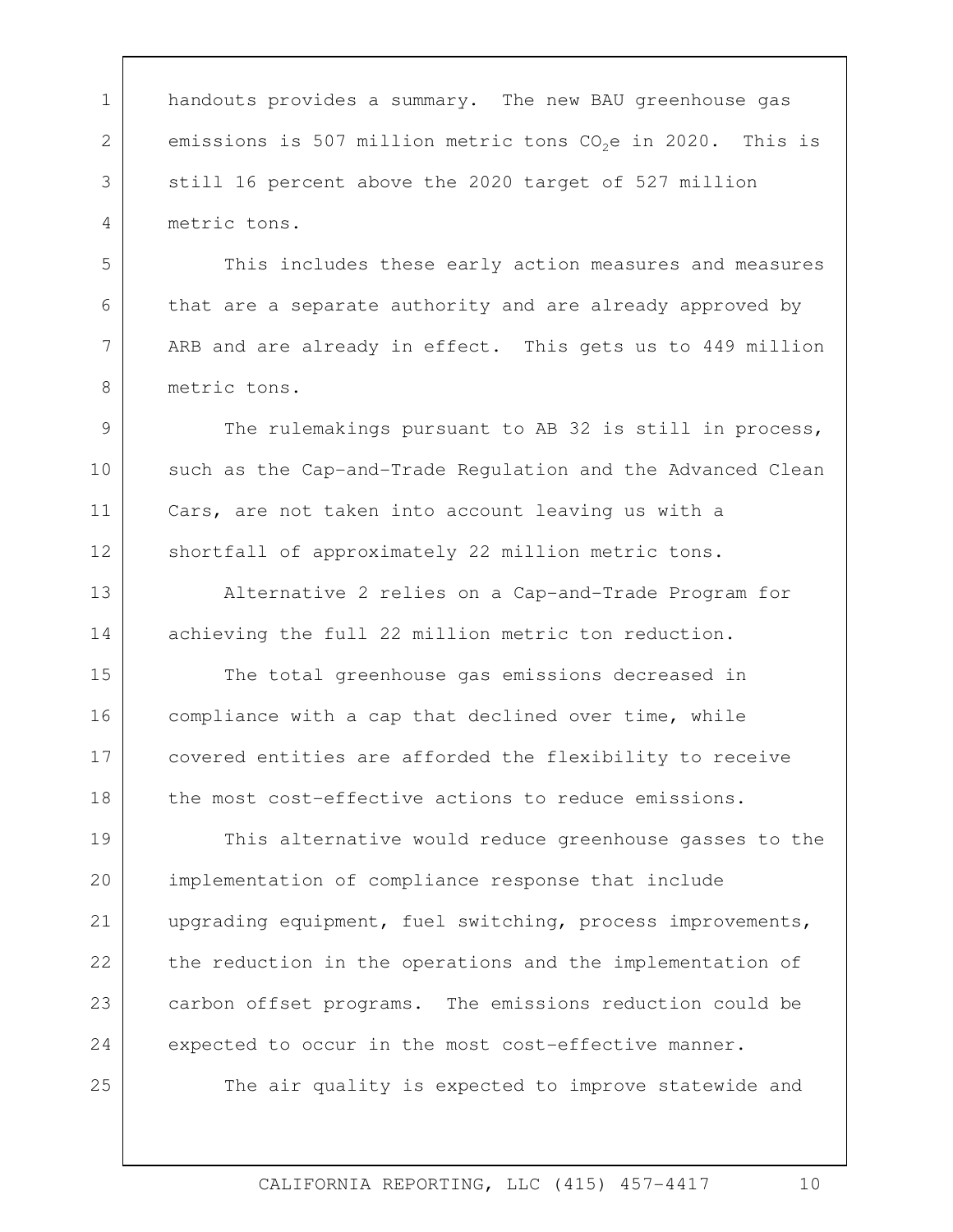1 | many co-benefits would occur with -- I'm sorry -- with an effective market grid in the Greenhouse Gas Reduction Program.

2

3

4

5

6

7

8

These co-benefits include energy conservation and efficiency, reduce fossil fuel use, reduction of the regional co-pollutants and job performing economic opportunities related to the facility modifications and the development of energy efficiency technologies.

9 10 11 12 Potential impacts associated with the Cap-and-Trade Alternative includes but are not limited to localized impact and impacts associated with site preparation and construction activities.

13 14 15 Under Alternative 3, ARB would adopt regulations that establish source-specific emission limits or performance standards to achieve the reductions.

16 17 18 19 20 21 22 ARB staff developed a range of direct regulations to achieve the 22 million metrics tons that include: One, a requirement that electric utilities displace at least 50 percent of their coal-based generation having generations that have no higher emissions than the emissions rate set by CPUC and the CEC for the new long-term energy contracts pursuant to SB 1368.

23 24 25 To provide additional emissions reductions needed to achieve 22 million metric tons, three industrial categories have been identified: Large refineries, cement production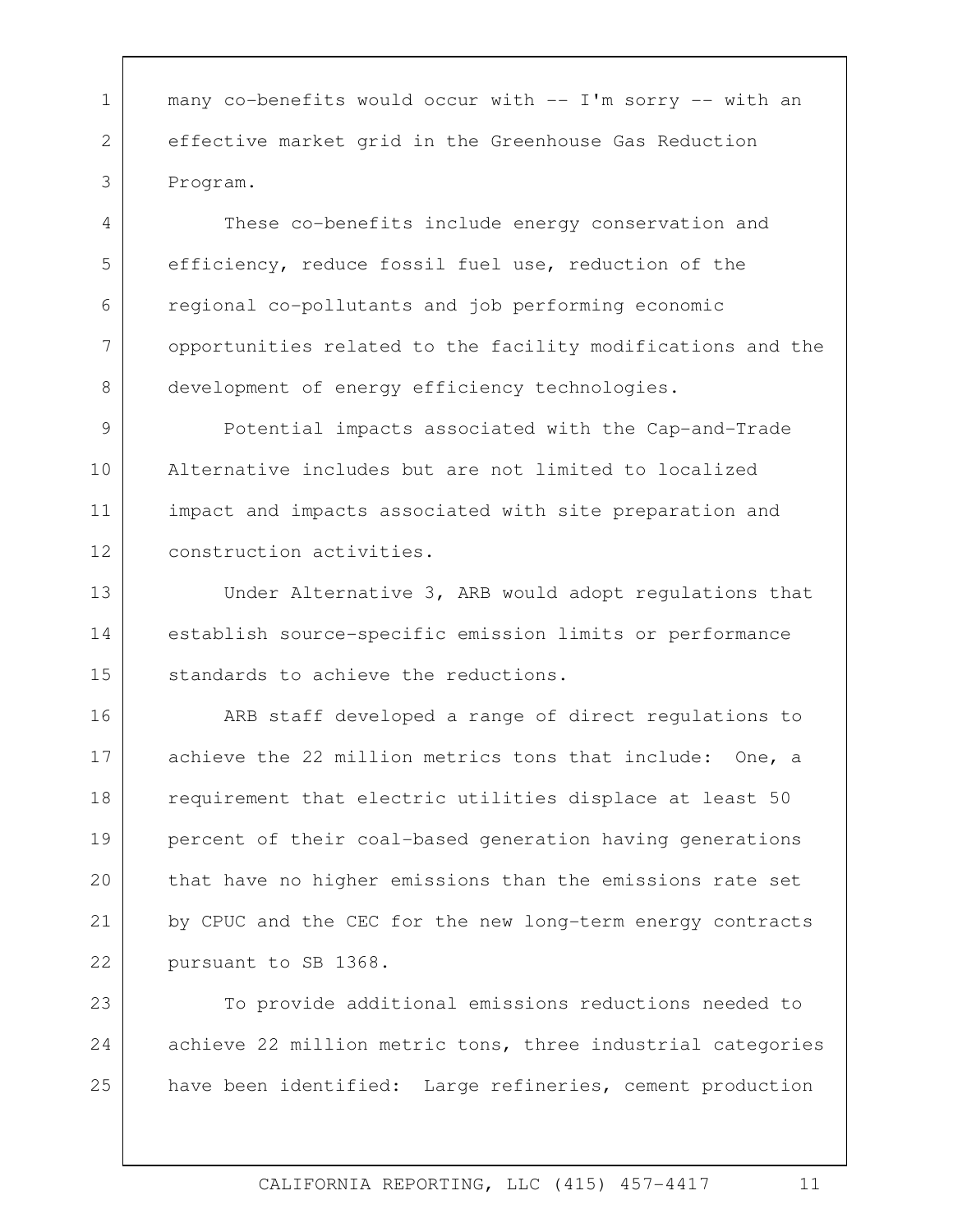1 facilities and large oil/gas extraction facilities can be considered.

2

3

4

5

6

7

And the Advanced Clean Car Standards component of the Alternative 3 is based on the proposed currently -- the proposal currently being developed by ARB. And this measure would reduce greenhouse gasses as well as friction pollutants and toxic air contaminates.

8 9 10 11 12 The standards would update us on several existing programs that reduce pollution from vehicles into a single regulatory framework. This framework includes the Low Emission Vehicle Program, the Greenhouse Gas Reduction Program, often called the Pavley Standards.

13 14 ARB plans to integrate the zero-emission vehicle requirements into this new effort.

15 16 Zero-emission vehicles includes the battery, electric, fuel cell, plug-in hybrid electric vehicles.

17 18 A clean fuel outlet component would also be considered for inclusion into this alternative.

objectives reaching the 2020 emissions reduction target. 19 20 21 22 23 24 25 Alternative 3 could potentially meet fundamental However, there is some risk of leakage to other regulated states that could undermine the benefits of this achievement. This alternative would reduce greenhouse gas emissions with the use of source-specific standards for electricity generation and the industrial sources of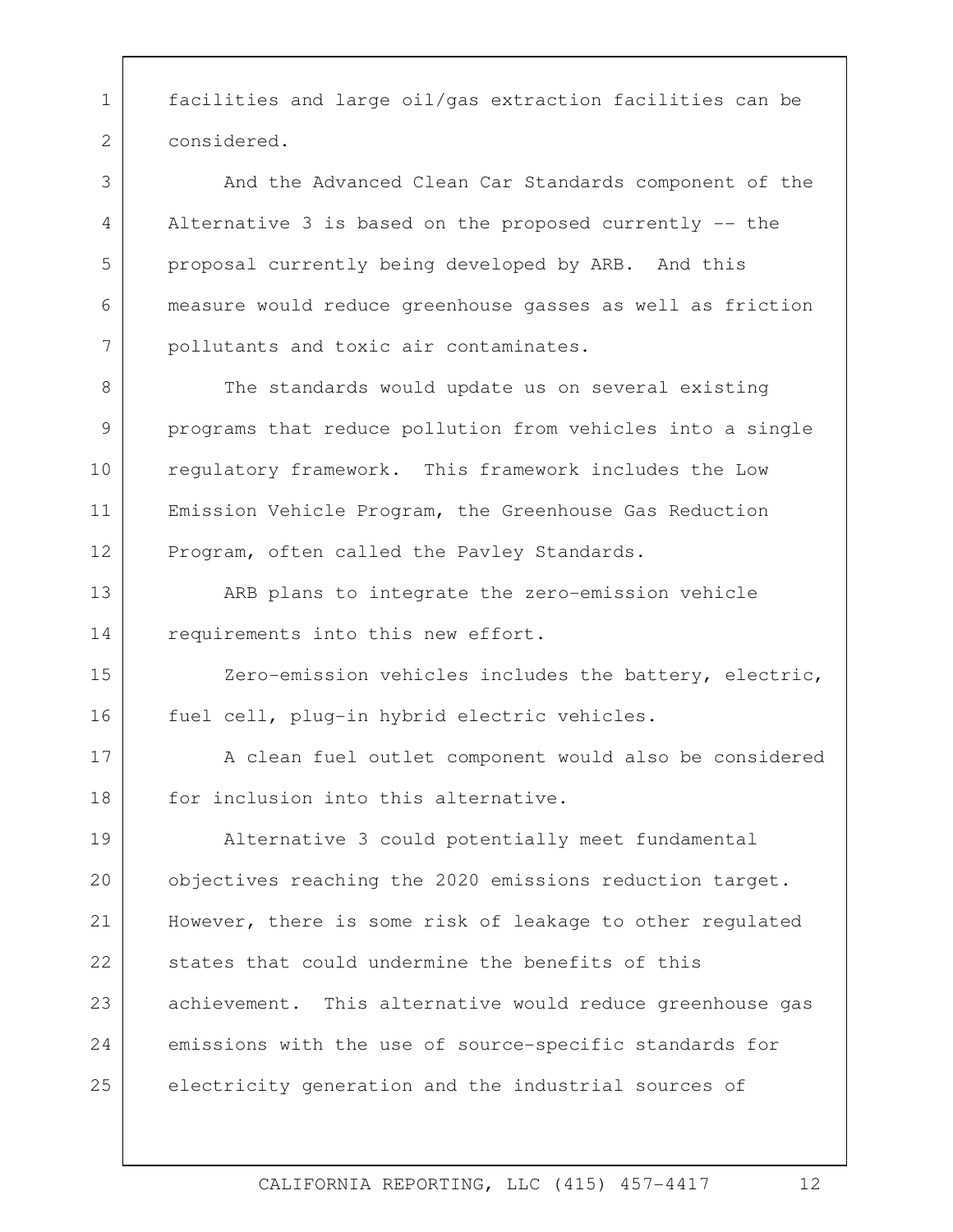1 | refinery, cement production and oil and gas extraction. 2 3 4 5 6 The compliance responses for the resources would be similar to the Cap-and-Trade Program according to each facility's flexibility to meet emissions obligations. Compliance responses for electricity as industrial

sources could include implementing energy efficiency modifications, making fuel changes and other operational improvements. The likely response to coal displacement regulation would be construction of new and expansion of existing combined-cycle natural gas plants.

7

8

9

10

11 12 13 14 And the difficulties in getting some new plants constructed and permitted in California, such construction may take some considerable time and could be outside of California.

 Compliance responses to the Advanced Clean Car Program 15 16 17 18 19 would involve improved engine and transmission technologies, vehicle technologies, some mass reduction, electrification and accessory technology and electric drive technologies, including hybrid technology.

 $20$ 21 22 23 24 25 The improvements in vehicle technology would result in a greater use of electricity and fuel cell in powered vehicles. And the construction of the alternative fuel stations to serve plug-in hybrid and battery, electric vehicles and fuel cell vehicles would be necessary as well. Running out of breath there. Within the range of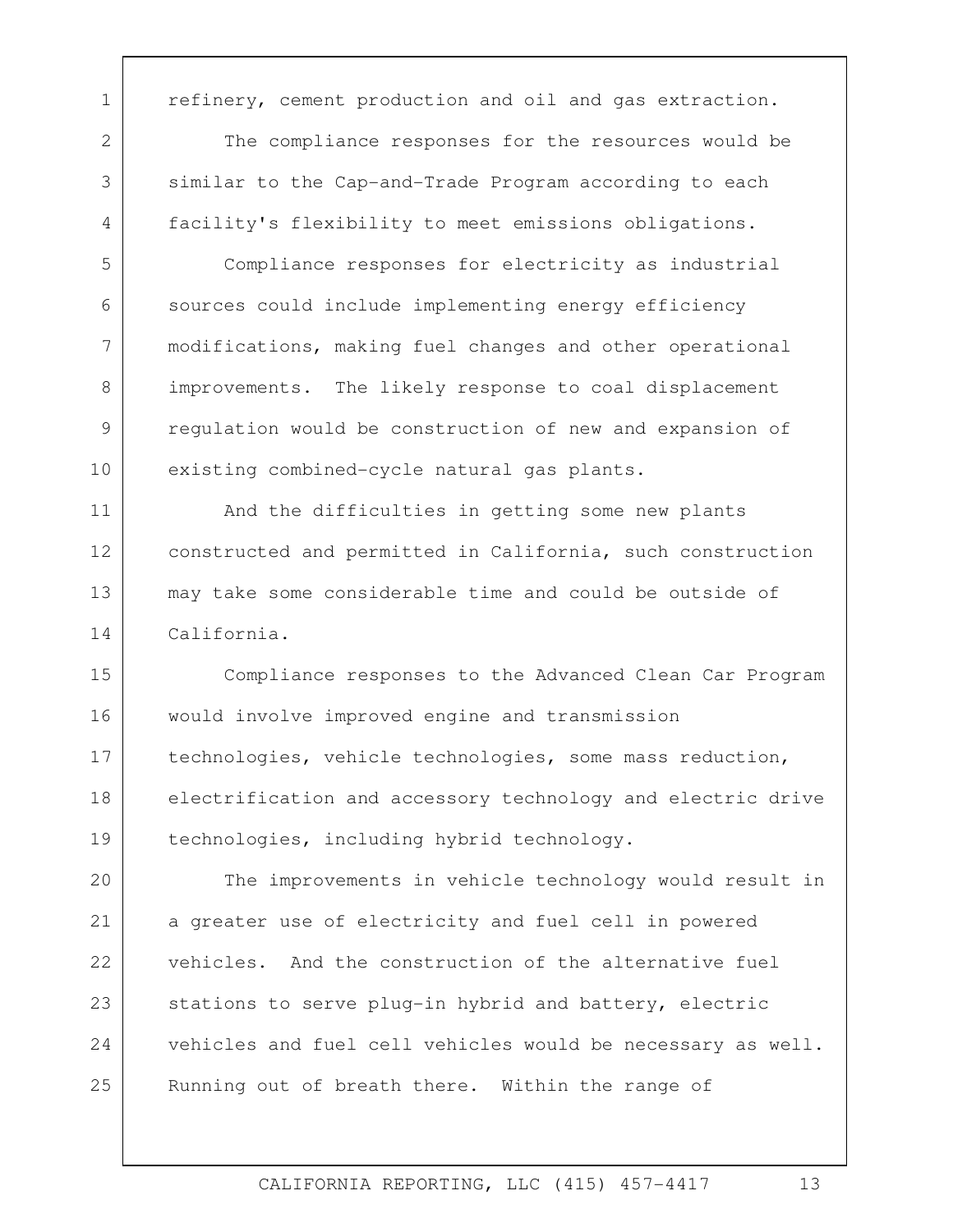1 alternatives, a carbon fee represents an approach for 2 3 4 5 6 pricing as set by the state. The carbon fee for a state is an example of a charge levied on economic activity that causes a cost to be incurred by the public and state resulting from global warming risk. These costs are sometimes called "externalities."

7 8 9 10 11 12 13 The carbon fees or tax provides a clear signal of the price that parties would face with greenhouse gas emissions. Setting the cost of carbon emissions on covered energies through a fee or tax does not guarantee a specific emissions outcome because there is neither a regulated cap as in cap-and-trade nor a defined performance standard, as in a direct source-specific regulation.

14 15 A carbon fee or tax would be defined administratively by statute and/or the regulation.

industrial sources that emit 25,000 metric tons or more.<br>The level of the fee would need be to decided. The 16 17 18 19  $20$ 21 22 23 24 25 If a carbon fee or tax was implemented in California, four key design issues must be addressed. First, the covered sectors must be identified. And for this analysis -- for the analysis purpose, we assume that the sectors potentially subject to the carbon fees or tax would be those slated to be covered under the proposed Cap-and-Trade Regulation. It includes electricity, transportation, fuel, natural gas and large electric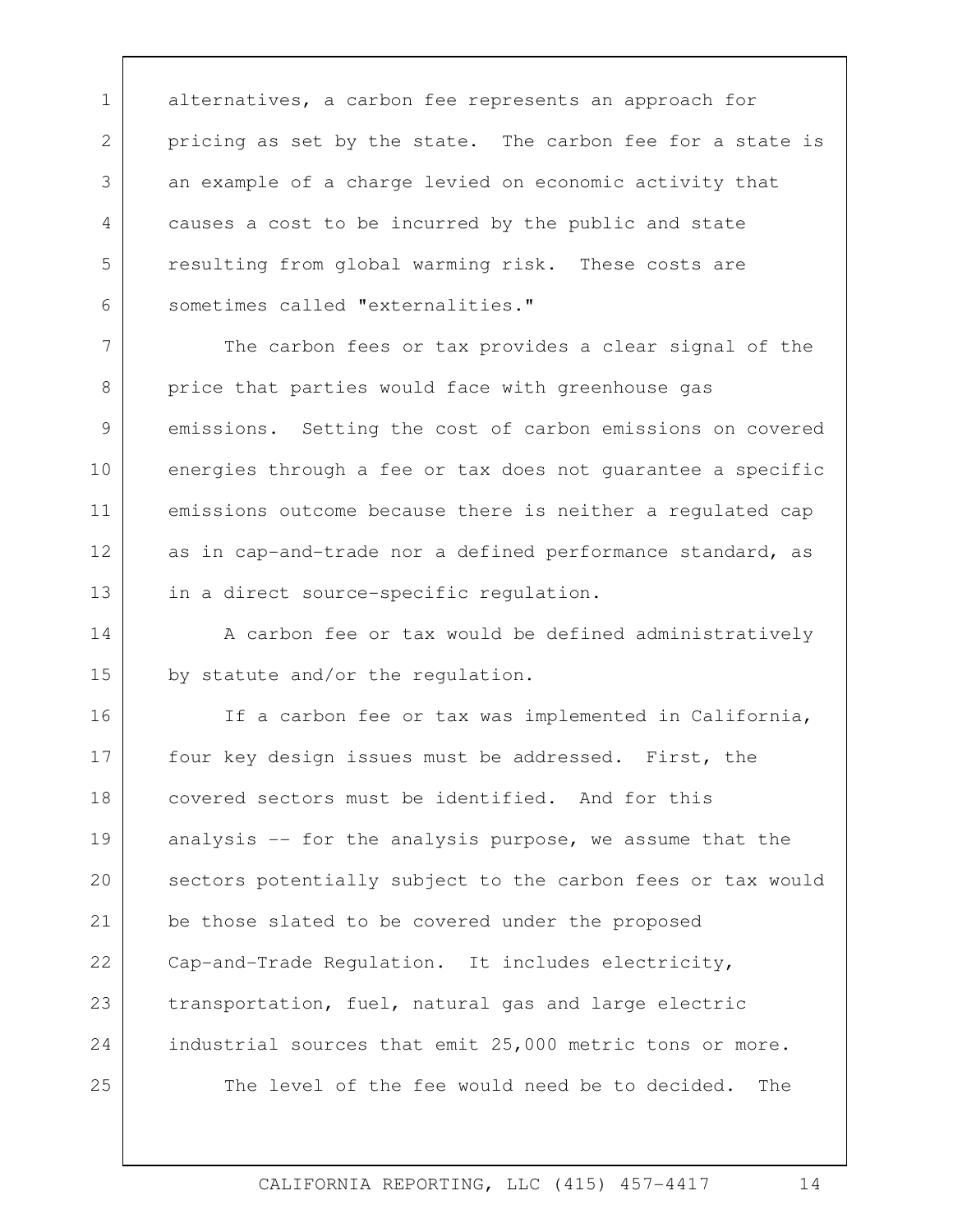1 state must determine the carbon fee or tax level and whether or how to change it over time.

2

3

4

5

6

7

8

25

And the exact quantity of emissions subject to the fee or tax and the point of regulation would also have to be determined.

The sector -- the sectors affected by this alternative would be the same as those included as covered entities in the proposed Cap-and-Trade Regulation.

9 10 11 12 13 Compliance responses by affected entities could include fee or tax payment, fee and tax payment but also upgrading equipment, switching to lower intensity carbon fuels, implementing maintenance process changes at existing facilities.

14 15 16 17 As previously indicated, there would be a potential for businesses leaving and consequently there may be impacts associated with siting, construction and operation of new facilities outside of California.

18 19 20 Since some of the compliance responses are similar to those associated with cap-and-trade, the impacts would be similar as well.

21 22 23 24 Instead of adopting all of the reduction measures in the Proposed Scoping Plan for set measures oriented to a specific primary strategy, ARB could adopt some of the measures or a different mix of them.

Alternative 5 builds on the No-Project Alternative,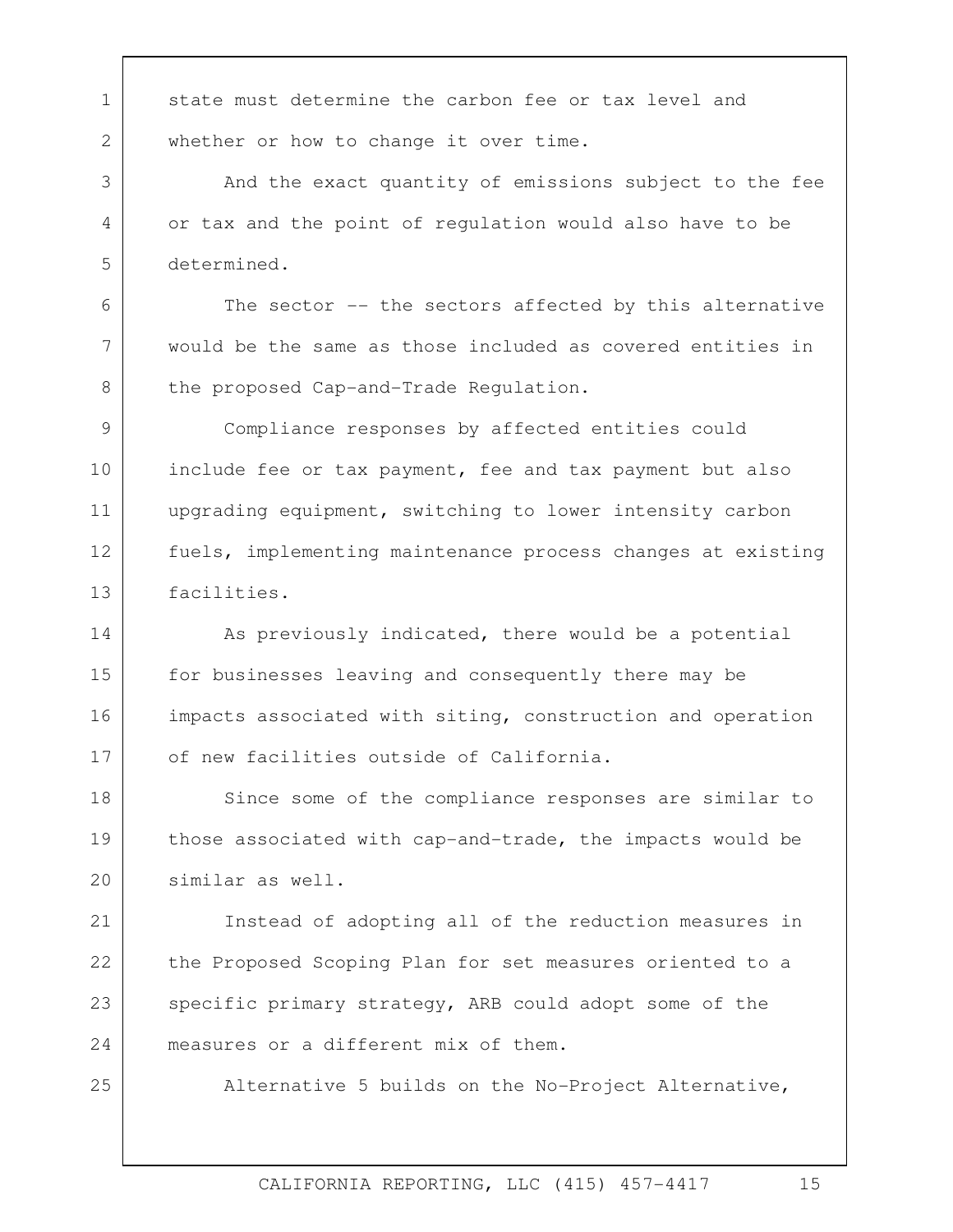1 which is Alternative 1, by adding a direct regulation that 2 3 4 5 6 has been defined as technologically feasible and is expected to be cost-effective, a cap-and-trade approach for large industrial sources and electricity generation, and carbon fees on the transportation, commercial and residential fuel sectors.

This alternative combines the elements of alternatives 2, 3, and 4. And the effects are similar to alternatives  $2, 3,$  and 4 and would be  $-$  as would be the potential environmental impacts.<br>As previously mentioned, the analysis of the

7

8

9

10

11 12 13 14 15 16 17 environmental impact of each alternative is based on the anticipated compliance response by the private/public entities. Each of the alternatives has environmental advantages and disadvantages compared to the Proposed Scoping Plan, which are discussed in detail in the subsections devoted to each alternative.

18 19 20 Generally, Alternative 1 is not allowed because ARB must adopt a Scoping Plan and would not meet the objectives.

21 22 23 24 25 Alternative 2 and 5 would befall compliance response similar to the Cap-and-Trade Program that would result in similar impacts as the Plan. And Alternative 3 and 4 also have impacts similar to the scoping -- Proposed Scoping Plan but arise from slightly different compliance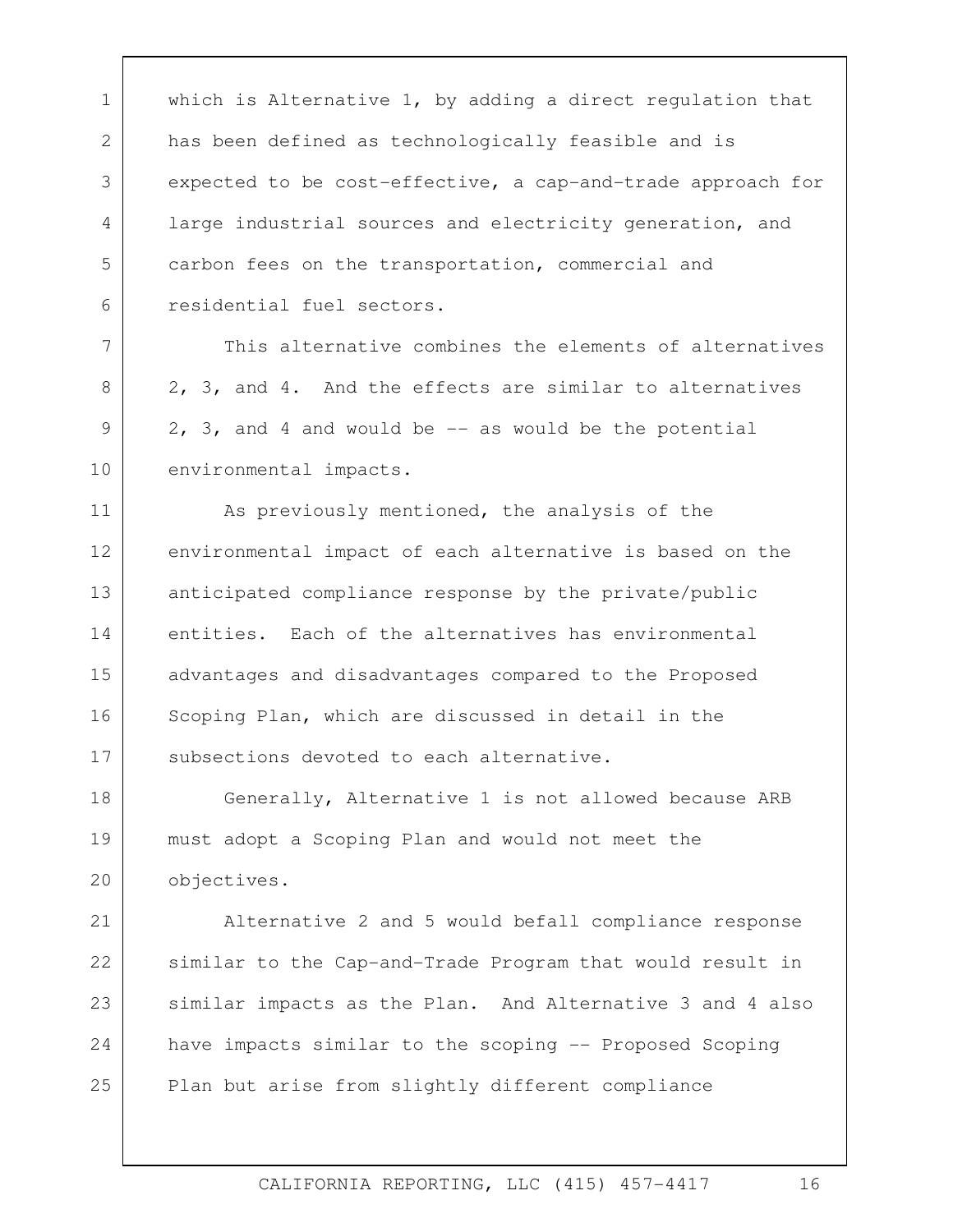1 responses. And these alternatives don't include the 2 3 4 5 6 7 8 9 10 11 12 13 14 15 16 17 18 19 20 21 22 23 24 25 impacts rising from the use of offsets. These alternatives also include a higher risk of leakage. The handout also includes a comparative matrix that illustrates the Proposed Scoping Plan from the alternatives and achievement in the AB 32 objectives. It is included in the Supplement at Table 2.8.1. With the exception of the No-Project Alternative, all of the other alternatives are designed to cover the 22 million metric ton reduction needed to achieve the AB 32 2020 target. The alternatives 2 and 5 have the highest potential to meet the AB 32 objectives in the Scoping Plan. The ability to meet the objectives is lower for alternatives 3 and 4, primarily because the risk of leakage. Christina? CHRISTINA MORKNER BROWN: As you know, the Supplement was released for public review and comment for a 45-day period starting on June 13th. Following this review period, which ends July 28th, ARB staff will consider comments received, written comments received and any comments made today. During this period, staff will prepare a written response to comments raising significant environmental issues based on the analysis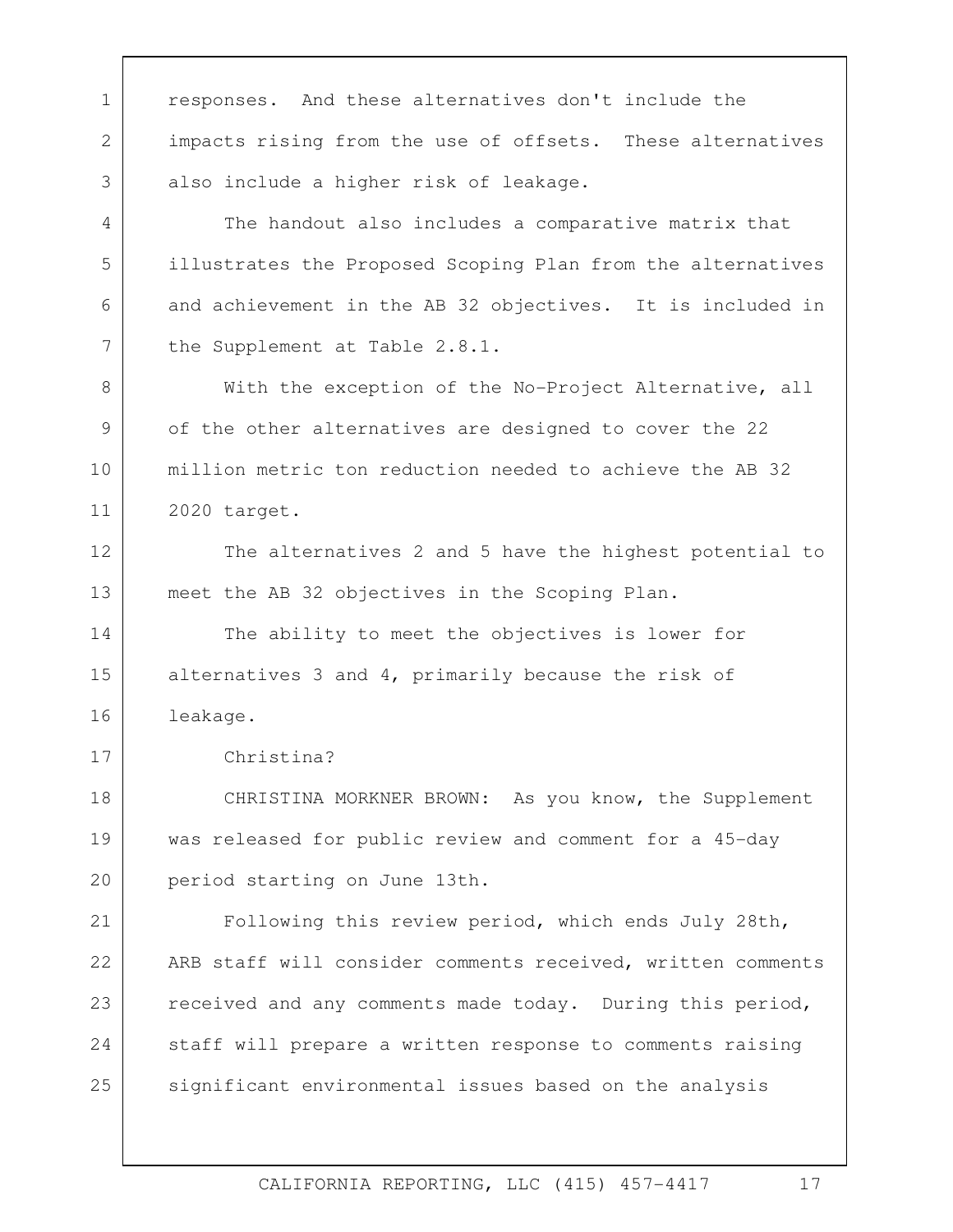1 contained in the Supplement.

scheduled for August 24th, 9:00 a.m. in this auditorium.<br>At the hearing the Board will consider the The written responses to comments will be posted on ARB's website prior to the Board hearing presently

environmental document, which includes the AB 32 Scoping Plan FED, as modified by the Supplement; and the written response to public comment, which includes both those prepared or comments received on the Supplement and the comments that were received back in 2008 and the written responses that are currently available on-line.

After consideration of the environmental document, the Board may take action to approve the Proposed Scoping Plan.

14 15 JEANNIE BLAKESLEE: This concludes today's presentation.

 you so we can fully understand your concerns. And now I 16 17 18 19 Please note that we would be happy meet with any of would like to open this workshop up to you so we can hear your questions.

microphone, if you would please identify yourself first.<br>Let us know who you represent and whether you are  $20$ 21 22 23 24 Now before you get to -- when you get to the representing a public agency. And I want to thank you all for coming today this morning.

25

2

3

4

5

6

7

8

9

10

11

12

13

Now we'll open it up to questions.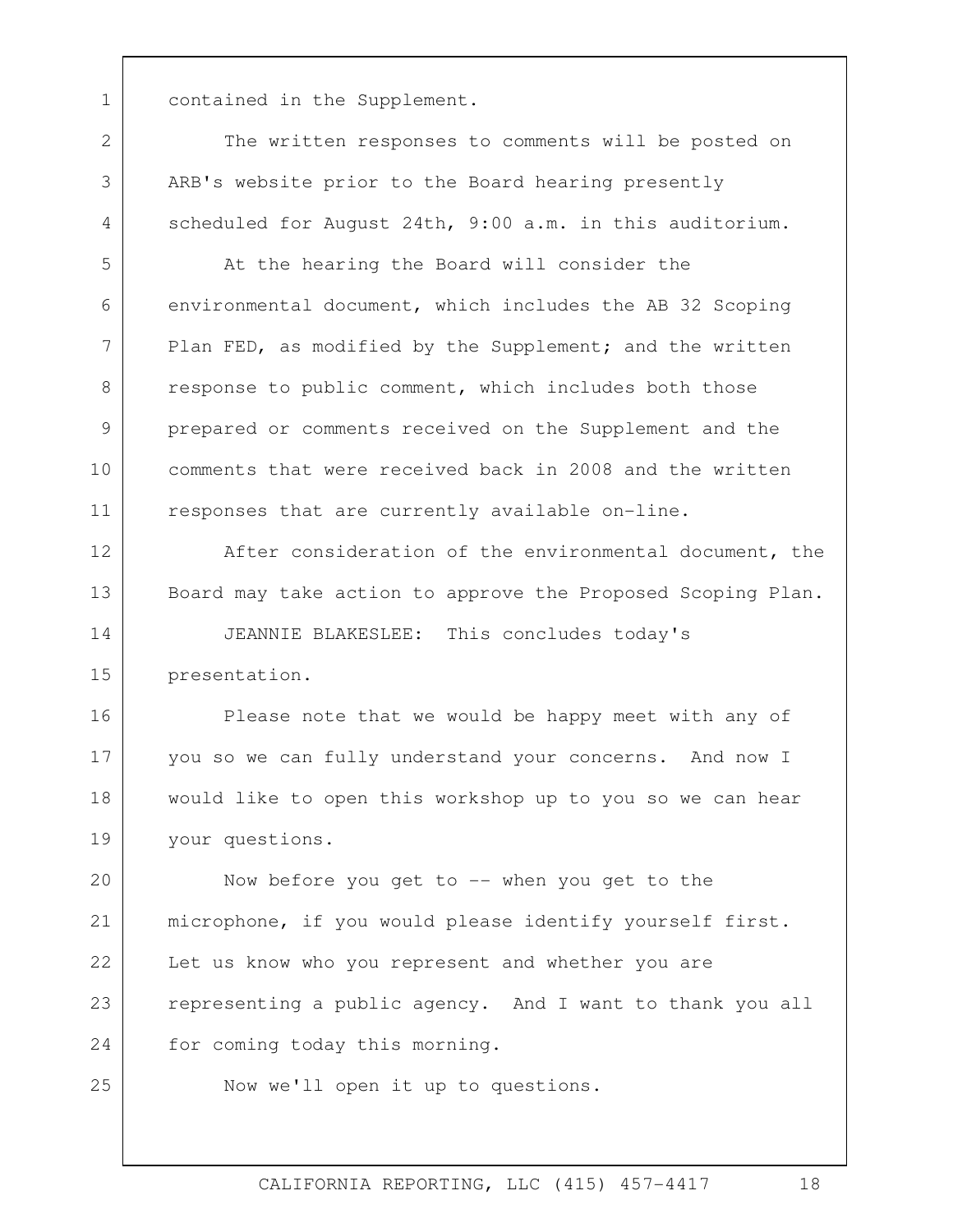1 STEVE MESSNER: Steve Messner with Environ 2 3 4 5 6 7 8 9 10 11 12 13 14 15 16 17 18 19  $20$ 21 22 23 24 25 Corporation. On of the purposes of today's discussion revision was the adjustments made for current conditions. I think it was one of the bullets in the slides.<br>I had extreme difficulty tracking why adjustments were made. Some measures were reduced to zero. Some were reduced. Some were not. Is there a detailed documentation on how those economic or feasible adjustments were made from prior approvals? EDIE CHANG: The measures that were the measures when you look at them, they were adjusted for sort of two main reasons: One was an economic downturn. Measures that related to, for example, you would have fewer energy efficiency benefits. You did not have as much electricity. You didn't have as much economic growth. The other source that we used was  $-$  for example, for regulations that were adopted, we looked at the staff report and said here is the -- here are the times that were achieved in the rulemaking procedures. STEVE MESSNER: Let me be clearer. Is there documentation? I mean, there -- we see the result from you go from 10 to 0. Is there documentation on the measures why that specific adjustment was made? In other words, was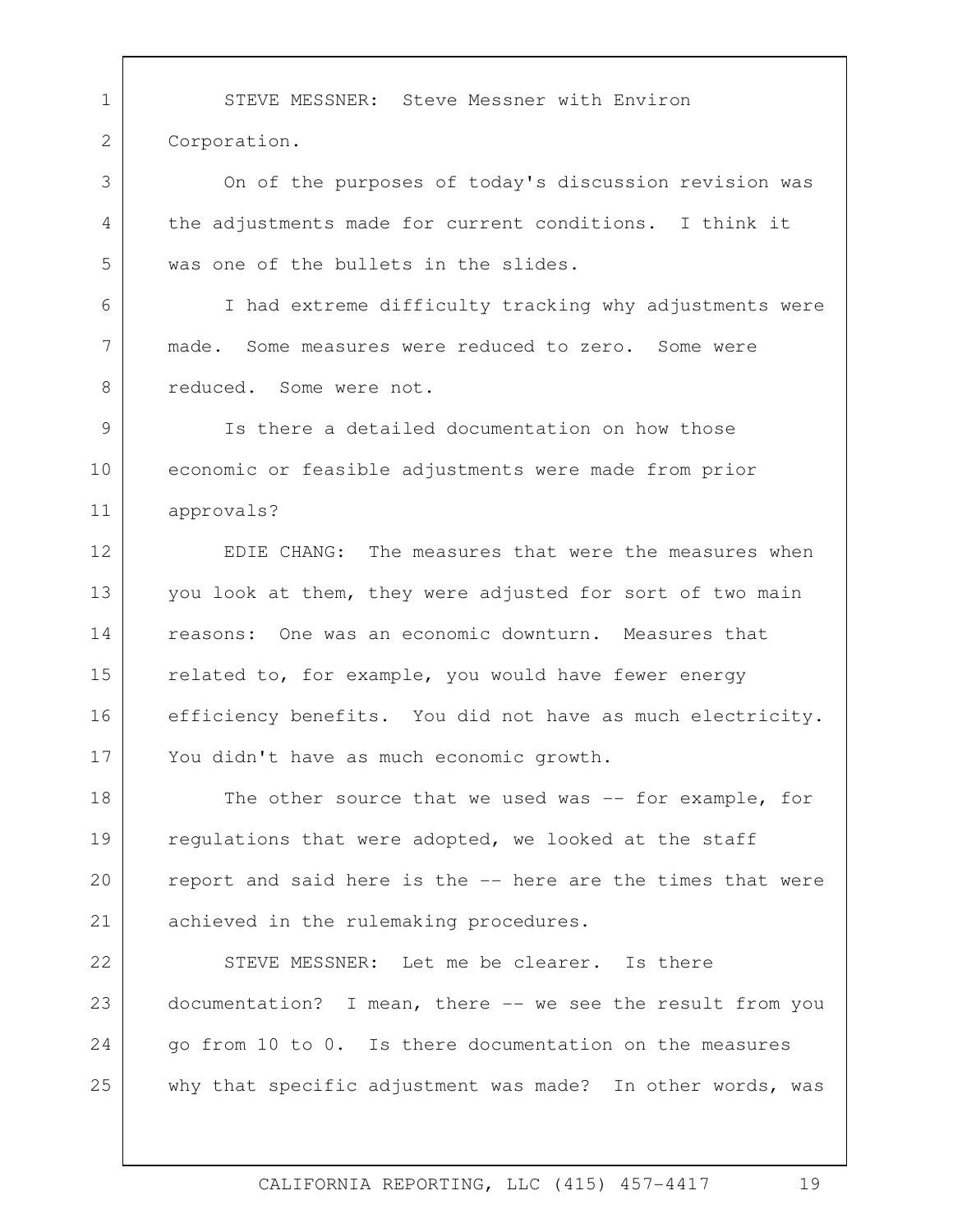1 it a recession adjustment that was made? And for how 2 3 4 5 6 7 8 9 10 11 12 13 14 15 16 17 18 19  $20$ 21 22 23 24 25 much recession adjustment was made? And was it, you know -- pardon me -- an implementation adjustment that was made? How much of an adjustment was made for each measure? JEANNIE BLAKESLEE: This -- you bring up some important points at this time. Your questions would require more thought. And are you going to be submitting written comments to this effect? STEVE MESSNER: I already did. JEANNIE BLAKESLEE: Great. Thank you for that because at a workshop and speaking off the cuff would be -- we would like to be very thoughtful in our response to that. You bring up a very good point and thank you. JAMES NACHBAUR: I'm James Nachbaur, Legislative Analyst.<br>Two questions. First, I guess for the No-Project Alternative is the baseline you used -- JEANNIE BLAKESLEE: Can you speak into the microphone? Please speak into the microphone and identify yourself. JAMES NACHBAUR: Yes. James Nachbaur with the Legislative Analyst'S Office. I had two questions. For the No-Project Alternative, does that have the same baseline as the other measures analyses, especially the other measures assumed to be in effect like Low Carbon Fuel Standard? For example, things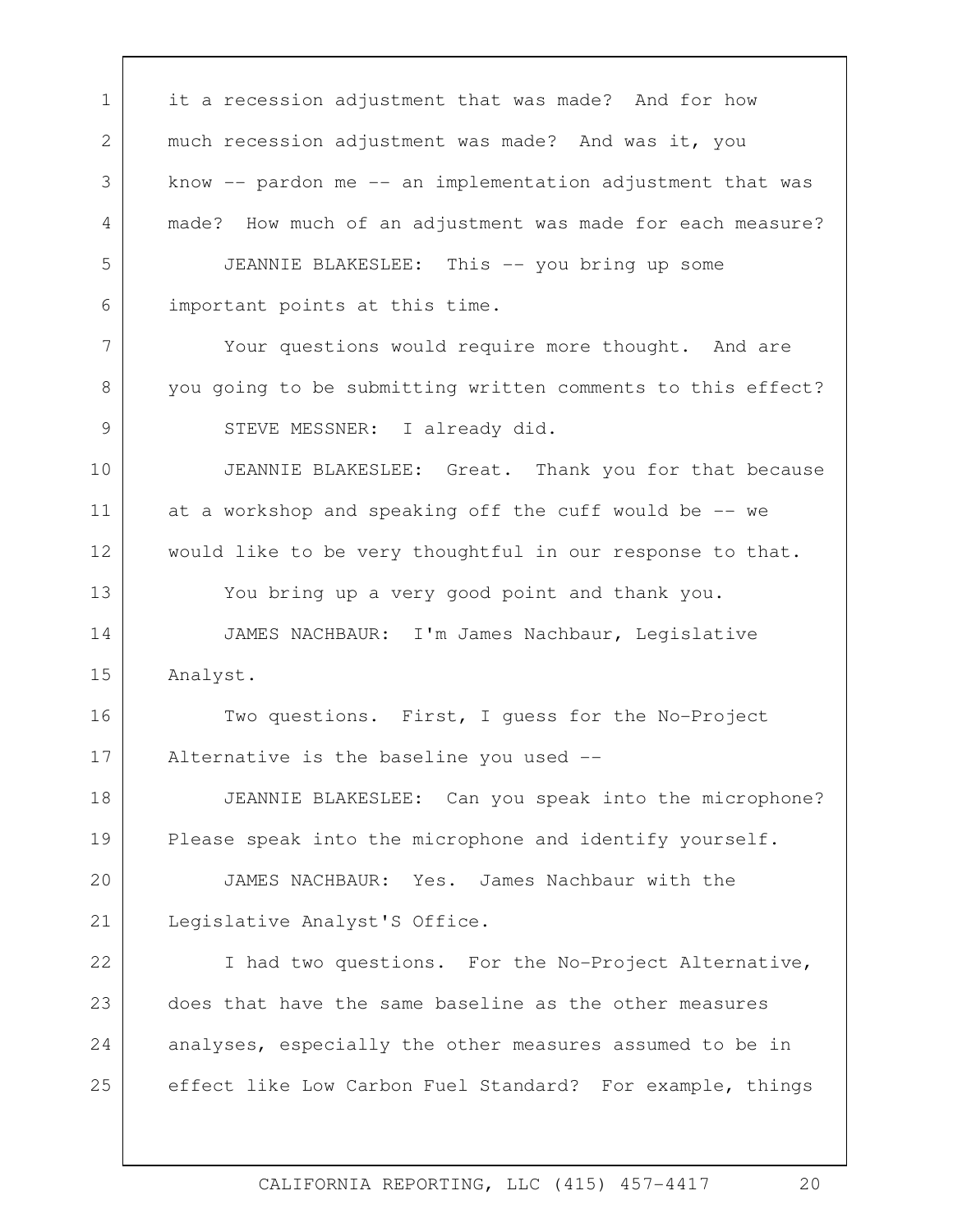1 like changes in the vehicle fleet, do the baseline for both of these -- are those consistent?

2

 also be addressed under direct regulation or carbon tax? JEANNIE BLAKESLEE: This is one of the questions that 3 4 5 6 7 8 9 10 11 12 13 14 15 16 17 18 19  $20$ 21 22 23 24 25 And then the second question, you said in the slides that the effect of the carbon tax or fee or cap-and-trade would be similar in many ways. In Table 2 they seem very different. It seems in part because in the Cap-and-Trade Regulations you're making a lot of the decisions to reduce leakage and risk, for example. Couldn't leakage and risk we are going to be looking at in our response to comments. Have you submitted comments? JAMES NACHBAUR: No. JEANNIE BLAKESLEE: Are you going to? JAMES NACHBAUR: No. JEANNIE BLAKESLEE: Well, just for information, there will be a transcript made available. This is part of public record. We will be responding to this question. Thank you for that. WILL BARRETT: Good morning. My name is Will Barrett with the American Lung Association of California. A little closer? So we're strongly in support of the scope and in support of the Plan. I believe there are certain ways to evaluate the group on the measures within the Plan. Does the climate goal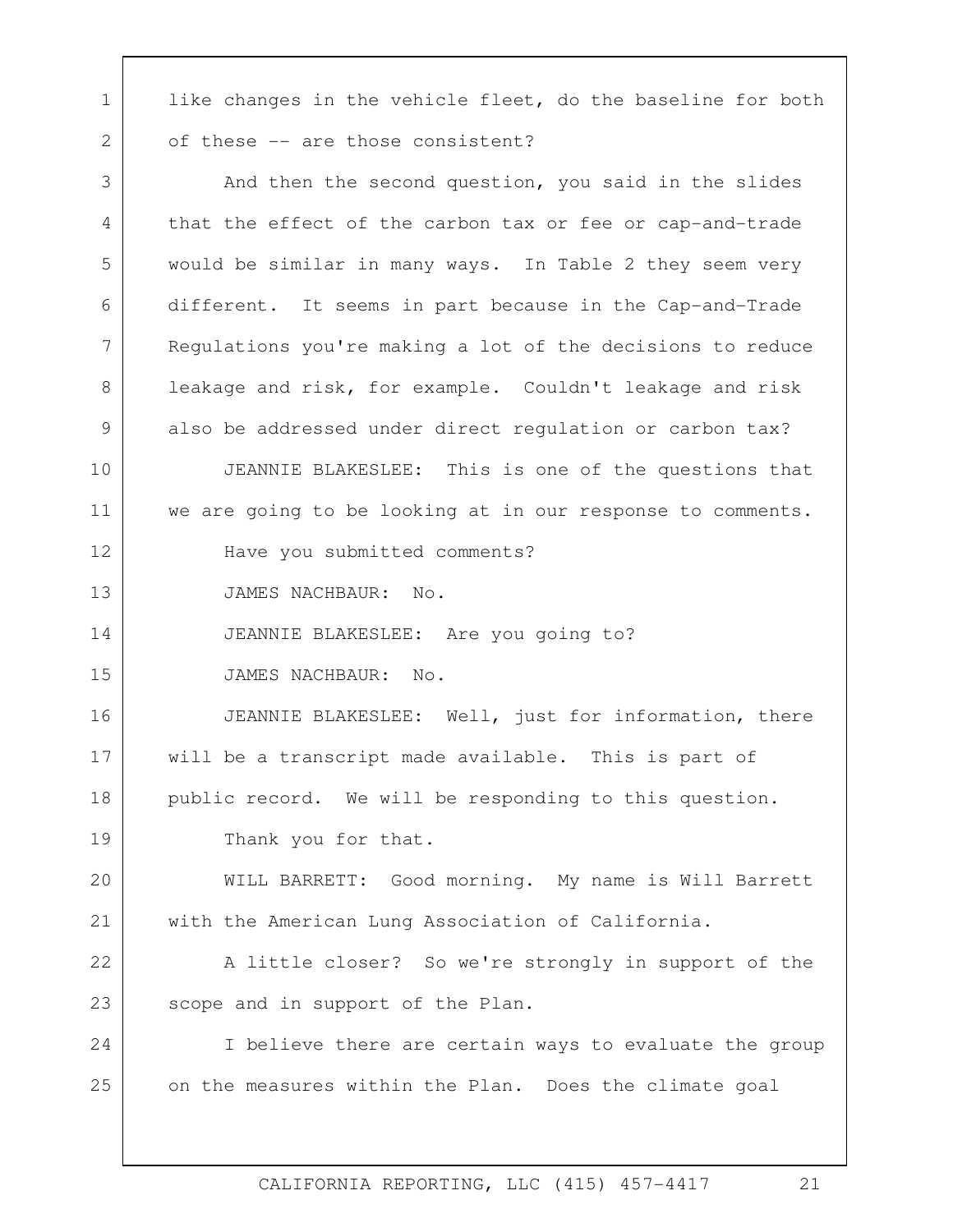1 improve public health and decrease the air pollution and affect the climate changes particularly in our most vulnerable communities?

The recommendation we would have for strengthening the Supplement would be in the description of the Cap-and-Trade Program to include in your commitment for a periodic review and update, and hopefully an assessment -- emissions assessment. That was a bit of an eyesore.

9 10 11 12 13 The ongoing updated assessment of criteria pollutant emissions at -- and real data would help us to more fully understand how the program is actually impacting local communities and tapping into the local impacts that are more included in the initial analysis.

 and measures. And the best goal is to improve public 14 15 16 17 We support the scope and the Plan and look forward to working with you all. Continue to improve the Plan itself health.

18 19 20 And we do applaud the recent announcement and applaud the recent measures. Good example of the way the programs could be improved.

21 22 We'll be providing written comments as we go forward. Thank you for indulging.

23 24 JEANNIE BLAKESLEE: Could I have your name again, please?

25

2

3

4

5

6

7

8

WILL BARRETT: Hop-along. It's Will Barrett, American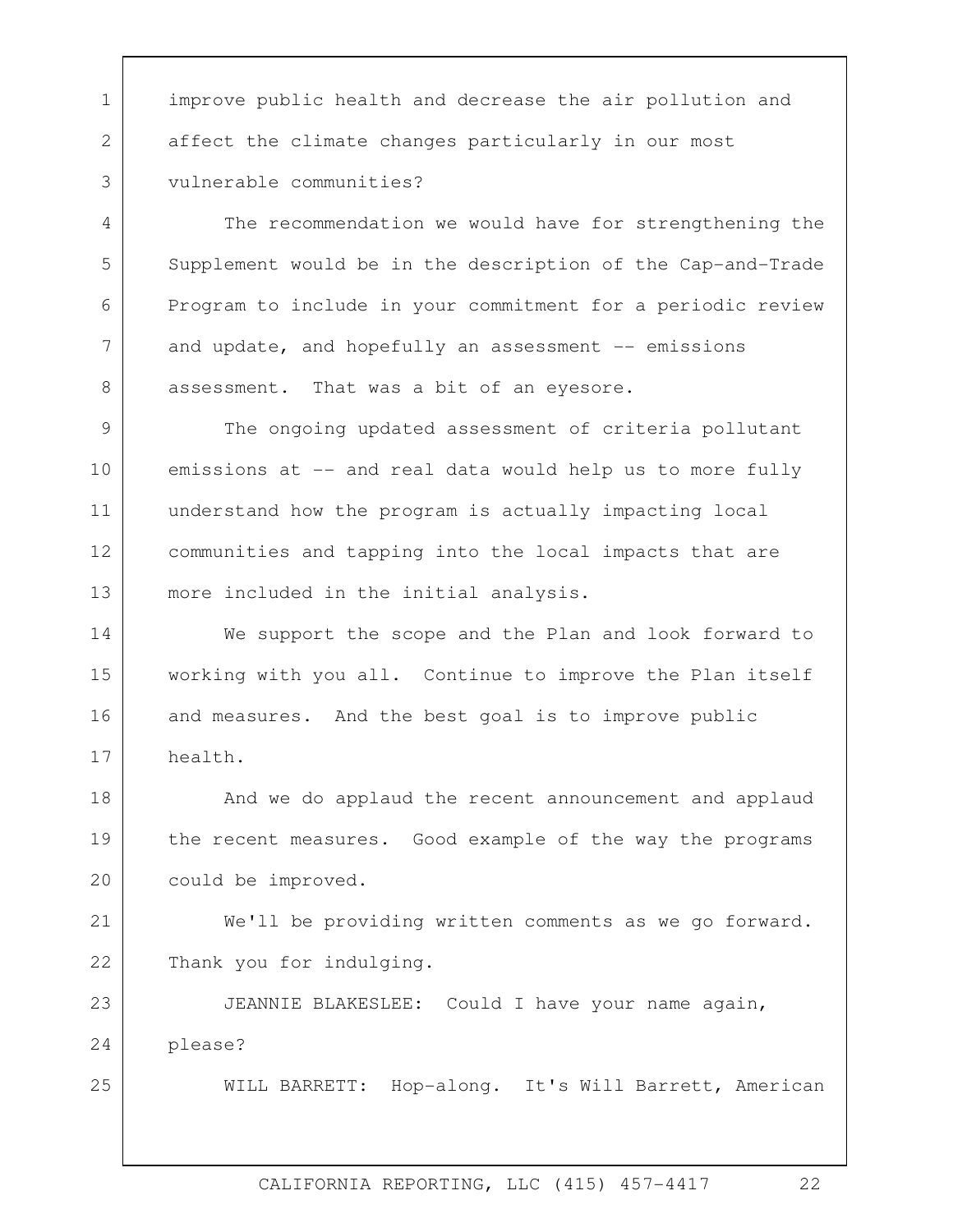1 Lung Association.

 environmental review process and public process as well. There is ongoing rulemaking and development of all of 2 3 4 5 6 CHRISTINA MORKNER BROWN: I can briefly say that just so it is clear that the Scoping Plan looks at measures in a broad way; that each measure that would actually be picked up and goes through its own regulatory process and its own

7 8 the various measures.

9 10 So that your comment sounded more specific to the ongoing cap-and-trade rulemaking.

11 12 13 NORMAN PEDERSEN: Good morning, Jeannie. Norman Pedersen for Southern California Public Power Authority. Good to see you.

14 15 16 17 18 I was hoping to get just a little clarification on how some of the tables worked. For example, you start out with Table 1.2-1, which is basically taken from the 2008 Scoping Plan, showing what we would get from the complimentary measures.

 baseline of 507 million metrics tons. And then you show 19 20 21 22 23 Then you presented Table 1.2-3 as a revised 2020 the reductions from complimentary measures as being 58 million tons. Quite a drop from 112 million tons we had in the 2008 Scoping Plan.<br>I was wondering if you can walk us from where we were

24 25 in 2008 to where we are with the five -- with the 58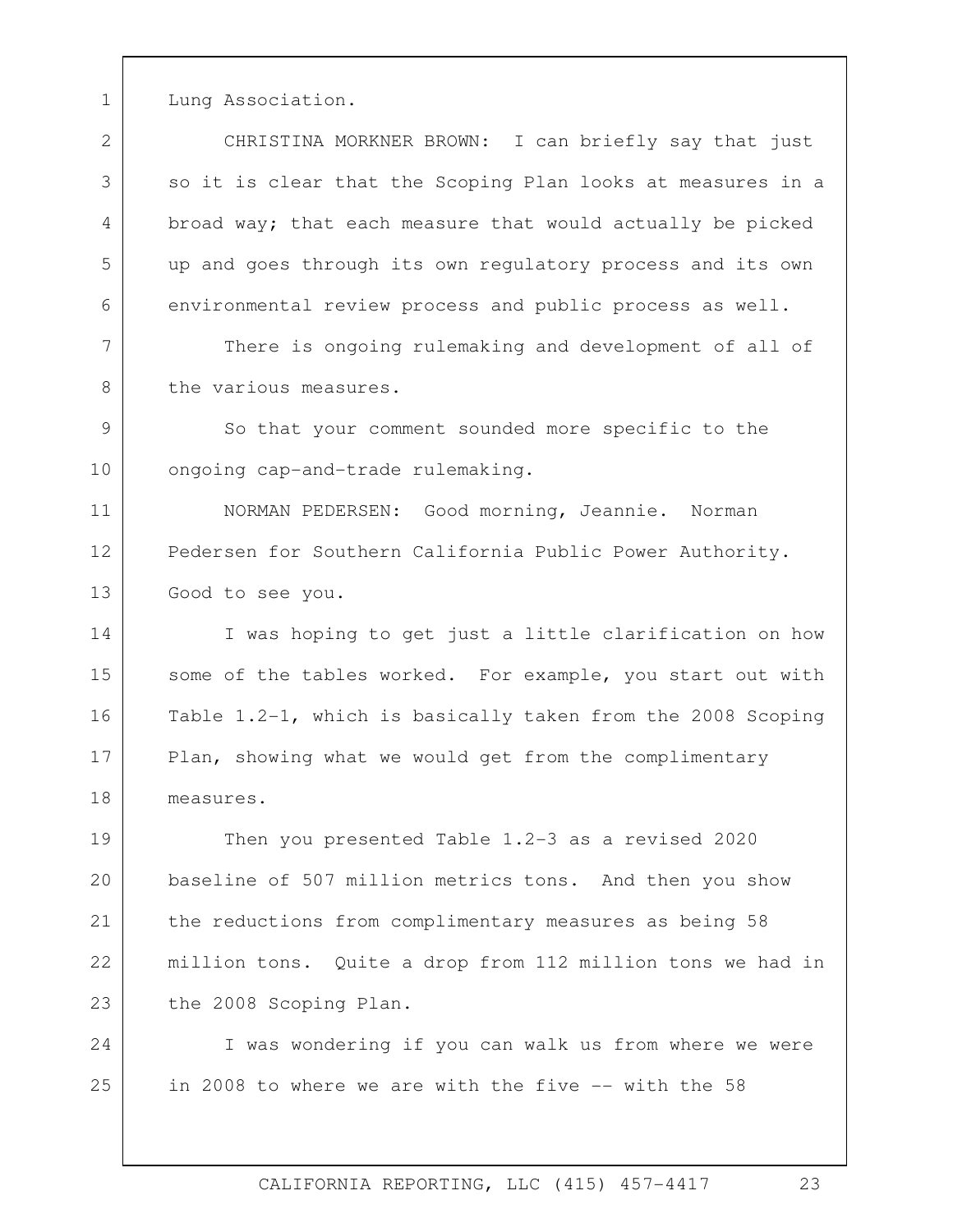1 million tons.

2 3 4 5 6 7 I'm assuming part of the explanation is that some of the 112 million tons are no longer included in the reduction from measures line because you've gotten to the 507 million by assuming Pavley will be achieved and assuming 20 percent will be achieved. I don't know if I'm correct in making that assumption.

showing where we are today? 8 9 10 11 Can you provide something of a walk-thru from the table on complimentary measures that we had from the 2008 Scoping Plan, Table 1.2-1 to where we are with Table 1.2-3

12 13 14 UNIDENTIFIED SPEAKER: What page is that? NORMAN PEDERSEN: 12. Table 1.2-3 is on Page 12. Table from the 2008 Scoping Plan is on Page 9.

did change between 2008 and when we did this Supplement.<br>And one of them is with the economic downturn. We saw a 15 16 17 18 19 20 21 EDIE CHANG: I think, you know, for some of us I think I'll defer to Jeannie's response to the gentleman from Environ. But, generally, I did want to  $-$ - you did mention that as we talk about the baselines, there are things that reduction in the BAU emissions estimate for 2020.

22 23 24 25 The other piece of it that accounts for a fairly substantial portion of it is what you've mentioned. In the Scoping Plan, we didn't consider the first phase of the Pavley Regulations and the 20 percent per RPS in the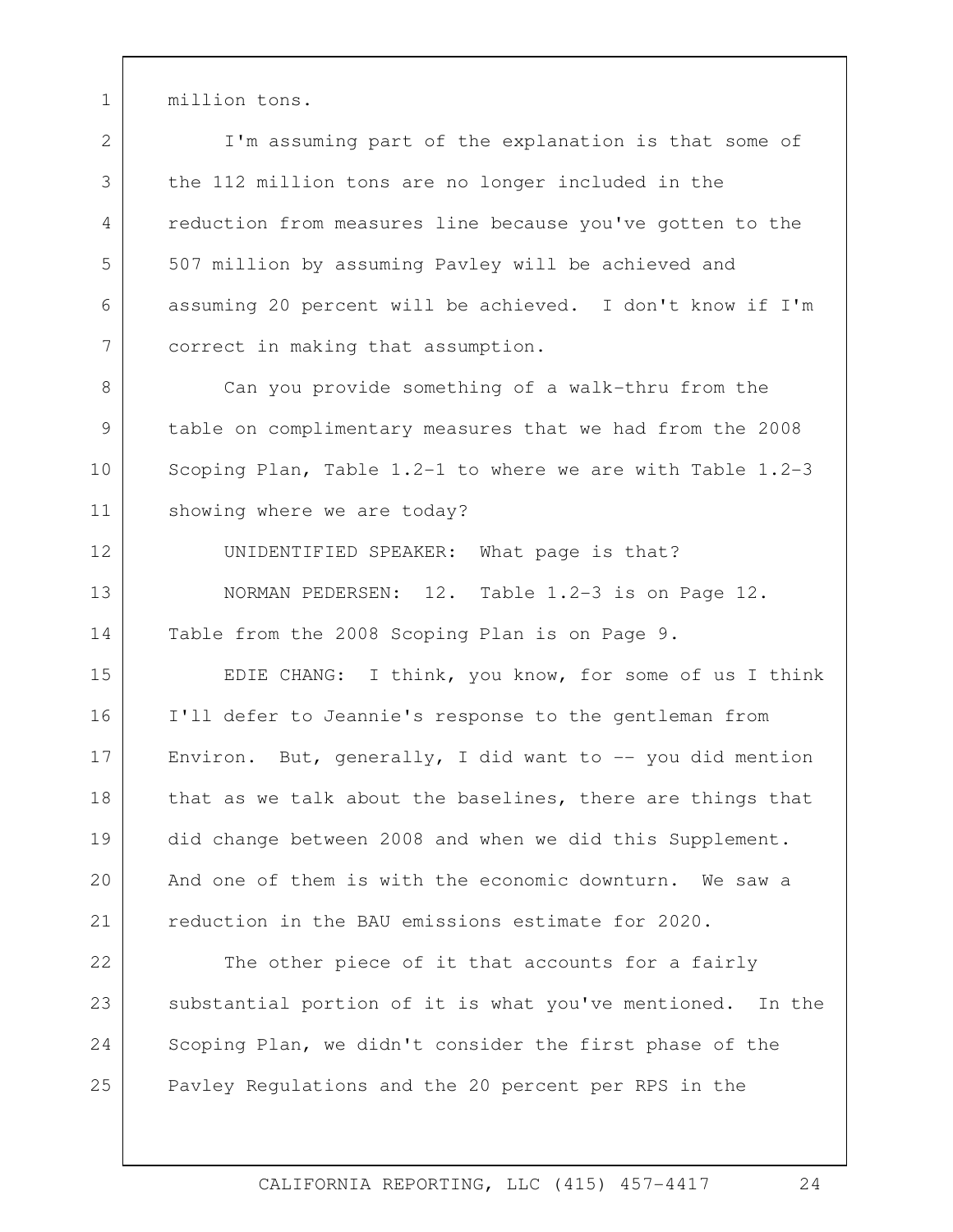1 baseline.

2 And when you look at the 507 number that we were 3 4 5 6 7 8 9 calling the baseline in the Supplement and that we used as the baseline in Cap-and-Trade Regulation, we included Pavley and the 20 percent RPS in that. That accounts for -- trying to do the math in my head -- something like 35 million metric tons of reductions that went from not in the baseline into the baseline. That is a big chunk of what that is.

10 11 12 13 NORMAN PEDERSEN: Do you have an idea of about what other complimentary measures might have been outside of the baseline in 2008 that have now moved into the baseline? EDIE CHANG: Those were the two.

14 15 NORMAN PEDERSEN: Okay. So we still have a little bit of gap.

EDIE CHANG: Right.

16

17 18 19 NORMAN PEDERSEN: Just one other quick question. I am gathering we don't have the technical staff who put together the numbers here.

 total for imported electricity from about 98.3  $20$ 21 22 23 24 25 On the Table 1.2-2, I couldn't quite get the numbers to add up. For example, I looked at electricity. I see a million tons. That does not quite match up with other numbers on, you know, projecting the BAU 2020 forecast electricity. Then I notice up in the uncapped sector,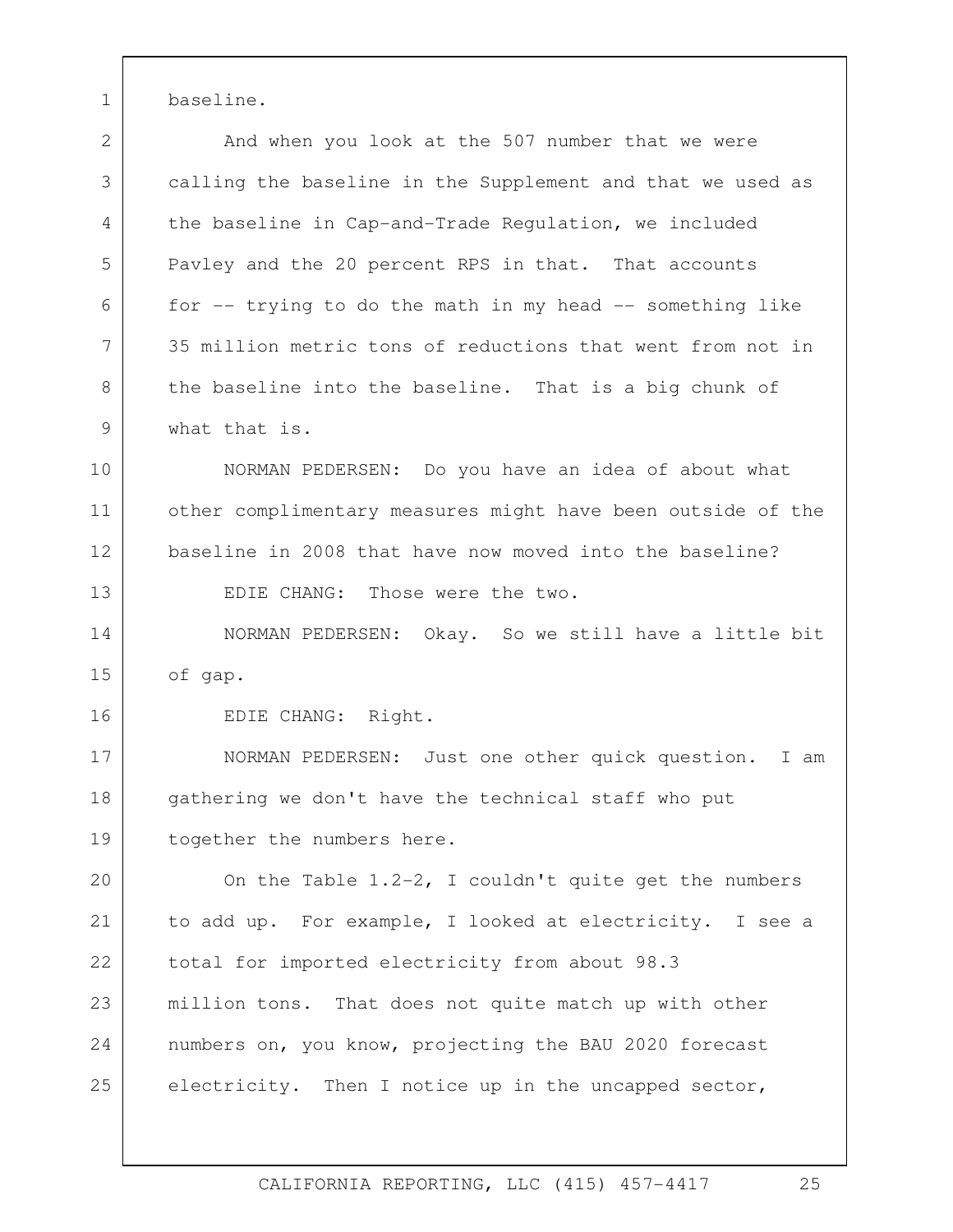1 seems like you have electricity tons. 2 Do you have any insight as to what is going on with 3 4 5 6 7 8 9 10 11 12 13 14 15 16 17 18 19 20 21 22 23 24 25 Table 1.2-2 and why we don't have the numbers quite matching? It seems either the 2008 forecast or updated forecast -- I might be -- JEANNIE BLAKESLEE: It looks like we need to do a little more work on clarifying how we got to baseline. You bring up really good points. I know you well enough to know that you've probably submitted some comments or you're about to. This is of real value. So we're getting a broader picture about what people might be confused about. Thank you. And, of course, we would -- I reiterate we would be really happy to meet with everybody or anybody that wants to speak with us -- NORMAN PEDERSEN: That might be -- JEANNIE BLAKESLEE: -- for additional clarification. NORMAN PEDERSEN: Thanks a lot. DAVID BRENTLINGER: Good morning. David Brentlinger. I'm with New Forests. We are a -- we're a company -- we're a mission driven -- did you hear my name? We're a mission driven company that's dedicated to using environmental solutions for environmental problems. And I really wanted to be here to voice my support for the cap-and-trade approach outlined in the scope and proposal and the options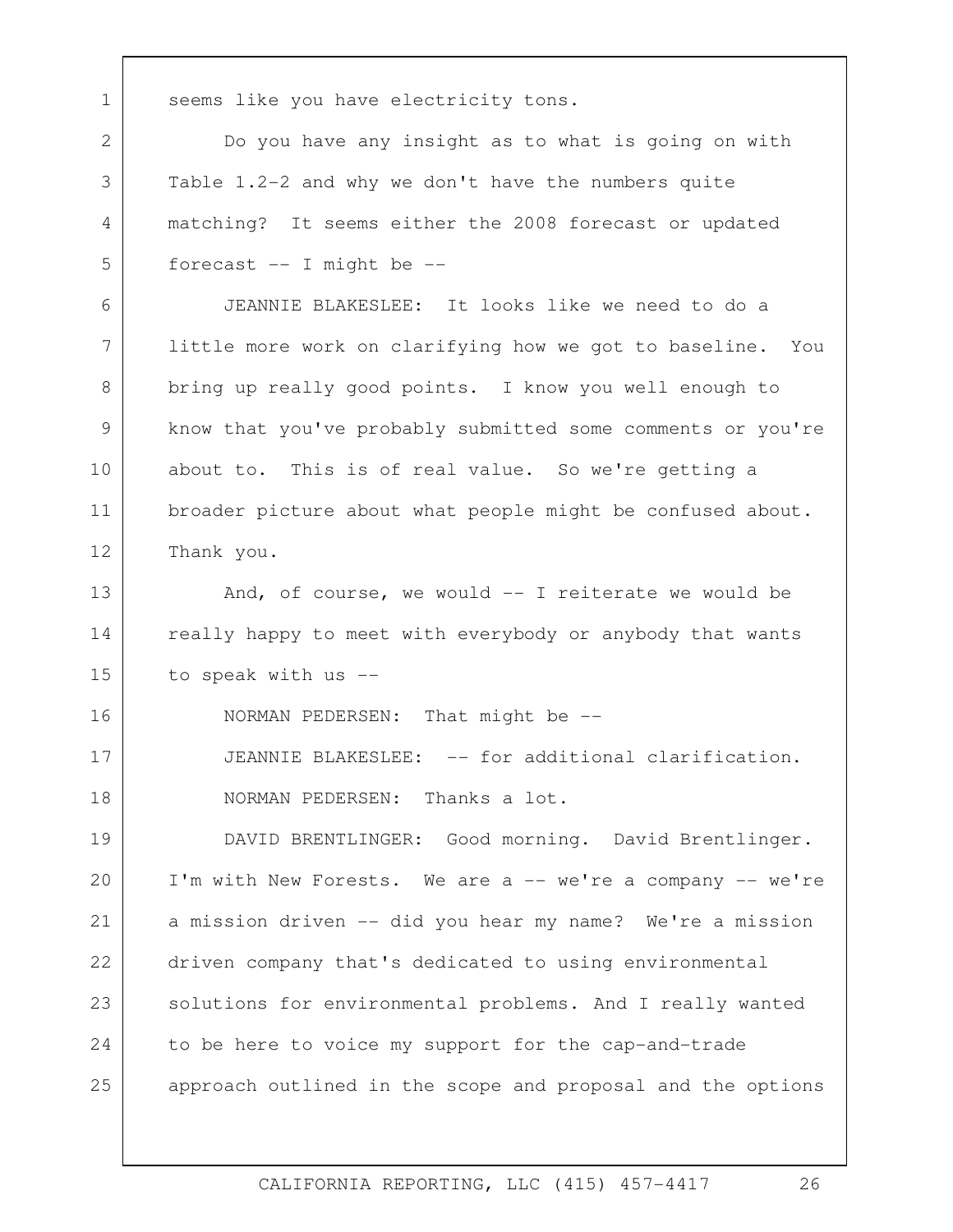1 here.

2

3

4

5

6

7

8

9

 so. And one of the benefits of that that is worth We have been a supporter of that. We continue to do mentioning is our own experience, which is in taking a market approach to carbon emissions. We hire people to approach this problem. We've done so. We're a national company here. We could have located anywhere in the country. We chose to locate ourselves in San Francisco because of the cap-and-trade legislation in California.

10 11 12 13 14 15 We hire staff. We -- the benefit of this alternative is the fact that it does provide a market approach to solving environmental issues. In the course of this, we will raise -- we have raised funds to attack carbon emissions. This will go and has gone towards hiring attorneys, foresters, paying for carbon inventories.

16 17 18 19  $20$ These are benefits, I think, to California in approaching the problem in a way that isn't a burden to the state and can bring in an intellectual cap. It will be to solving the problem as well as funding, which is not tax based.

happy to be a part of that.<br>Thank you. 21 22 23 24 So I encourage you to consider that added advantage to Alternative 2 in the cap-and-trade system, which it brings a lot more resources to bare to solve the problem and we're

25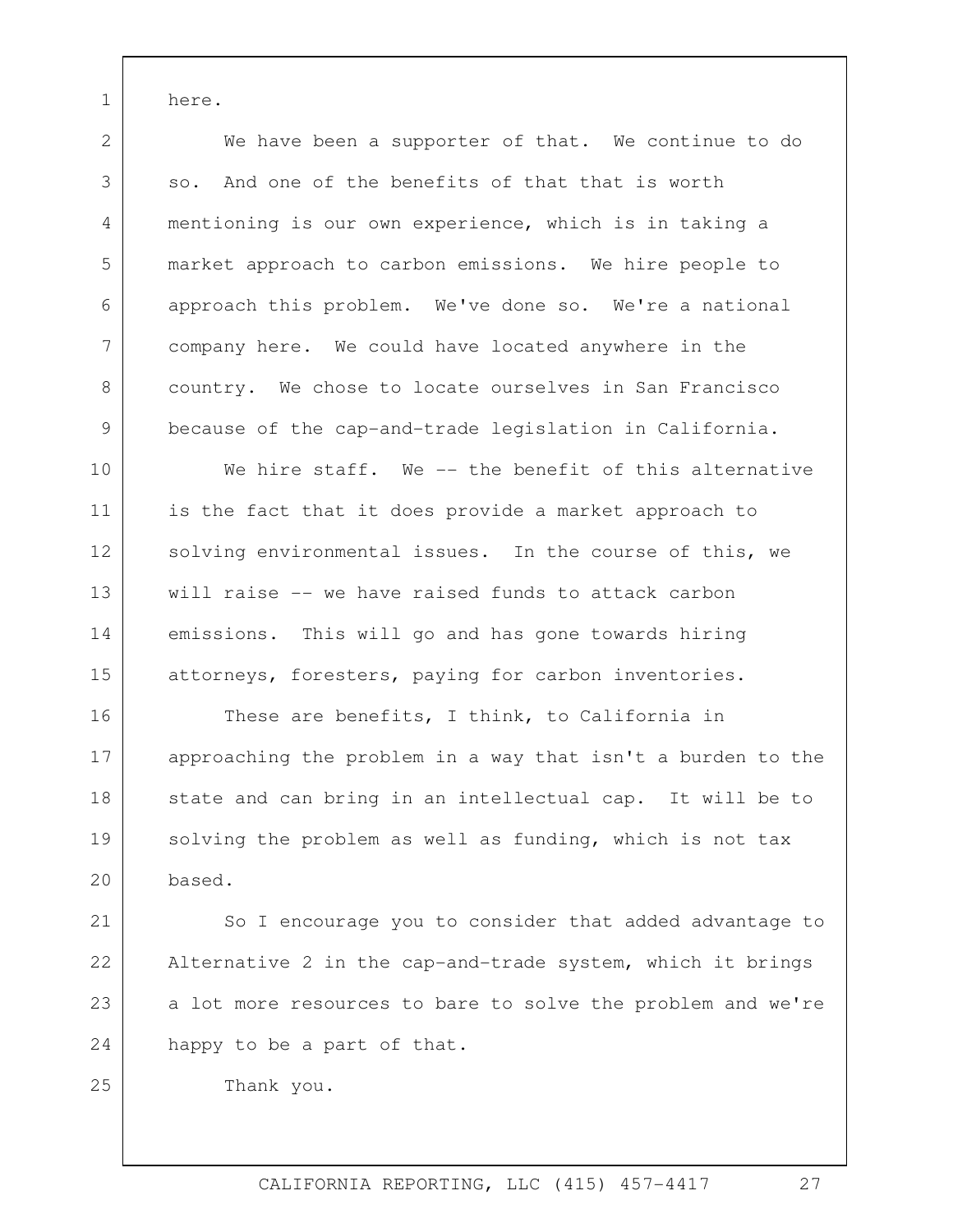MICHELLE PASSERO: Hi. Michelle Passero with The 1 JEANNIE BLAKESLEE: Thank you. 2 3 Nature Conservancy.

4

5

6

9

First, we are supportive of the Scoping Plan. We think that the current is a sound one for trying to reduce emissions in California most efficiently and effectively.

7 8 10 11 12 13 14 I had a question on the Supplement. It is -- there has been some discussion on the treatment of the forest biomass for energy within the Cap-and-Trade Program. And it seems like this Supplement might be an opportunity to bring a little more discussion around the potential impacts made, positive benefits of the use of forest biomass or renewable energy and distribution potentially associated with that from the forest land base.

 I don't know. Maybe you've had that discussion and made a 15 16 17 18 19 20 21 And given some of the discussions we had with ARB staff around this issue -- and we've had very constructive ones -- we had that discussion with respect to the Supplement. And we need to have sort of a little more information on that potential issue here in the Supplement. decision on that but it would just be good to know.

22 23 24 25 JEANNIE BLAKESLEE: I want to know, you're asking for a little more discussion within the -- within the construct of the Cap-and-Trade Alternative to include a bit more discussion regarding biomass?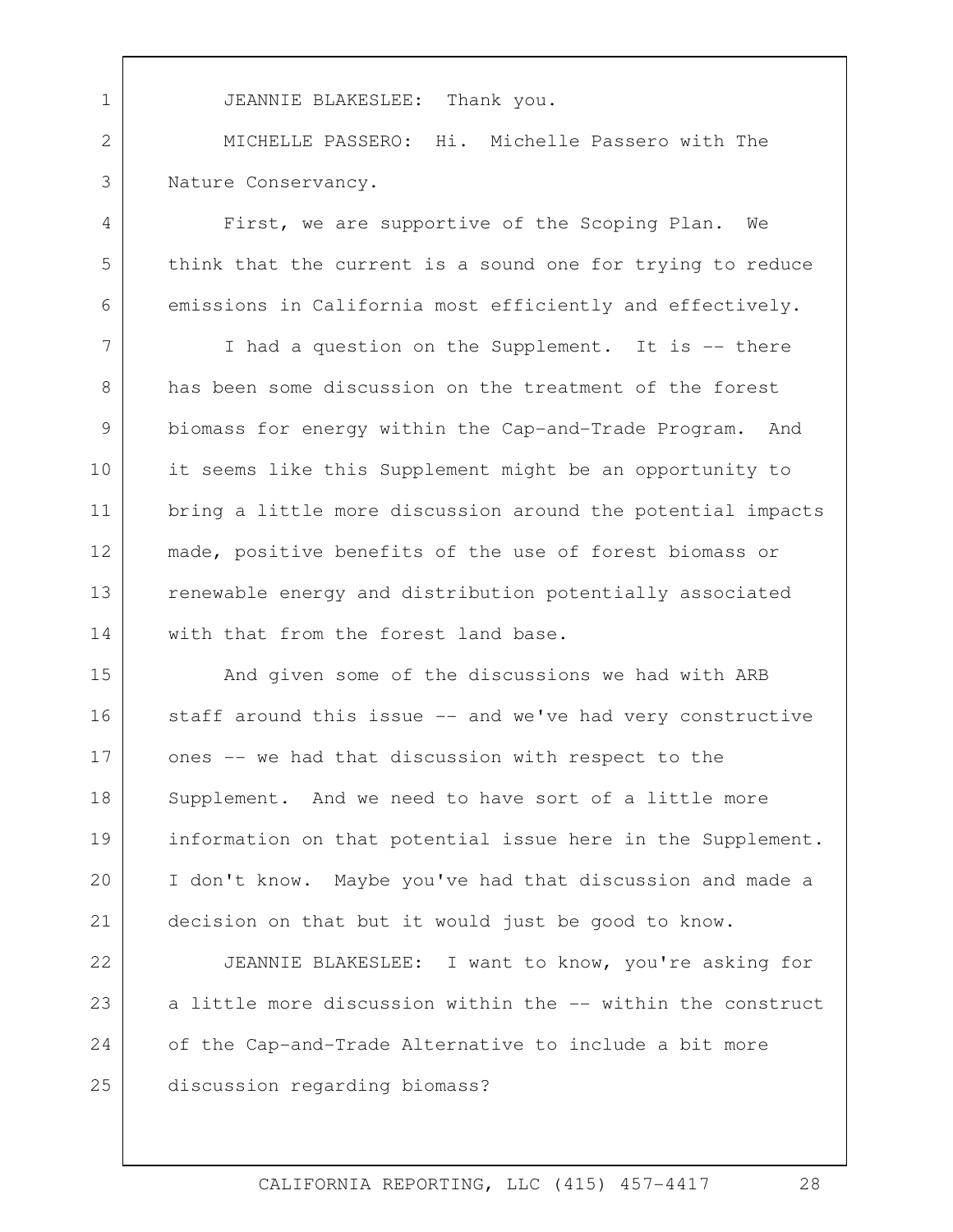1 MICHELLE PASSERO: Yeah. I think that would be a 2 3 4 5 6 7 8 9 10 11 12 13 14 15 16 17 18 19  $20$ 21 22 23 24 25 "yes." Yes. JEANNIE BLAKESLEE: Okay. I want to make sure I've captured that. MICHELLE PASSERO: I would be happy to, you know, provide more information and discussion, if you would like. JEANNIE BLAKESLEE: Thank you very much. I appreciate that. JOHN LARREA: Hello. John Larrea with the California League Food Processors. I guess, you know, the Court decision required -- they said your environmental analysis was sufficient but the alternatives analysis was not. I know that, based upon the fact you are a state entity, that you can do a kind of truncated analysis here. You don't have -- it does not require a full EIR. I was hoping -- at least among our members, we would like a little more in depth on economic impacts associated with the alternatives themselves. It is very difficult for us to judge based upon what we see here, you know, whether or not the alternatives represent what types of choices, for us, based upon not only our markets but also our operating procedures, especially those represented in the valley. So a little more -- you know, I know it is not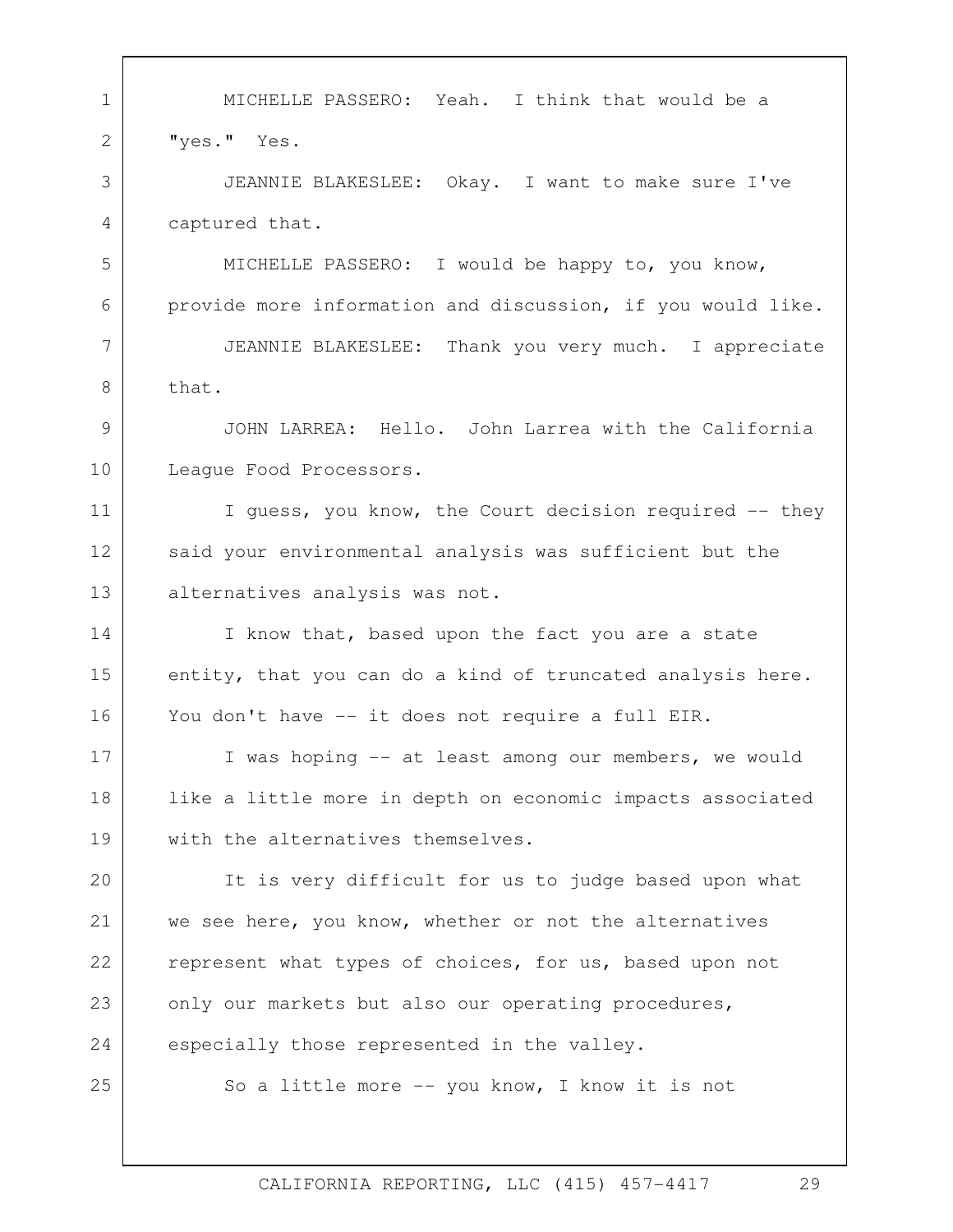REID STOCKTON: Hello. My name is Reid Stockton. I'm have a few recommendations that I would like to ask ARB to 1 | required but I think in terms of this and especially in 2 3 4 5 6 7 8 9 10 11 12 13 14 15 16 17 18 19 20 21 22 23 24 25 light of the recession, it would really be helpful for all of those of us who are not those over a hundred million tons emitters but those that are going to be functioning and trying to (a) prevent leakage from taking away our business or from trying to move out of California; that more economic analysis would help us make that decision as to which alternative would be best. JEANNIE BLAKESLEE: Those are valuable points. CEQA does not require economic analysis. However, I can certainly appreciate how economic effects can be an indirect environmental impact. I think that is what you're getting at. Is that true? JOHN LARREA: Yes. And we will be putting in comments, too. JEANNIE BLAKESLEE: That will be very valuable. Thank you. with the Center For Community Pharmacy and Ecology. I will be submitting written comments. I'll relieve you in advance of the burden of responding today. I did want to get this in front of you now; though I consider. In general, I believe that the Supplement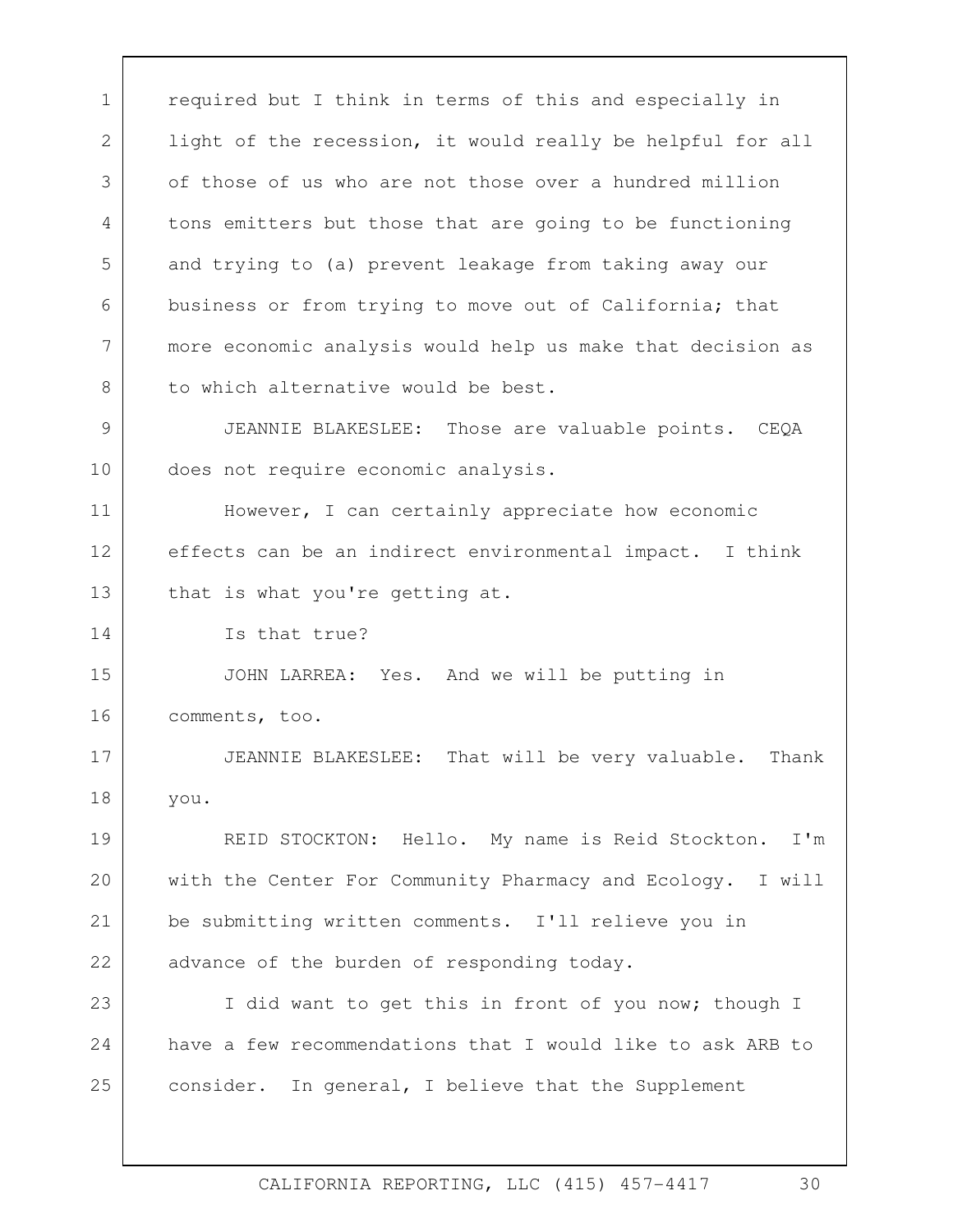objectives of AB 32 and understates the environmental impacts of Alternative 2, the Cap-and-Trade Alternative. It does both of those essentially by not giving 1 overstates a bit the ability of cap-and-trade to meet the

2

3

4

5

6

7

8

9

adequate weight to the -- to the mandate included in AB 32 to avoid disproportionate impacts of communities of color and low-impact communities to ensure that GHG reductions compliment existing air quality regulations and to reduce toxic air contaminates.

10 11 12 13 14 15 16 In addition, the range of alternatives considered, I find it to be a bit lacking in terms of both range and depth -- breadth and depth. For example, one of the obvious things that I think should get expanded consideration is the possibility of restricting trading to covered entities that do not do business in communities that are already over burdened with toxic air contaminates.

 That is something ARB itself noted in its previous 17 18 19 20 21 Just in terms of the context for these comments, there are several things we already know. We know GHG emissions generally come bundled with other toxic air contaminates. responses in the Scoping Plan.

22 23 24 25 We also know that there are existing communities that are already over burdened with toxic air contaminates and the consequent health impacts. And we know that AB 32 directs ARB to consider those facts. And what we think we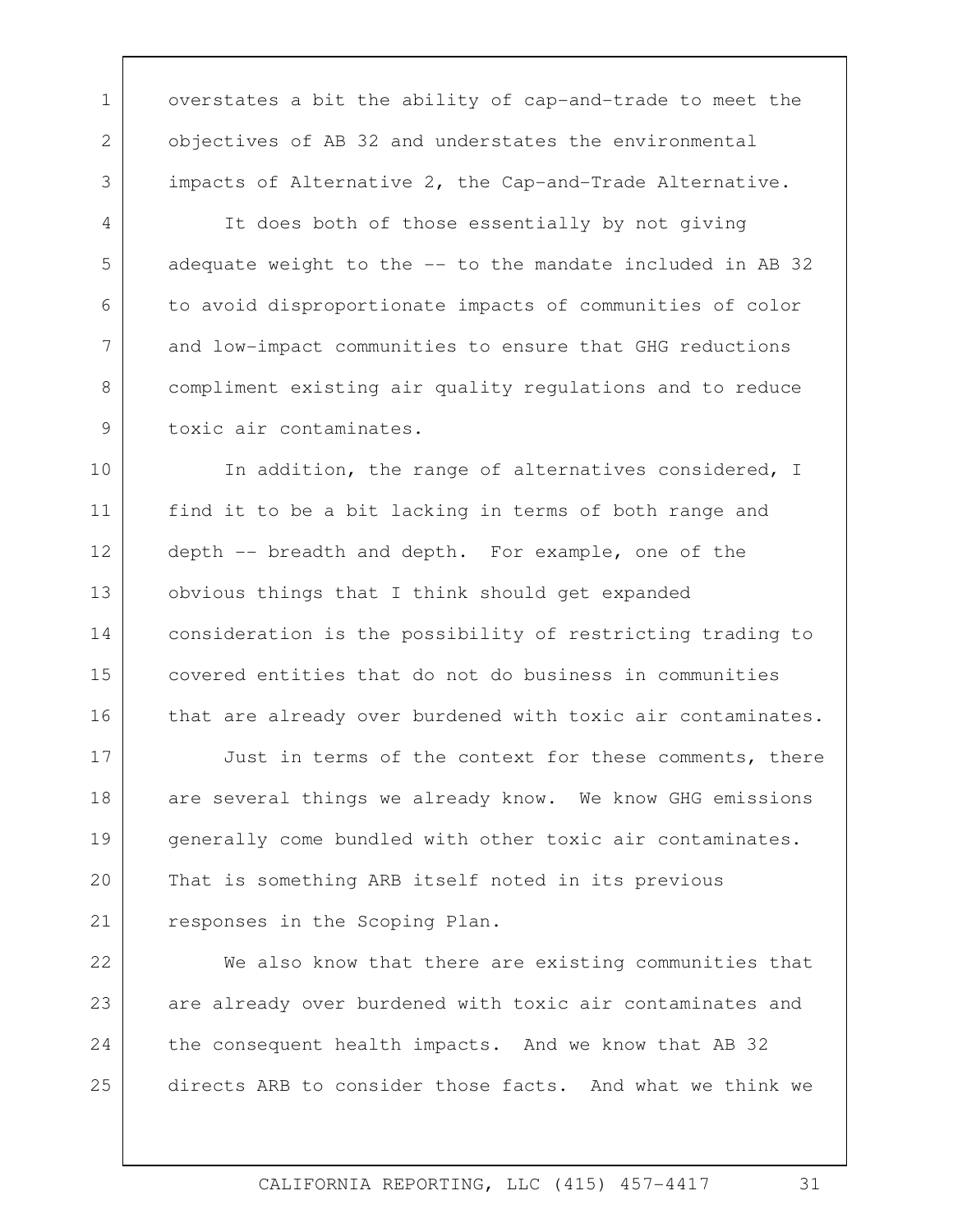the underlying assumption of all cap-and-trade programs. controlling local CO<sub>2</sub> based on its local health impacts.<br>It also suggests that the implementation of the 1 2 3 4 5 6 7 8 9 10 11 12 13 14 15 16 know is that all  $CO<sub>2</sub>e$  is interchangeable. That is really If you make a reduction in one place, you know, there is a reduction in another place. The truth though is there is growing evidence that is not, in fact, the case. Professor Mark Jacobson of Stanford Civil Engineering Department found that  $--$  and I'm quoting here  $--$  "reducing  $globally$ -emitted  $CO<sub>2</sub>$  will reduce local air pollution mortality, even if  $CO<sub>2</sub>$  in adjacent regions is not controlled. This result contradicts the basis for air pollution regulations worldwide, none of which considers cap-and-trade policy should consider the location of the  $CO<sub>2</sub>$  emissions as the underlying assumption of the policy is incorrect."

17 18 19 20 So what all of this boils down to, I think, is that it is important to take advantage of the opportunity ARB has right now. In order to do that, I have a couple of few recommendations that I would like to make.

21 22 23 24 First, I believe ARB ought to recognize the principles that all  $CO<sub>2</sub>e$  is not equal. The nature and allocation of emissions has to be considered in the creation of a greenhouse gas reduction program.

25

Second, ARB should prioritize  $CO<sub>2</sub>$  reductions in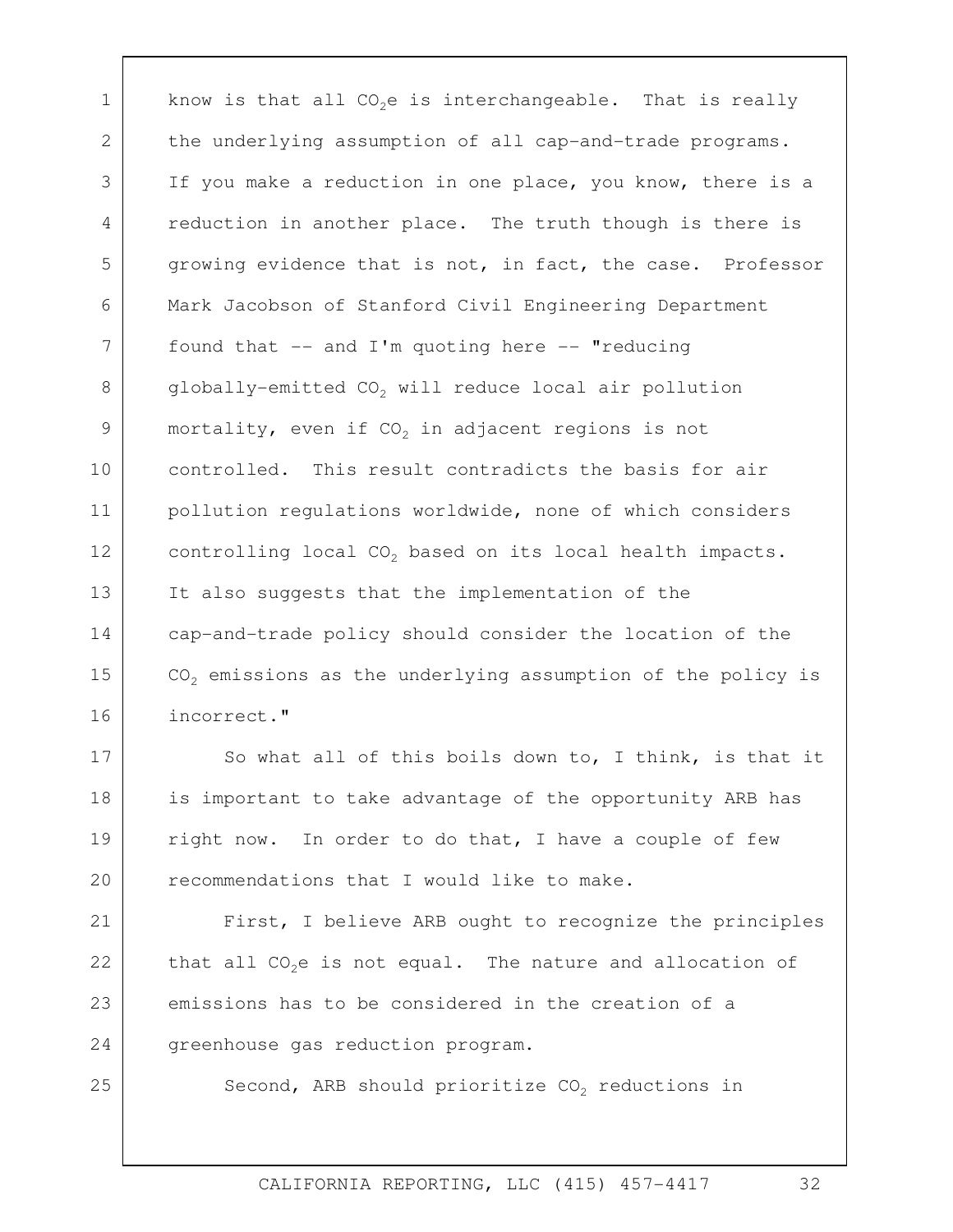1 communities that are already heavily impacted by toxic air 2 contaminates.

Third, I believe ARB should reconsider the recommendation pursuing the Cap-and-Trade Program in light of the preceding principles and priority.<br>And prior to reaching a decision, I want to reconsider

a GHG reduction program. ARB should hold hearings to evaluate that recommendation in communities that are already heavily impacted by toxic air contaminates.<br>Just in conclusion, I would like to comment that it is

10 11 12 13 a bit disappointing that ARB has chosen to merely expand the discussion of the alternatives that were already considered.

14 15 16 17 18 There is an opportunity here to re-examine the available alternatives to take seriously the EJ concerns, the Environmental Justice concerns that are highlighted in the lawsuit, which prompted the production of the Supplement.

Justice Advisory Committee. 19  $20$ 21 22 23 24 Let's be frank here for a second. The AB 32 mandated the creation of Environmental Justice Advisory Committee and 7 of the 11 members of that committee were parties to the lawsuit that were brought. I think that speaks to the kind of relationship that ARB has with that Environmental

25

3

4

5

6

7

8

9

There is an opportunity here to repair the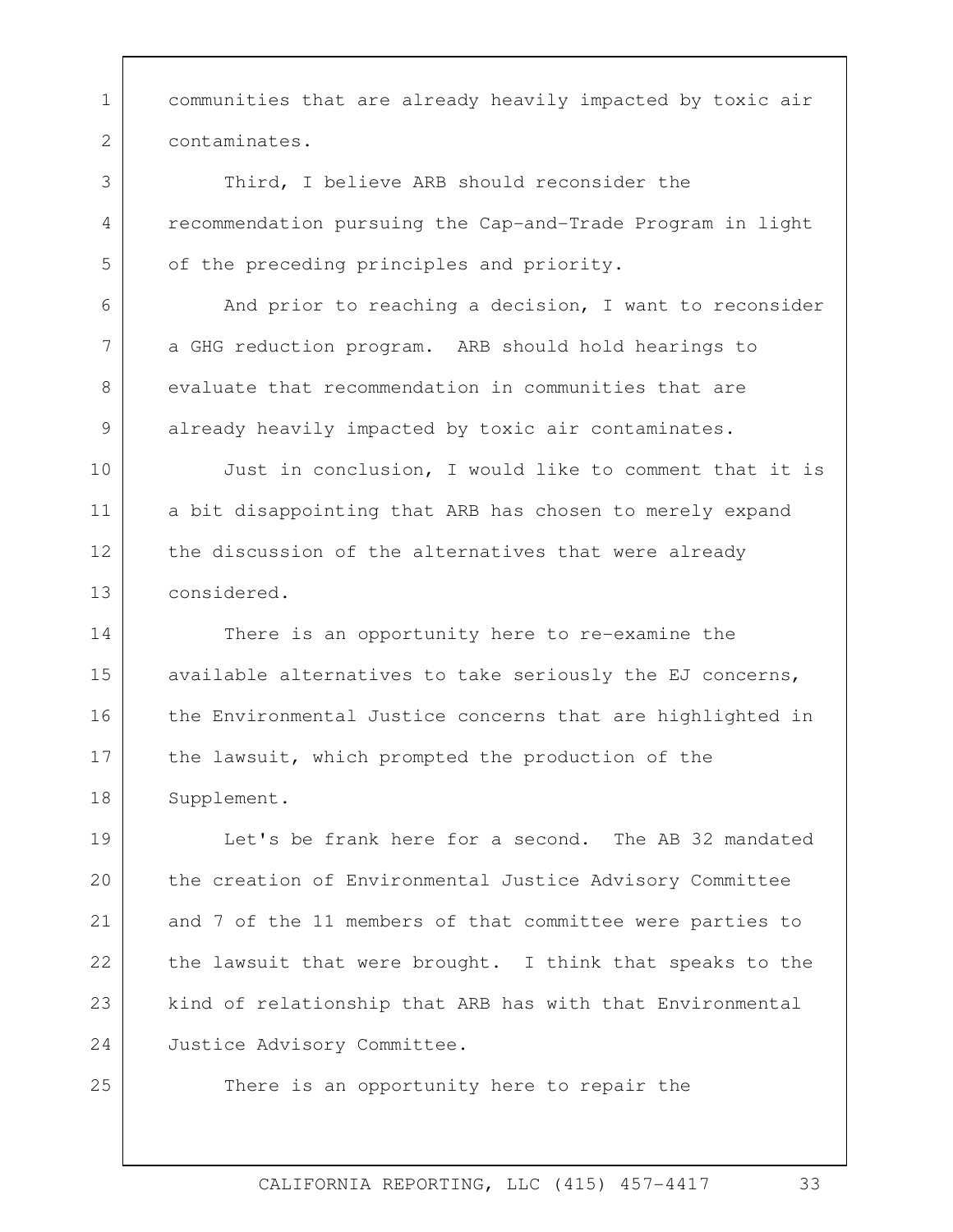1 relationship with communities of color and low-income 2 3 4 5 6 7 8 9 10 11 12 13 14 15 16 17 18 19 20 21 22 23 24 25 communities and I think ARB needs to take advantage of that opportunity. Thank you. JEANNIE BLAKESLEE: Thank you. BRENDA CHANG: Hi. I'm Brenda Chang. I'm with ICF International and I am a team specialist. I work a lot on climate action plans. This is pretty relevant to what we're doing, especially since this has implications on what we need to change in terms of how we help our clients reduce or meet their AB 32 goals. First of all, I think we've talked a little bit about the measures and whether or not there is documentation on the calculations. I think that is really important. And the transparency of the calculations is really important to us, too, in how we can help our clients to show them how their measures are -- are aligned with ARB's methodology. So in terms of that, I'm trying to make a recommendation on hoping that the calculations will show the effectiveness -- the change of the effectiveness of the measures as they apply to the BAU emissions and changes in the baseline or other assumptions. And also I was wondering what the estimated timeframe is in which we might expect the documentation? Would it be like within a year or two to three years or when the Board finally approves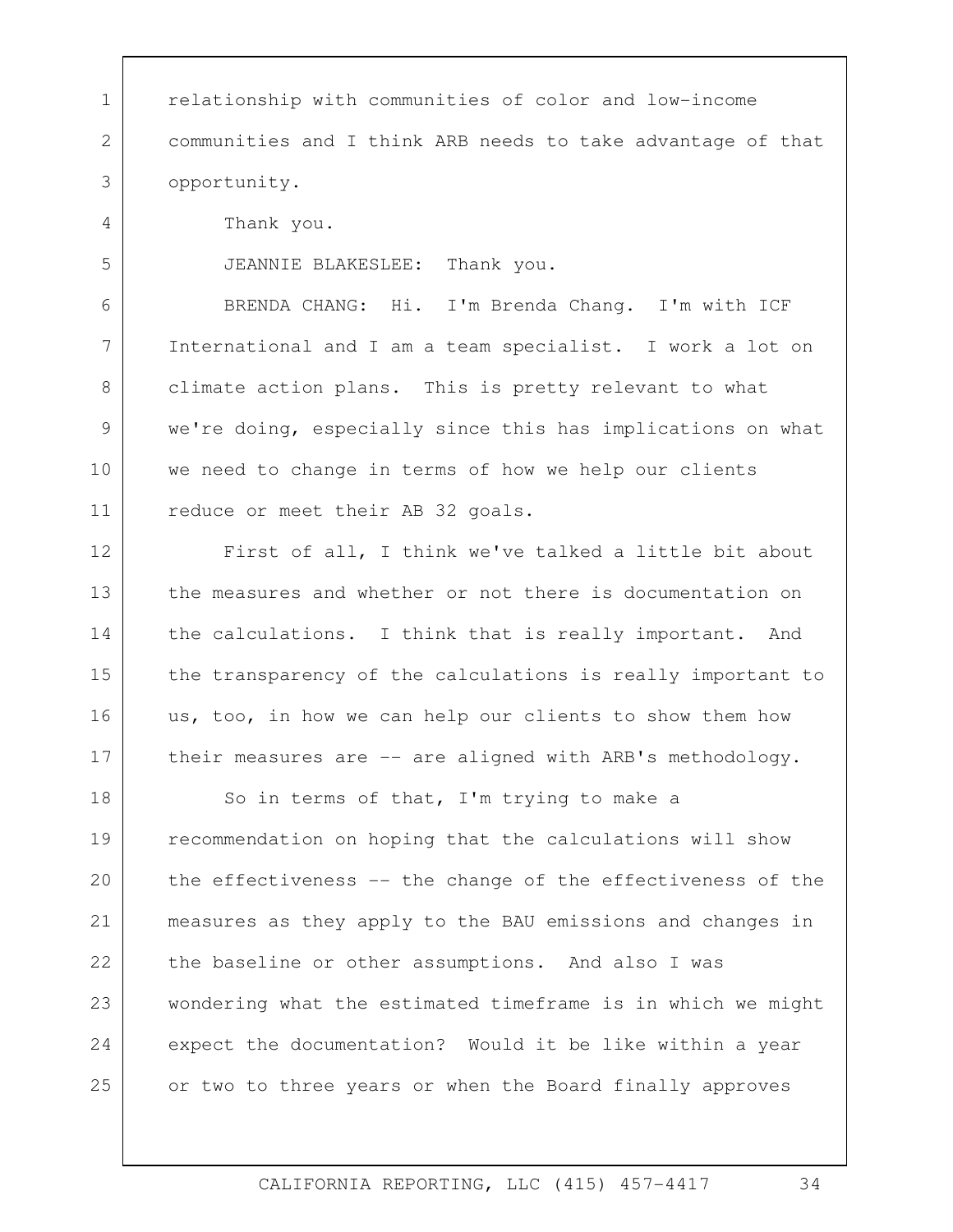be a useful tool is kind of what I'm hearing. Am I correct? 1 the document -- the revised Supplement, I quess? 2 3 4 5 6 7 8 9 10 11 12 13 14 15 16 17 18 19 20 21 22 23 24 25 JEANNIE BLAKESLEE: Brenda, you bring up some really good points. We will be clarifying our -- the way we got to where we got to. I'm sorry about that. But I encourage you to submit written comments because your comments are multi-level. It sounds like the methodology that was used can be used for people who are preparing their climate action plans. There may be some guidance we can provide. So this isn't -- this wouldn't be necessarily a bad thing. It can BRENDA CHANG: Uh-huh. JEANNIE BLAKESLEE: So we'll probably -- you know, we'll be happy to meet with you to get some more clarity on this. We'll look forward to receiving your written comments as well.<br>EDIE CHANG: Let me clarify the methodology for how we developed the Scoping Plan estimates. It is contained in an appendix in the Scoping Plan. I don't remember the name. BRENDA CHANG: J or something? EDIE CHANG: Volume 3. It has a significant amount of detail in how we calculated the benefits of the measures in the Scoping Plan. For every regulation we've adopted,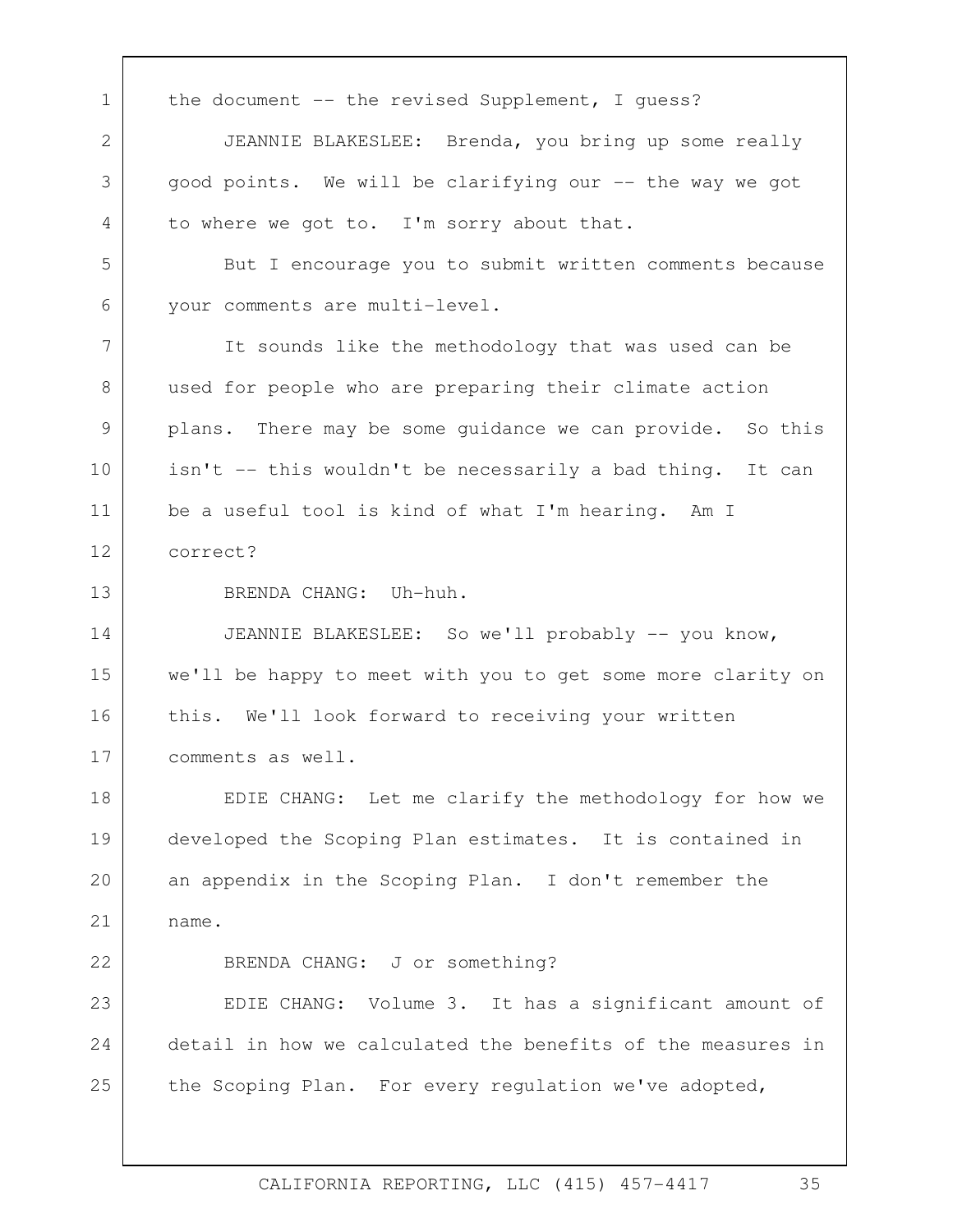1 there is a discussion in the document about how we've 2 3 4 5 6 7 8 calculated the benefits. So that is -- that stuff is already all out there. I think what we've really been talking about is sort of the adjustment of you have this method in the Scoping Plan. There is new information because of the economic downturn. There is new information because there was a regulation adopted. It got "x" many times. We pulled it out of there.

9 10 11 12 I want to clarify in terms of, you know, folks understanding sort of being able to use it in their climate action plan and methodology, that information is out there already and has been documented.

BRENDA CHANG: Thanks. And timing?

13

14 15 16 17 18 EDIE CHANG: It sort of depends on -- you know, some of the information you're asking for is already out there. BRENDA CHANG: I know. I'm saying like those adjustments that are not published, whether they will be available and when?

19  $20$ EDIE CHANG: We'll take a look at that. BRENDA CHANG: Okay.

 TIMOTHY O'CONNOR: Hi. Good morning. My name is Tim 21 22 23 O'Connor. I work with Environmental Defense Fund. I wanted to make two points today.

24 25 One is that obviously the Scoping Plan is -- it is the high level plan for how to reduce emissions in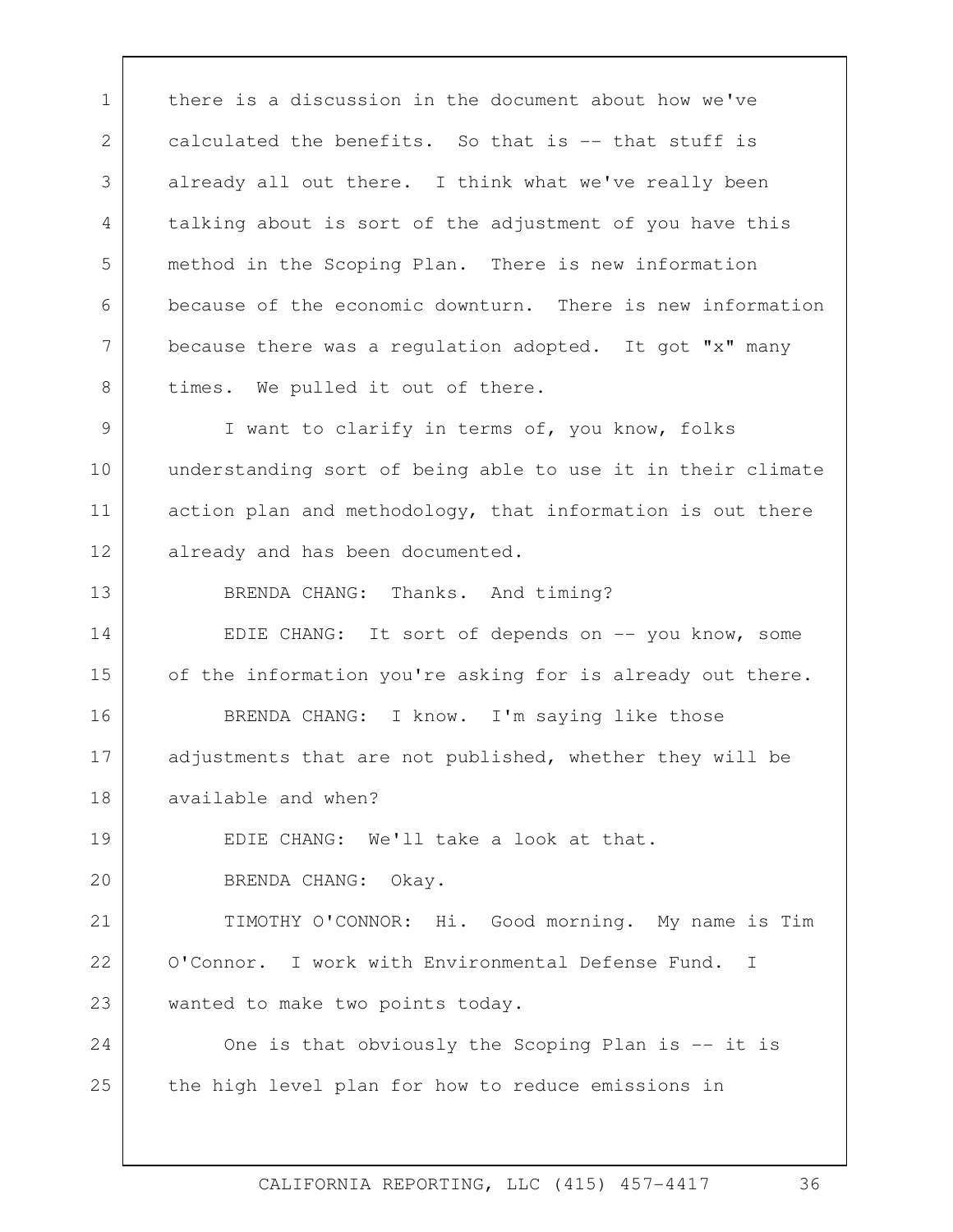many of which have already been implemented. And ARB is 1 | California. It identified a number of measures in there, doing a great job walking us through the individual measures in actually reducing emissions in California. It has really been important to continue on in that process.

2

3

4

5

6 7 8 9 10 11 12 13 14 15 I think as a programmatic EIR, one of the benefits of redoing some analysis like this is that it looks at how, even with an update in the emissions of California or the emission reduction, we need to achieve to get to 1990. It is going to be a mix of measures, which is going to be the best approach to reducing emissions. Some of those measures, direct emission control, some of them financial incentives, some working with local governments. One of them, which EDF feels is important, is the Cap-and-Trade Regulation.

16 17 18 19 20 21 By working together with all of those regulations, we find that it would be the most economically effective as well as the most environmentally effective opportunity to get to the 1990 goals. We think the range of analysis that goes into the alternatives which you put forward really document that.

22 23 24 25 And we're going to really support, of course, re-adoption of the Scoping Plan as written. And I see that in this analysis it says that the Proposed Scoping Plan is substantially similar or even identical to the prior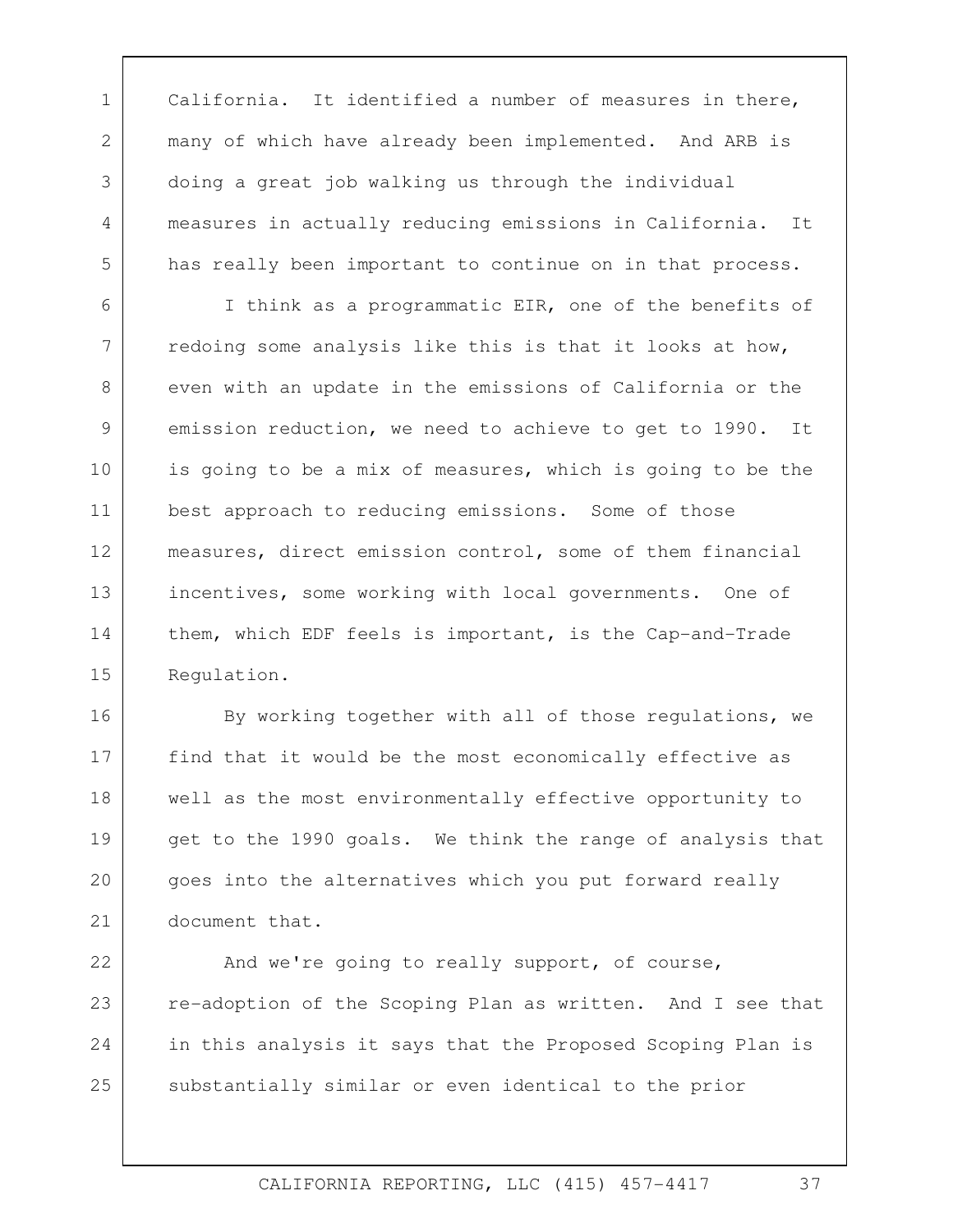1 Scoping Plan, which is adopted; and that is something we're 2 3 4 5 6 going to support. That does not mean every regulation ARB puts out there can just be written or done in a way that isn't protective or does not respond to the individual considerations of the sources or of the public health surrounding those communities.

 So it is going to be really important for ARB to develop the regulations as they move forward with the Advanced Clean Car Regulation or Cap-and-Trade Regulation to be protective of communities and really responsive to the issues that deal with the individual aspects of trading or whatever it may be.<br>We really look forward to working with ARB and seeing

7

8

9

10

11

12

13 14 15 16 17 the FED that comes out of the individual regulations and how, in particular, in a Cap-and-Trade Regulation ARB can be protective of communities. That is one of the reasons we do support a regulation like that.<br>We think there are things ARB can do and things ARB

18 19 20 21 22 23 24 25 has proposed to do already in those documents that are going to be protective of the communities and able to reduce emissions in California throughout California and get us to the 1990 goals. I think we need to be working together and figure out opportunities to develop that and other regulations to be the most responsive to communities; but that is something we really look forward to and,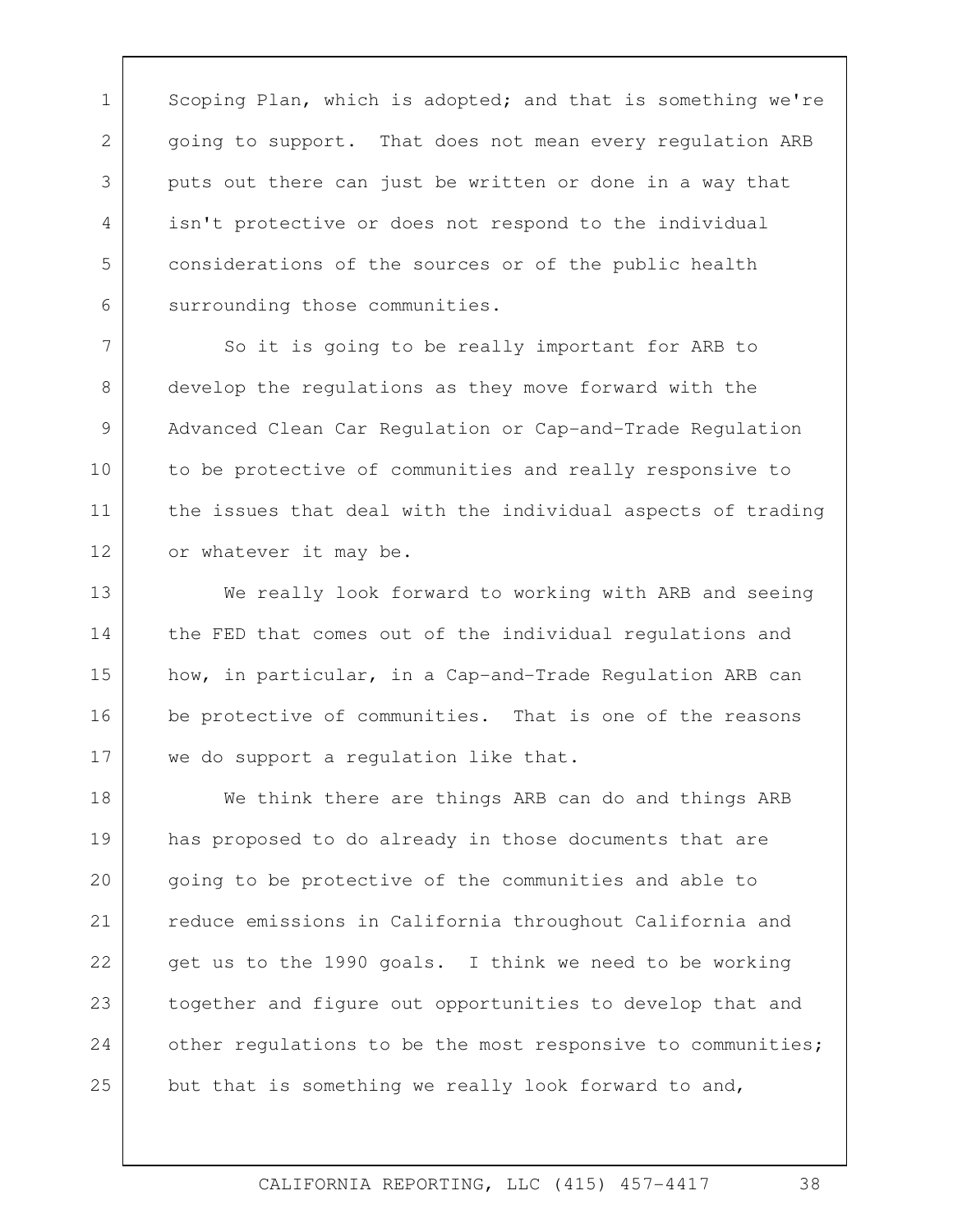about and is going to get us to 1990.<br>So thank you. 1 obviously, you have a big challenge ahead of you between 2 3 4 5 6 7 8 9 10 11 12 13 14 15 16 17 18 19 20 21 22 23 24 25 now and October and now and over the course of the next decade to make sure that is going to happen. We'll be looking forward to that. I wanted to say thank you also for taking the time as required by the Court but to really go into a thoroughness of detail required to really show a mix of measures that incorporates all of the things that ARB has already talked MICHAEL WANG: Hi. Mike Wang with the Western States Petroleum Association.<br>We wanted to say it is very clear the Supplement is a comprehensive document. We wish we had a little more time to review it but nonetheless we stand before you. We recognize that ARB addressed a lot of the issues that have been identified as being needing further details. We're going to concentrate our comments for today and our written comments on things that are specific issues or concerns to our industry where we have specific expertise. We are going to defer comments on the studies of land use and things like that to those who are specialists in the field. After reviewing the Supplement, our position remains unchanged. We think that well-designed market-based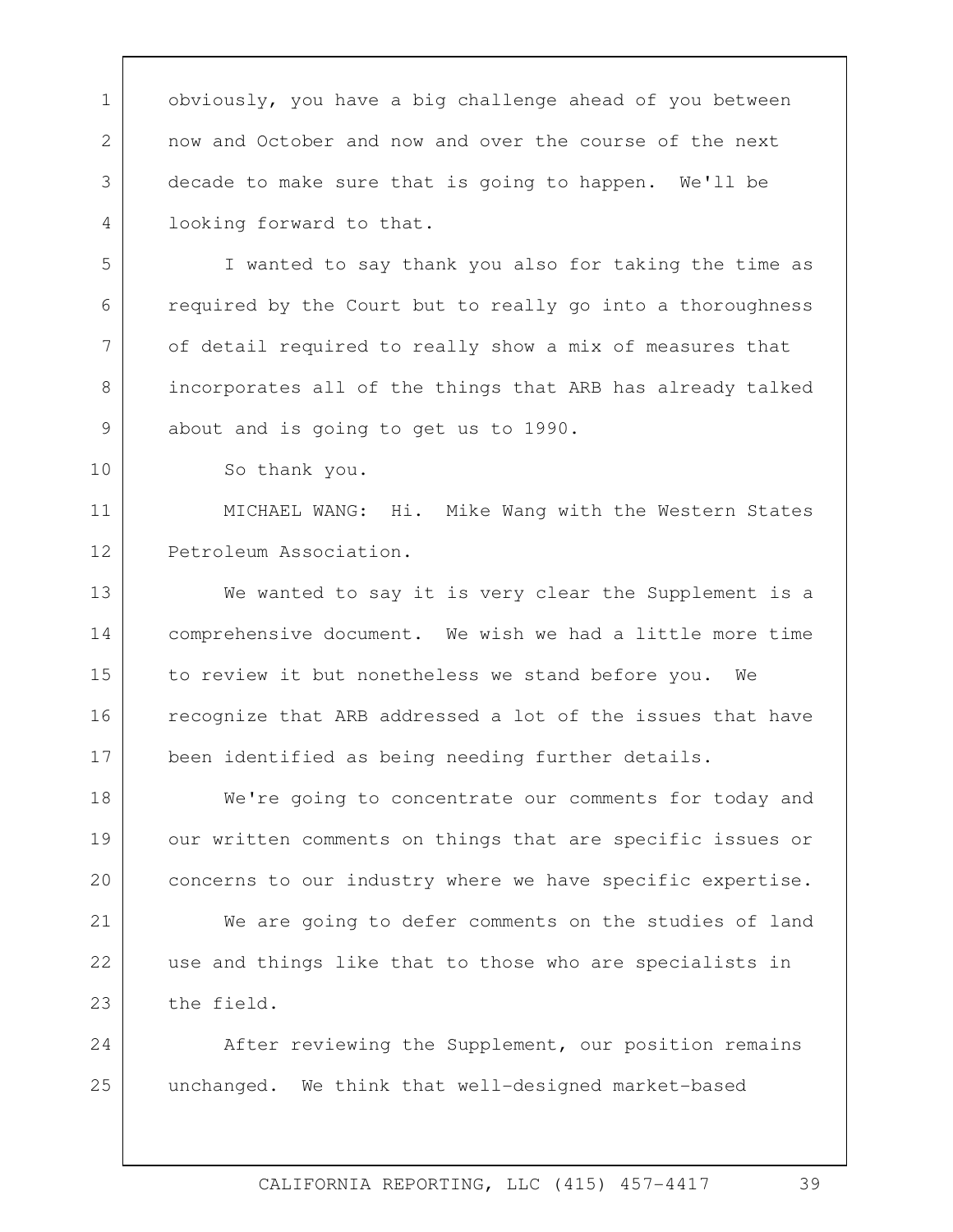environmentally sound. 1 systems are the most cost-effective way to reduce global 2 3 4 5 6 7 8 9 10 11 12 13 14 15 16 17 18 19 20 21 22 23 24 25 greenhouse gas emissions. We see a Cap-and-Trade Program as one such market-based system. We know that the Supplement has identified a Cap-and-Trade Program as an option that seems to be most viable in short-term. Given the challenges facing ARB and the state, we agree with that assessment. We will continue to engage with ARB in efforts to initiate a program that is cost-effective and We continue to believe  $-$  and I think you've seen that even in your document -- that command and control regulations are not an appropriate way to achieve goals of AB 32 because of their cost inefficiencies. California acting alone using a command and control program does nothing to address the need for significant global GHG reductions. Furthermore, command and control regulations don't allow California to link with other programs. Linkage has been a key program element that was a fundamental underpinning of AB 32. We do see some opportunities for Alternative Number 5, as there may be some means to productively combine the flexibility with constraints. So in short, we believe a Cap-and-Trade Program must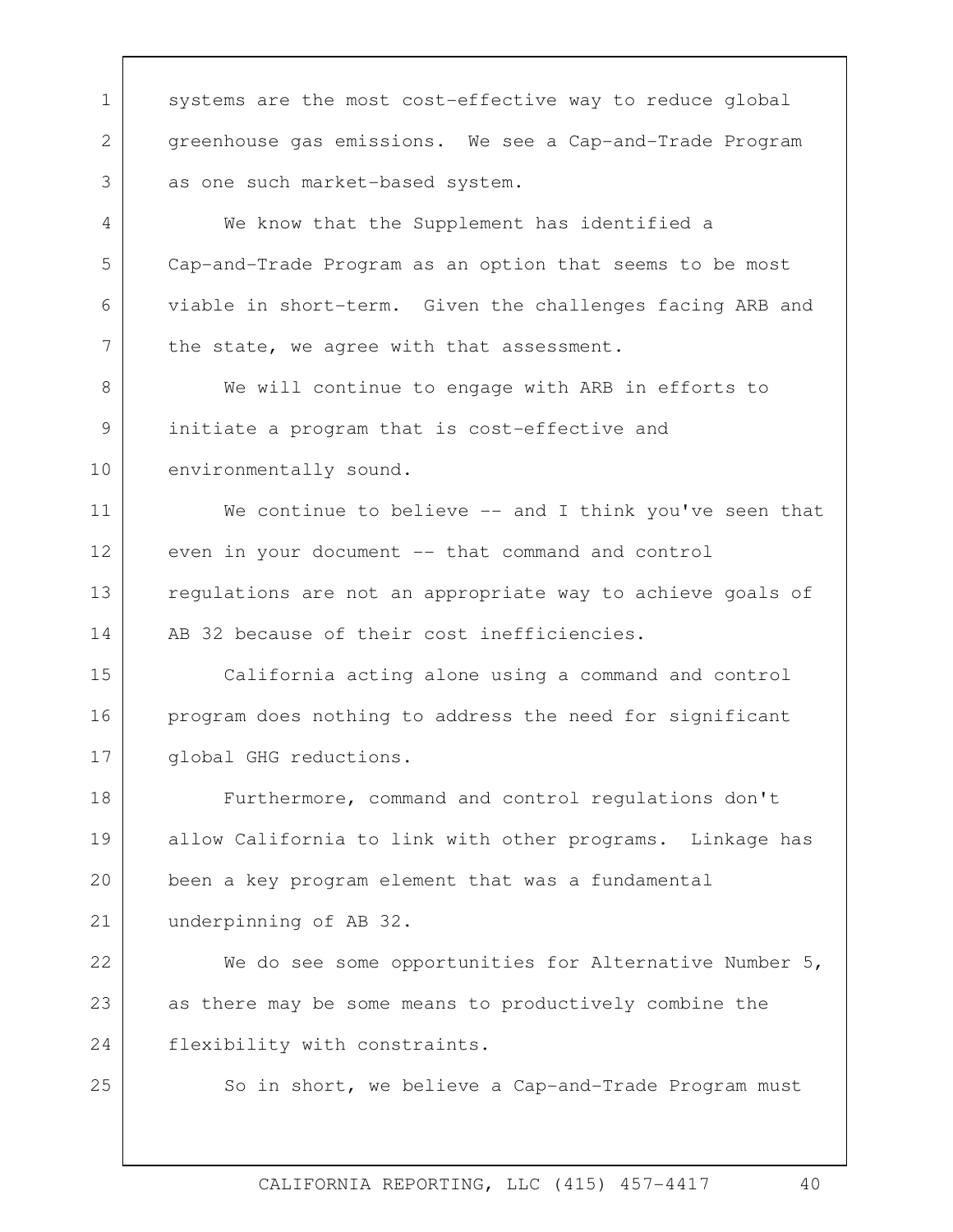1 | not include fuels under the cap, recognize trade exposure 2 3 4 5 6 7 to ensure free allowance for trade exposed industry, include linkage to other programs, include access to minimize leakage, and have adequate program review including criteria to assess the efficient function of the market and actions that could be taken if disruptions in the market occur as expanded.

8

9

We'll submit comments.

JEANNIE BLAKESLEE: Anybody else?

10 11 JULIA MAY: Hi. I'm Julia May for Communities For a Better Environment. I'm the -- the CBE's senior scientist.

12 13 14 15 16 17 18 19 20 I've got my laptop here. I wanted to read you a couple quotes. I wanted to make a couple statements responding to what some of the people said earlier. It is that -- that we can somehow deal with the Environmental Justice issue later. And it is not responsive to the communities of color to say we're going to adopt cap-and-trade and go ahead with this proposal and then later on check back in on the emissions. That is not responsive.

21 22 23 24 25 The EJ issues -- we appreciate that you're holding this public process but so far the EJ issues have been treated as if they were a marginal special interest problem and not a serious health problem; when, in fact, the majority of emissions covered by cap-and-trade are located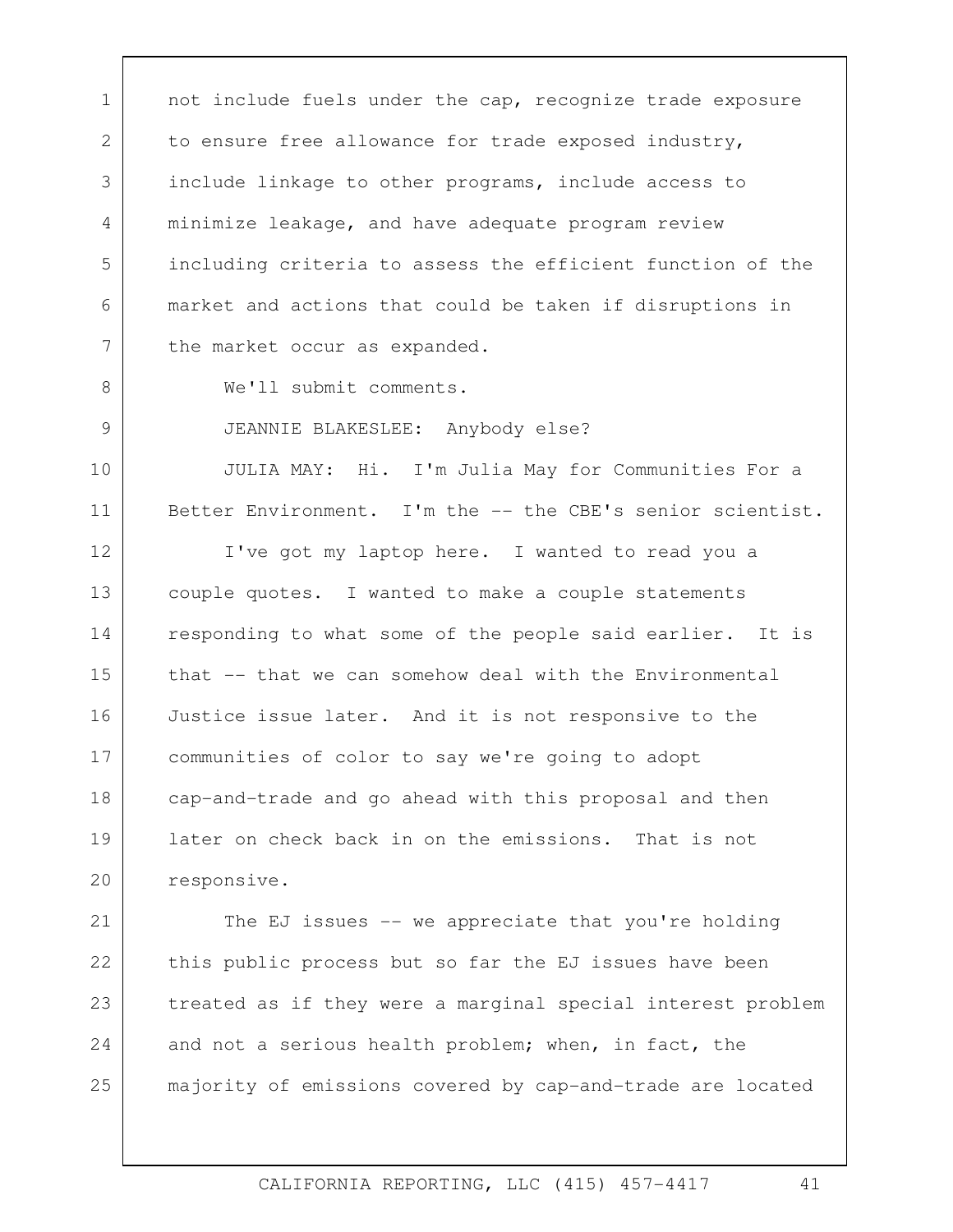1 in communities of color that bare severe burdens. For 7 example, Wilmington, California has about a third of the entire state's oil refining capacity. So this is not a marginal site issue. This is the heart of the industrial corridor of California. We have to address it. Not only does it mean we solve the greenhouse problem but we would also solve the toxic and smog problem. This is really the heart of the issues for all California to reduce greenhouse gas and clean up smog and clean up toxics.

2

3

4

5

6

8

9

10 11 12 13 I have to say that the questions that people have put about the lack of documentation in the FED -- we have to agree with that. We thought that you would provide more detail today.

14 15 16 17 18 19 20 21 Again, it is not sufficient to say we should look back at the 2008 document for the details of the appendix. We need the technical details. The EJ community has submitted hundreds of pages of technical documents and really led the effort to propose specific economically feasible technological solutions that are direct regulations that will work to clean up the pollution in these communities in California.

22 23 24 25 And relying on a four-year-old appendix and then changing the calculations now, it just does not come up to the standard that the community needs. People have done their homework and tried really hard to take part in the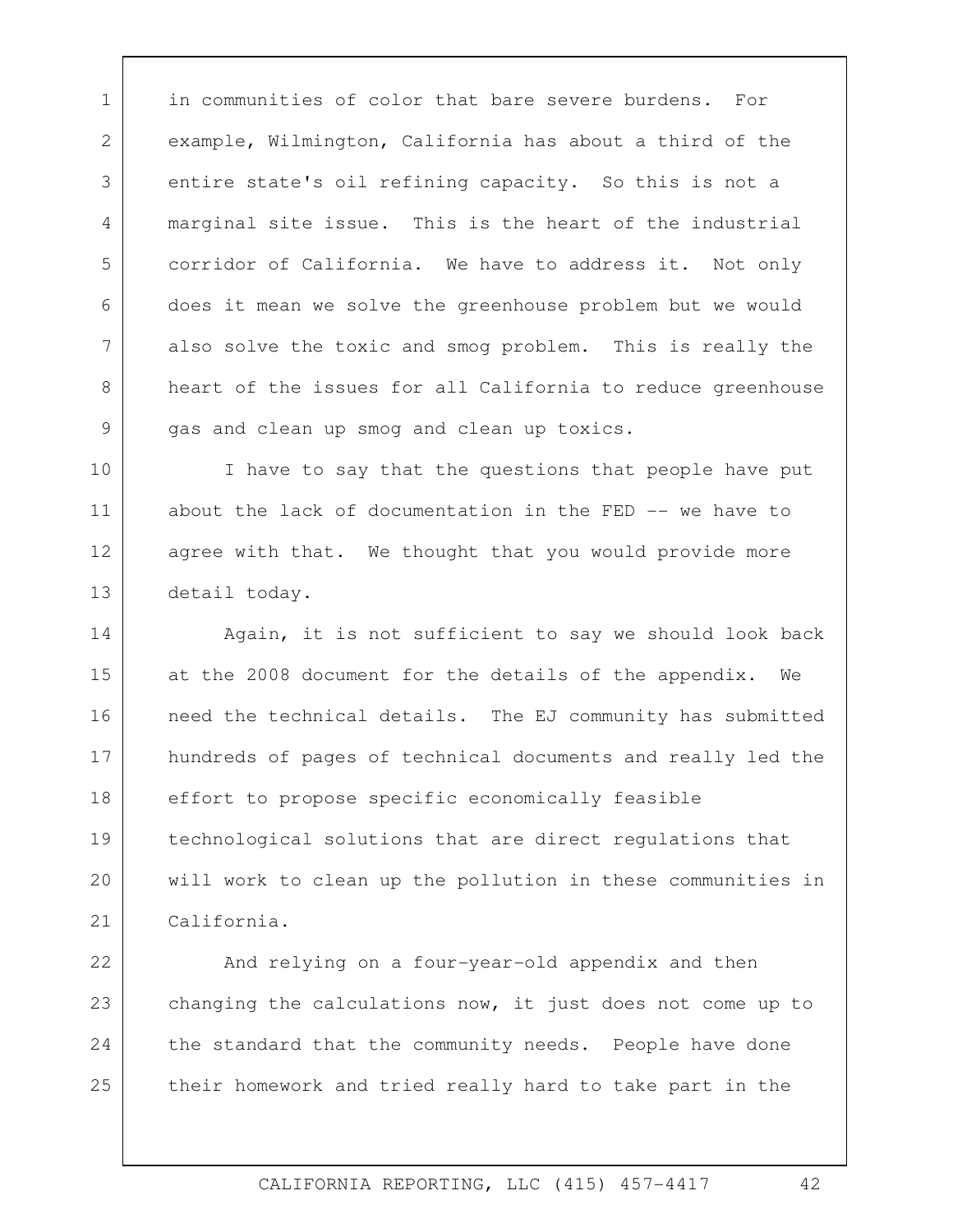1 public process.

2

3

We also need ARB to seriously respond and provide us with the technical details.

4 5 6 7 8 9 10 11 12 13 14 15 I want to -- you know, I gave the example of Wilmington. I want to say I think you've realized in the case of Richmond California where Chevron is located, Chevron has been attempting to switch to a heavier crude feedstock, which is much more energy intensive. It has been proven that California's oil refinery industry is switching to a heavier crude feedstock. It uses a lot more energy to refine. It also means there is much more concentration of hazardous materials in the refineries as a result. So both as a matter of the higher carbon of the crude feedstock in addition the higher sulphur content. This is not being addressed by any of the Scoping Plan.

16 17 18 The LCFS does not include emissions directly from the oil refinery. Check with your staff. They've confirmed that with us.

19 20 21 22 23 24 25 In addition, the cap-and-trade proposal which ARB has clearly stated in other forms that you intend to go ahead with the regulation and that you're continuing to develop them right now, it is  $-$  that does not require any reduction at all from oil refineries. I'm also using oil refineries as an example of all of the other industrial problems that communities of color face in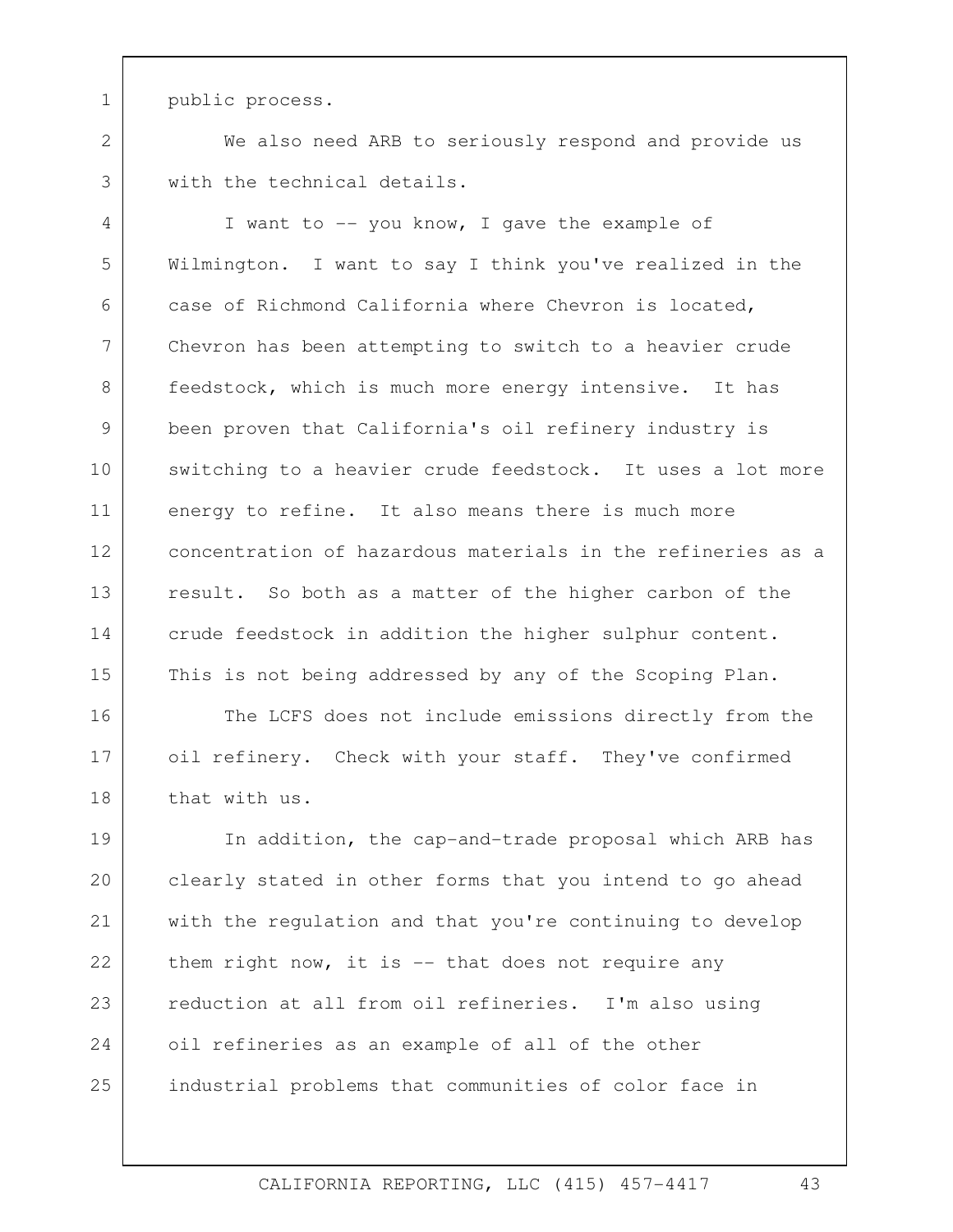3

4

5

6

7

8

1 California. That is the largest one. 2 And it is really unfair and impractical to have zero reductions for the largest industrial sector in the state that has not only these huge greenhouse emissions but also benzine toxic sulfur emissions.

We're missing the opportunity to clean up these problems. Big opportunity. But we're also going to make the problem worse through cap-and-trade.

fatally flawed for all years because of over-allocation.<br>If you have too many cheap credits, there is no 9 10 11 12 13 14 15 This is not just a theoretical problem. We've looked at the evidence from Europe. And also Columbia University did a study of cap-and-trade programs. In every single one they've studied, including the Acid Rain Program, it suffered from over-allocation at least in the early years, if not fatally flawed -- if not causing the programs to be

16 17 18 incentive for the polluters to reduce. That has proven to be the case in all of the ones they've studied.

19 20 21 22 23 24 25 In addition to the International Energy Agency in Europe looked at these programs and studied them and said that they were, in general, not ambitious enough. They suffered from banking in early years. That meant you didn't get the reduction in later years. The companies got windfall profits. Credits were too cheap. And they also said it was not necessarily in the economic interest of the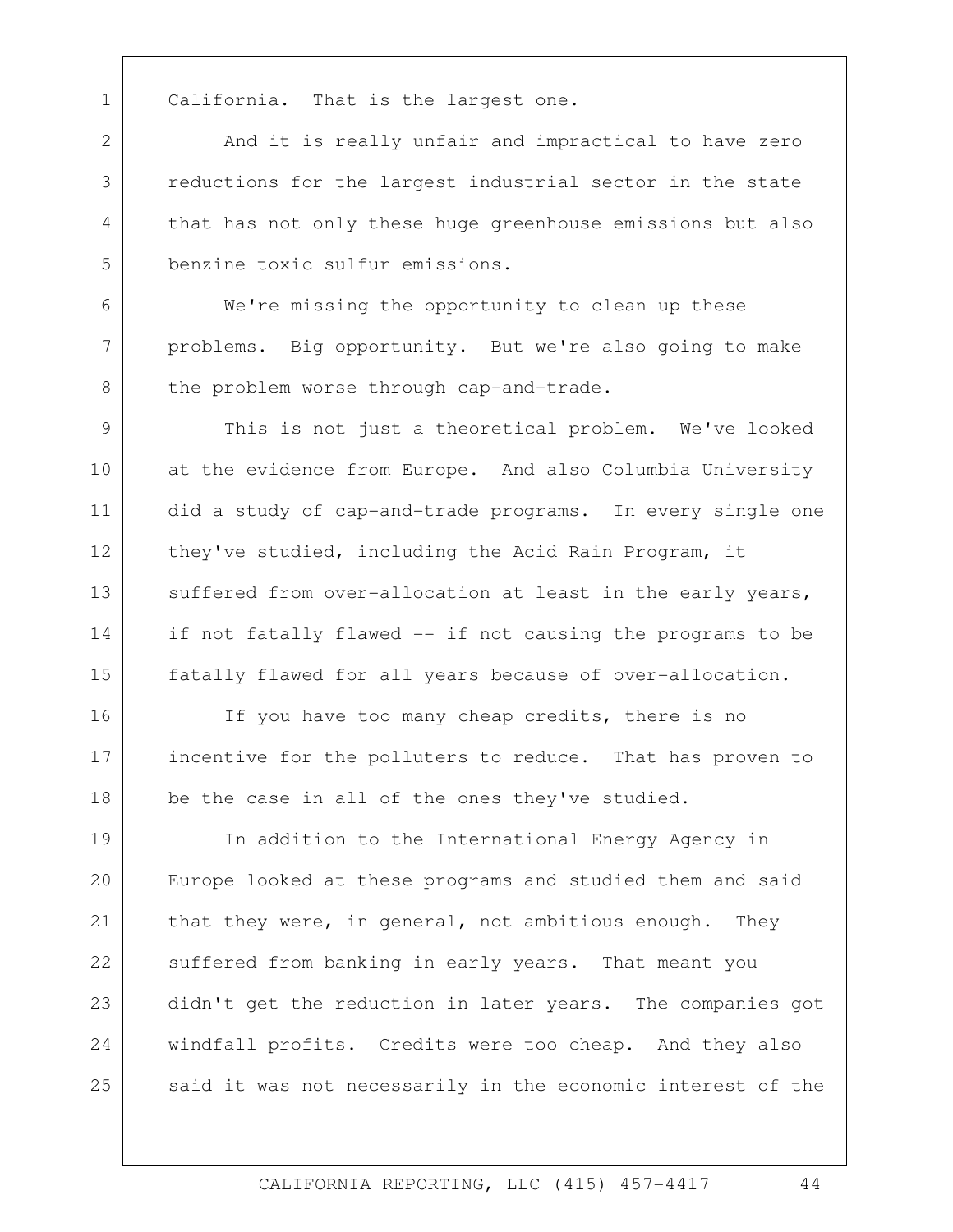1 people because of the public because -- let me see if I can 2 3 4 5 6 find a quote for you -- because they did not prevent price increases to consumers. And they also put companies that were doing better at a disadvantage because they had to compete with companies who could buy cheap credits and not reduce their pollution.

There is a lot of evidence that cap-and-trade is not working. It's not a theoretical issue. It has been shown repeatedly.

7

8

9

10 11 We also know by common sense cap-and-trade will not solve the problems directly in our communities.

An example, oil refinery boilers and heaters. Many 12 13 14 15 16 17 18 19 We have proposed many specific solutions that work. ancient, very large units at oil refineries that power this industry are being allowed to voluntarily reduce their emissions instead of being required to reduce them directly, even though it is well-known and well-established they could come up to modern standards for efficient boilers and heaters.

 $20$ 21 22 23 24 25 Your own documents show this would actually save them money and -- while reducing emissions because the fuel costs are high. They're going to do it anyway eventually when it is convenient for them because it saves them money; but, instead, they're going to be allowed to use those pollution credits to offset other increases in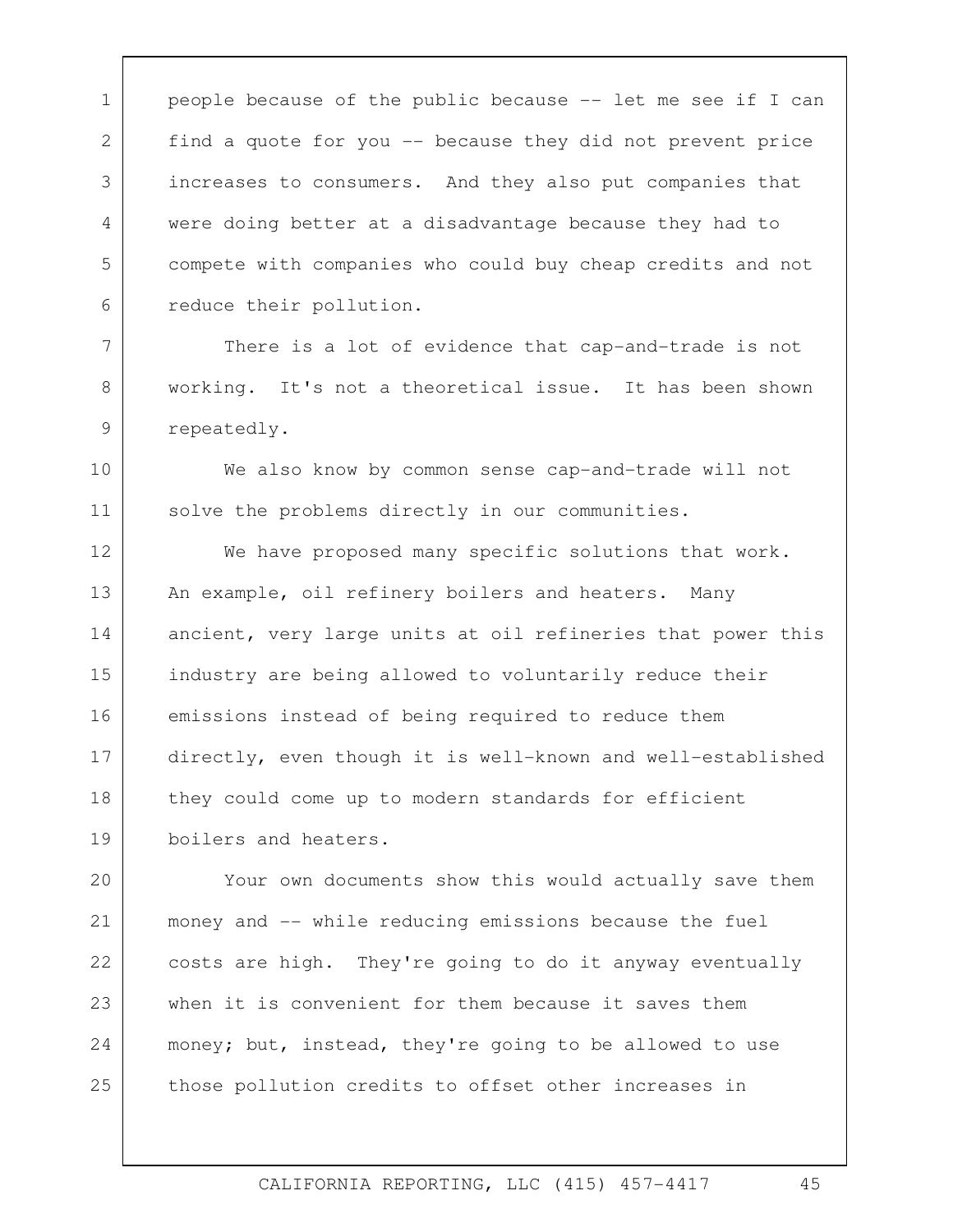1 emissions.

2 3 4 5 6 7 8 9 We know that these sources are already causing a big health toll in California communities of color. They're causing smog regionally. They're a huge greenhouse gas source. You guys have the experience to clean it up. You have the technical expertise in-house. Right now it does not look like your scoping document is seriously considering doing this. We really hope we're wrong about that.

10 11 And I just would end with -- there is a lot I can say about this but we want to see the documentation from you.

12 13 14 15 16 17 18 19 There have been so many questions across the board from everybody here about the technical issues, the baselines you're using, the changes in the numbers since 2008. And we want you to seriously look at the economically feasible solutions that will comply with AB 32 and will really address the health issues that people suffer from severely. This is the best solution for everybody in California economically and health-wise.

Thank you.

21 22 23 24 DAVID OPPENHEIMER: My name is David Oppenheimer. I'm unaffiliated but I'm coming from about 18 years of emissions trading experience locally, national and internationally.

25

 $20$ 

And I want to exhort ARB towards simple and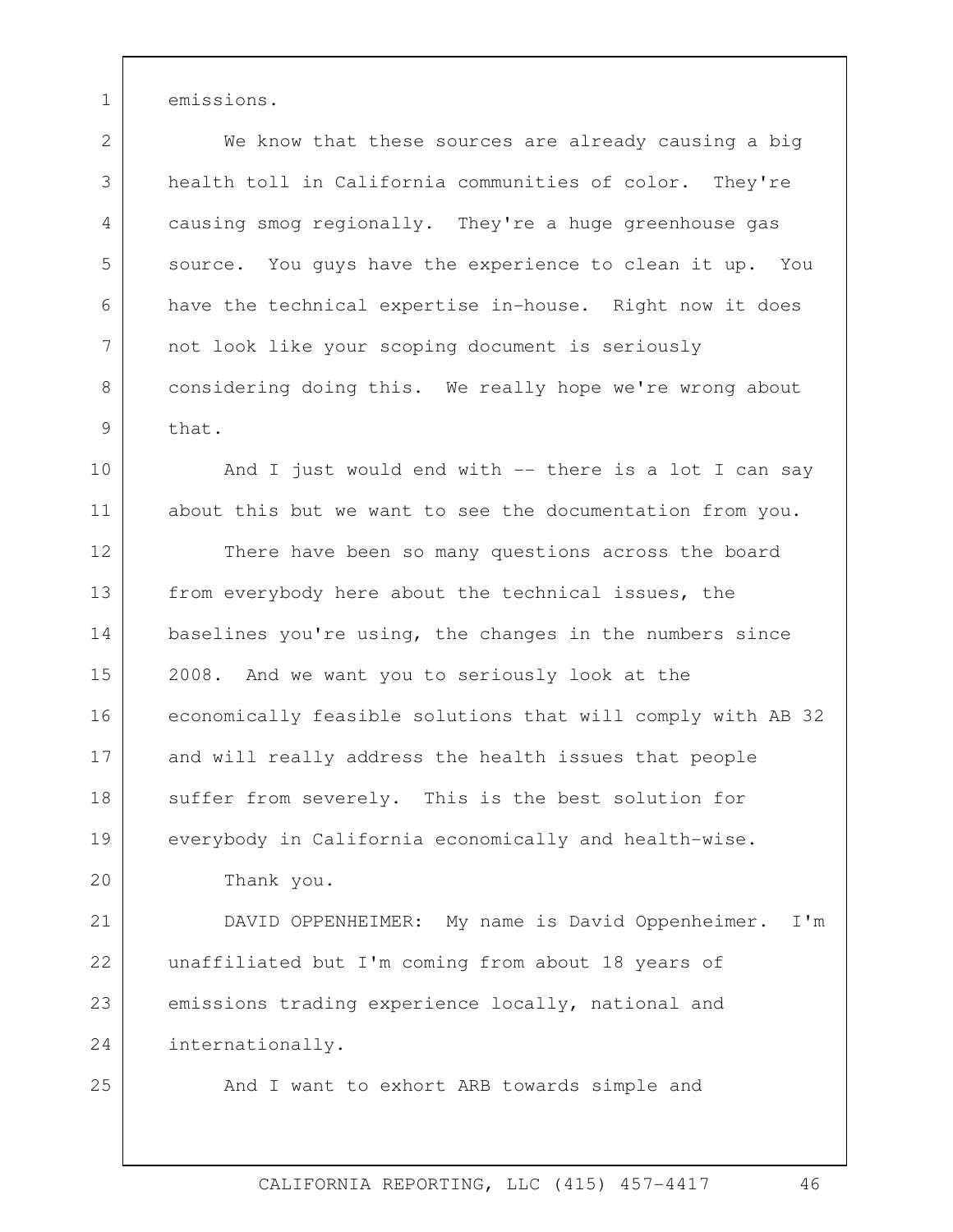1 transparent trading programs. Focus on reductions in the 2 3 4 5 programs and absolutely, please, address the concerns that Julia has just raised, Mr. Stockton, Mr. Larrea in appropriate venues. Answer the questions but make trading simple because otherwise it is a disaster.

ANDRE TEMPLEMAN: Hi. Andre Templeman for Macquarie Energy. I'm here just as an observer today.

6

7

8 9 10 We did want to thank ARB for all of the work they have been doing. We are cognitive of the fact this is a very complex program.

11 12 13 14 15 16 17 18 Two comments we wanted to make was that in our experience in different international markets we do believe there are solutions for a lot of the problems that have been brought up today or a lot of the concerns brought up today within the cap-and-trade market mechanism, as was just stated. You know, an important factor to consider is liquidity efficiency and fundability so that the trading actually happens in an efficient, economical manner.

19 20 21 We would invite anybody who has got questions about ways the market can do that to come to us and we are always open to talk about that.

22 23 24 25 The other point we want to make is key and something that people are not always cognizant about is the market itself has already started trading these products 18 to 24 months ago. Most of the economic decisions that need to be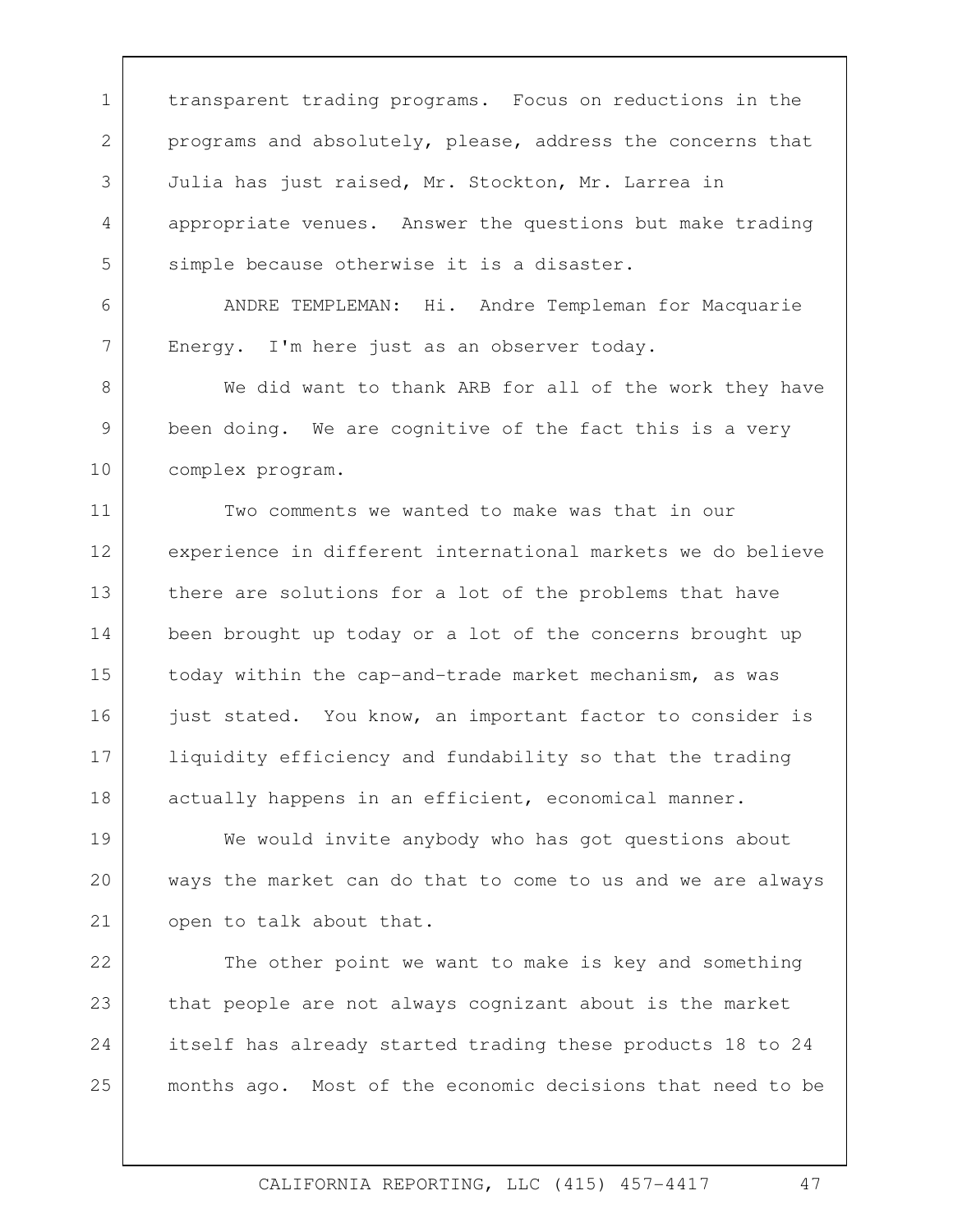1 | made have a 24 to 36-month life period. I think one of the 2 3 4 5 6 7 8 things we advocate is not to let the perfect be the enemy of the good. Every delay that happens for this market does have an impact on the ability of the market to offer solutions out there. And that there is  $-$  you know, it is already trading and the market is already there. So to assume it isn't there because it has not started yet would be a fallacy.

9 10 11 12 13 14 THE REPORTER: Can I get your name again, sir? ANDRE TEMPLEMAN: Andre Templeman, Macquarie Energy. MIKE SANDLER: Good morning. My name is Mike Sandler. I have worked for many years in climate protection in Sonoma County in a variety of organizations. I'm here as an individual representing myself today.

15 16 17 18 19 20 21 I appreciate the opportunity to comment today and I think that revisiting the Scoping Plan continues to be multi-year that CARB has initiated several years ago and offered many opportunities for public comment, which I tried to participate in in regards to market mechanisms, cap-and-trade and some design elements that I want to refer to quickly.

22 23 24 25 The carbon size is the goal of the program and the cap-and-trade is the method to achieve that. The design elements of the cap-and-trade will determine the effectiveness at reducing emissions and the distribution of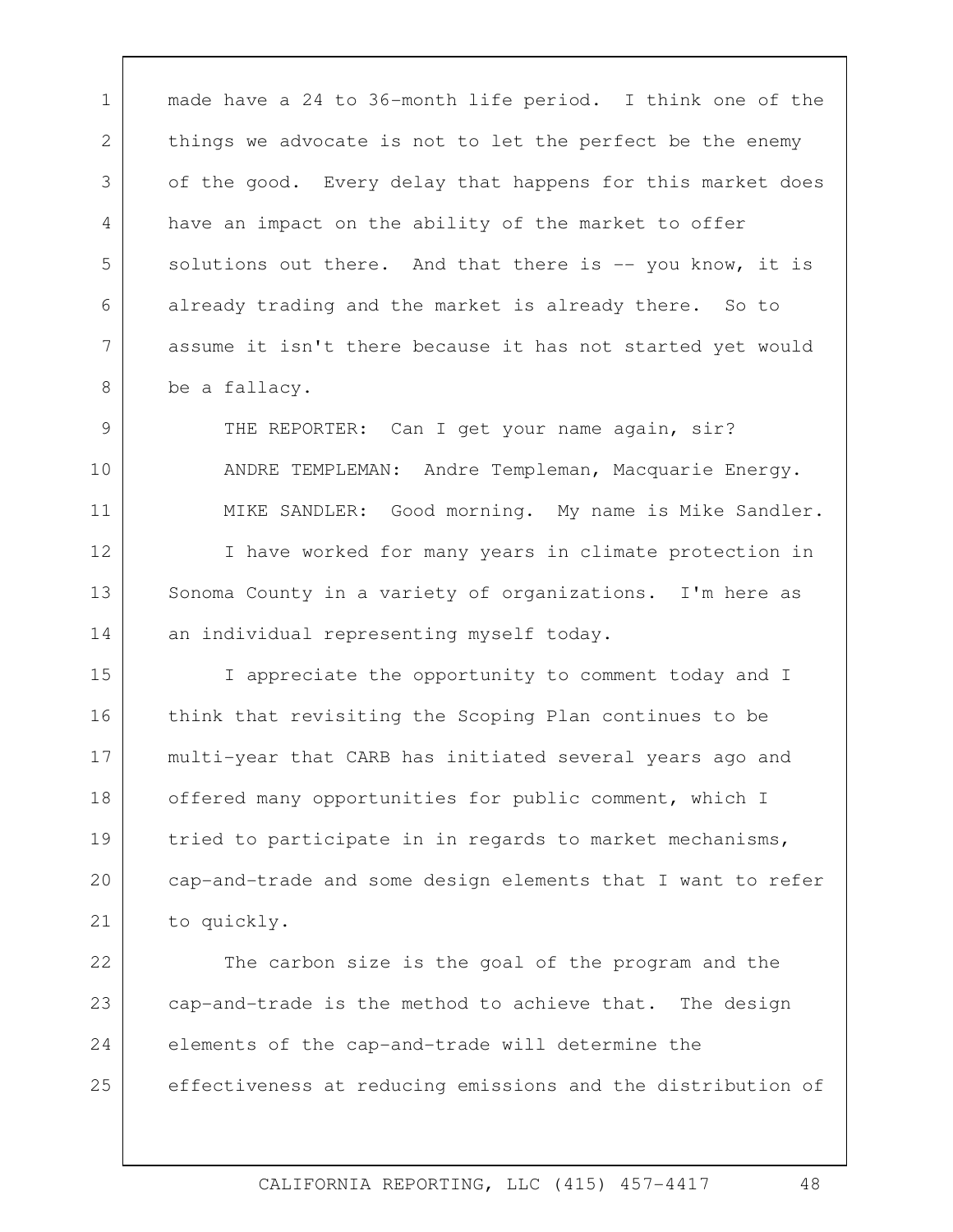1 | the environmental and economic impacts and benefits.

2

3

4

5

6

7

8

9

For example, a price war on the cap-and-trade system will make cap-and-trade behave a lot like a fee. I think you've mentioned that in your presentation.

The program will be unsuccessful if it does not persist. Your goal is not to implement a cap-and-trade system for two or three years and have it go away. It is going to need popular support from the people of California.

10 11 12 13 14 15 16 17 18 I'll relate a brief anecdote about the regional greenhouse gas initiative in the northeastern states. They auctioned permits, which was a step forward from the previous cap-and-trade programs and used the majority of revenues for energy efficiency in related programs. But there was a lack of transparency to the average consumer who didn't see the direct benefit to themselves. This allowed the state to raid the funds to plug budget deficits.

19 20 21 Later, when the governor of New Jersey  $-$  the new governor -- withdrew from the program, there was no voter constituency mobilized to defend the program.

22 23 24 25 I raise that because I believe that dividends are an important design element for the cap-and-trade system. The concept is often called cap-end dividend. It would be a way to bridge the legal and political divides been CARB and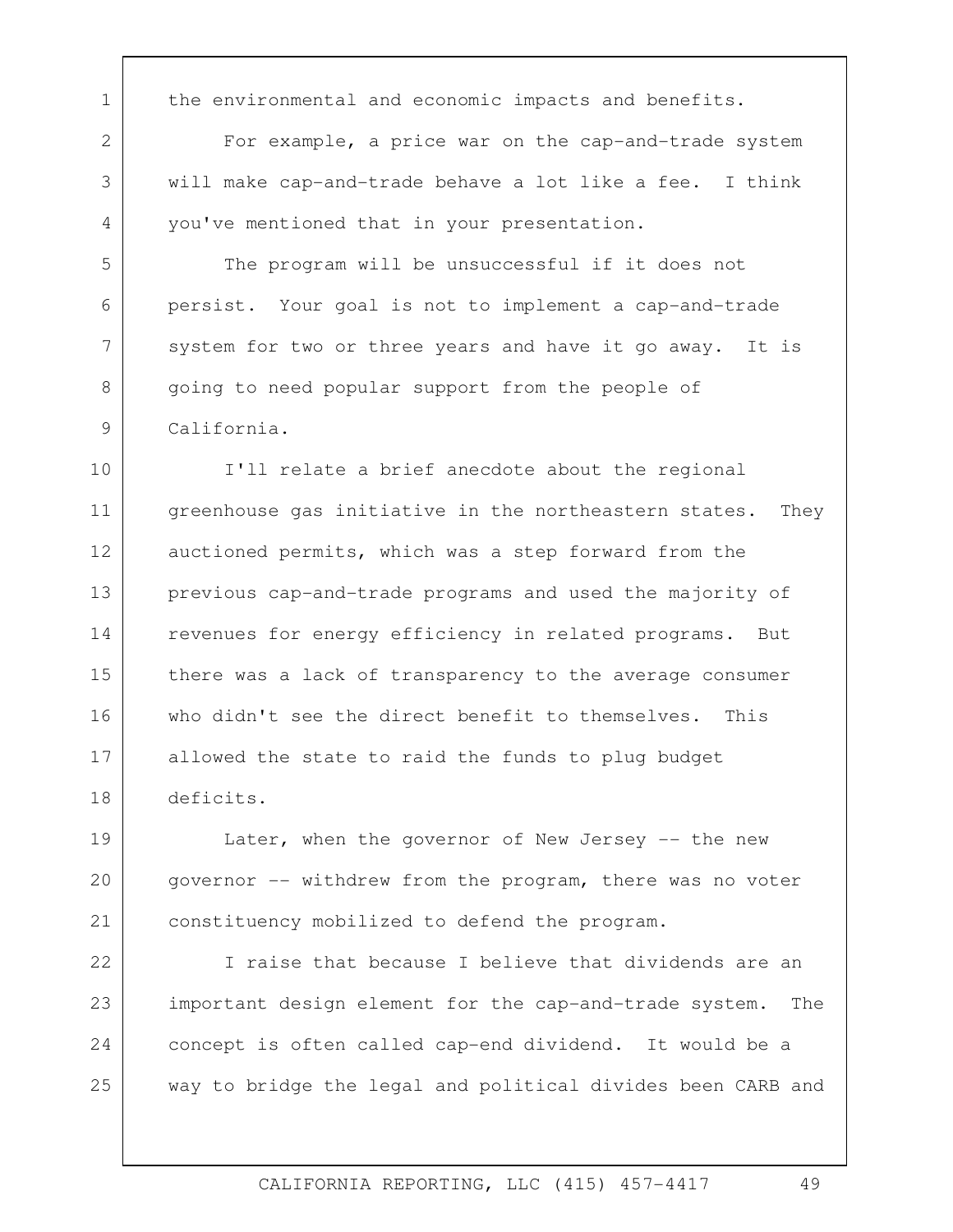1 some of the plaintiffs in the lawsuit and between the previous governor's vision and hopefully the current governor's goals. The dividends can be part of both the cap system or a fee, and it can apply to both the electricity sector and the transportation sector.

2

3

4

5

6

7

8

9

The state convened the experts in the Economic Allocations Advisory Committee, EAAC. Their report recommended the largest share of allowance by the return to California households.

10 11 12 13 14 15 We believe -- I believe the dividends should be equal for all people. This goes back to the concept of the ownership of the shared commons; and that larger users of electricity of transportation fuels do not own more of the commons. They should compensate others who share in the ownership of the commons here.

16 17 18 19 20 21 22 23 24 25 I'll just quote briefly. A professor, James Boyce, who is a member of the EAAC committee, he wrote in a blog recently: "Pollution burdens should be disputed fairly, as advocated by the Environmental Justice movement, rather than concentrated in particular communities. And polluters should pay for their use of the limited waste-absorptive capacity of our air and water. In keeping with the principle that the environment belongs in common and equal measure to us all, the money the polluters pay should be distributed fairly to the public, as we're the ultimate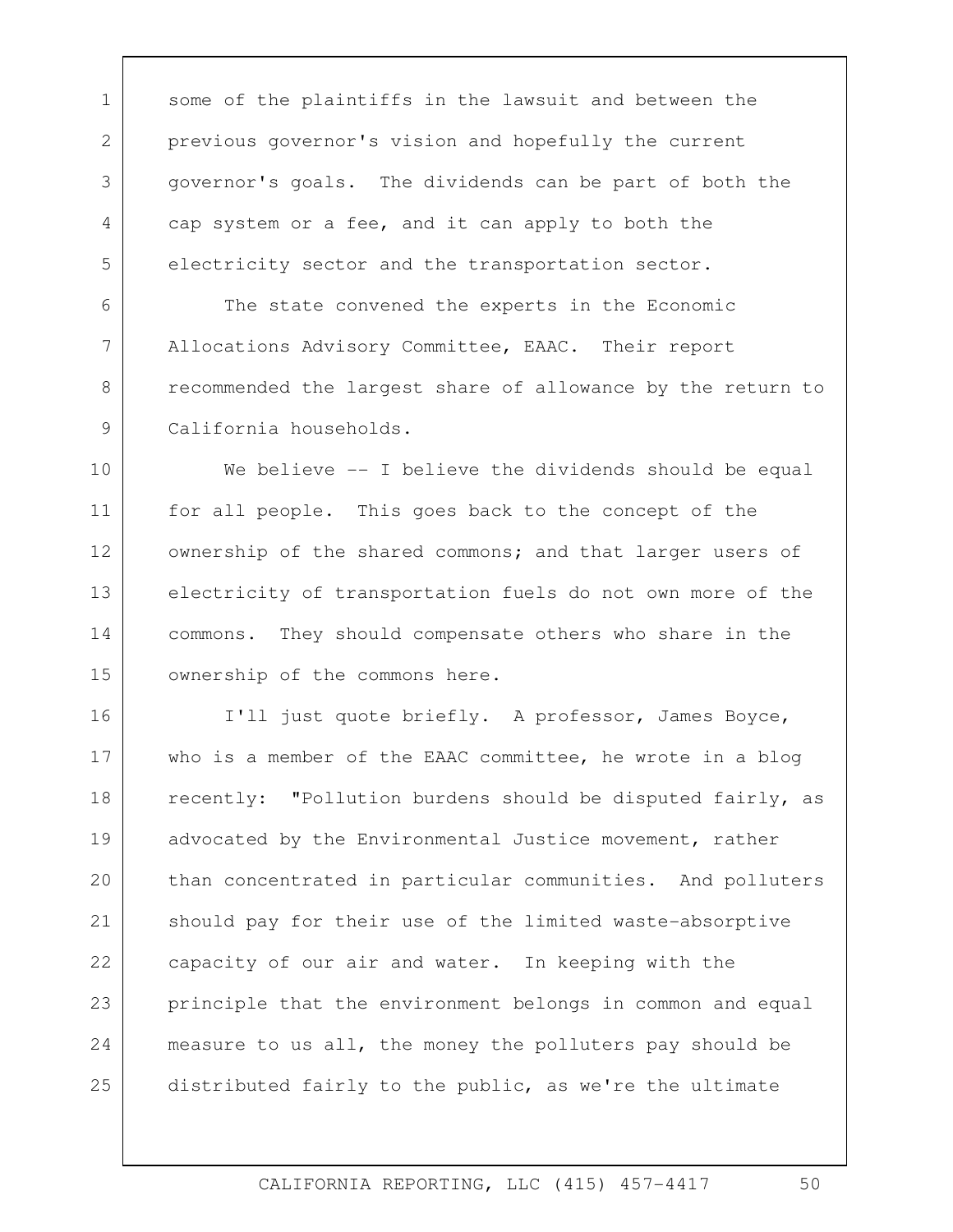1 owners of the air and water." That is the end of the quote.

3 4 5 6 7 8 9 10 11 12 13 14 15 16 Those policies adopt -- if they're adopted here, can have international application. You've probably followed, as I have, with frustration the lack of progress the UN conferences and conventions. But the poorest people in Africa and elsewhere may not have access to cars or electricity but they do have a right to a portion of the limited global emissions allowed under a global cap. The idea to distribute shares or revenues from payments from upstream emitters to all individuals globally, California can start us down this path. Everyone gets the same dividends or same shares. People get paid. And as they receive checks in the mail or on their debit card, they gain an understanding we're all involved in climate protection together.

17 18 19  $20$ California and CARB can provide the template for national and international climate policy that provides equal dividends or shares to all Californians.

Thank you.

21

2

JEANNIE BLAKESLEE: Anybody else?

22 23 24 25 NIDIA BAUTISTA: Good morning. Nidia Bautista for Coalition For Clean Air. In addition to the request for the economic analysis, I was also wondering when it  $-$  if we would be able to receive an updated table in light of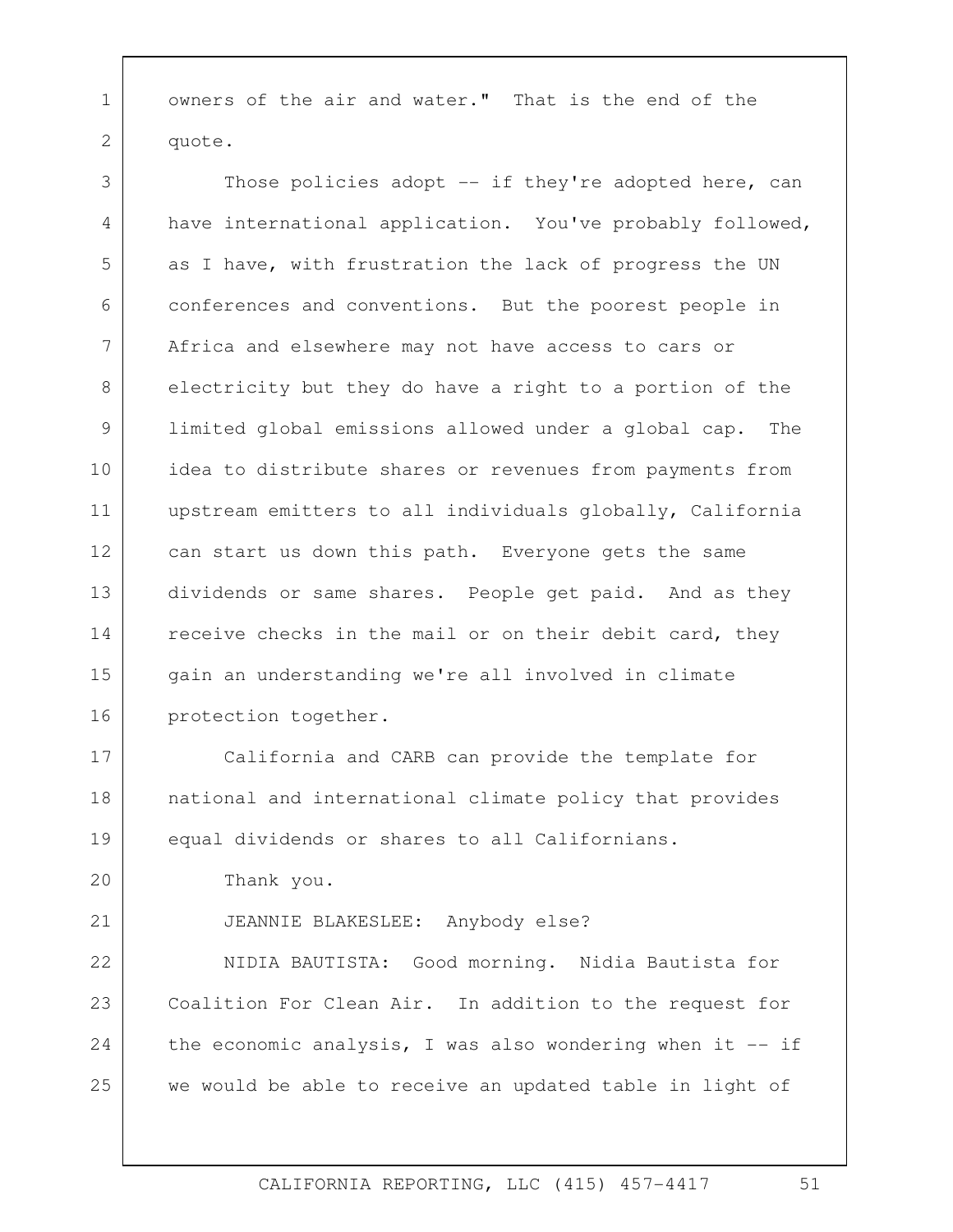can adjourn this workshop. And I thank you all for coming. And please submit your comments. 1 the fact you have a new analysis on the emissions 2 3 4 5 6 7 8 9 10 11 12 13 14 15 16 17 18 19 20 21 22 23 24 25 reduction? Do you anticipate? Because business-as-usual scenarios are updated.<br>I also was hoping you would be providing us with updated tables detailing each of the reductions, each of the measures in the original Scoping Plan and what the anticipated scoping change would be in light of the change. I recommend that it's outside the FED but very much related to the Scoping Plan to adopt. So do we know when and if we'll be receiving that? JEANNIE BLAKESLEE: We'll be responding to comments and making any necessary changes in the final document and that document will be posted on the web prior to the Board hearing. NIDIA BAUTISTA: Thank you. JEANNIE BLAKESLEE: If there is no one else, we Thank you so much. (The public workshop concluded at 12:00 p.m.)  $--000--$